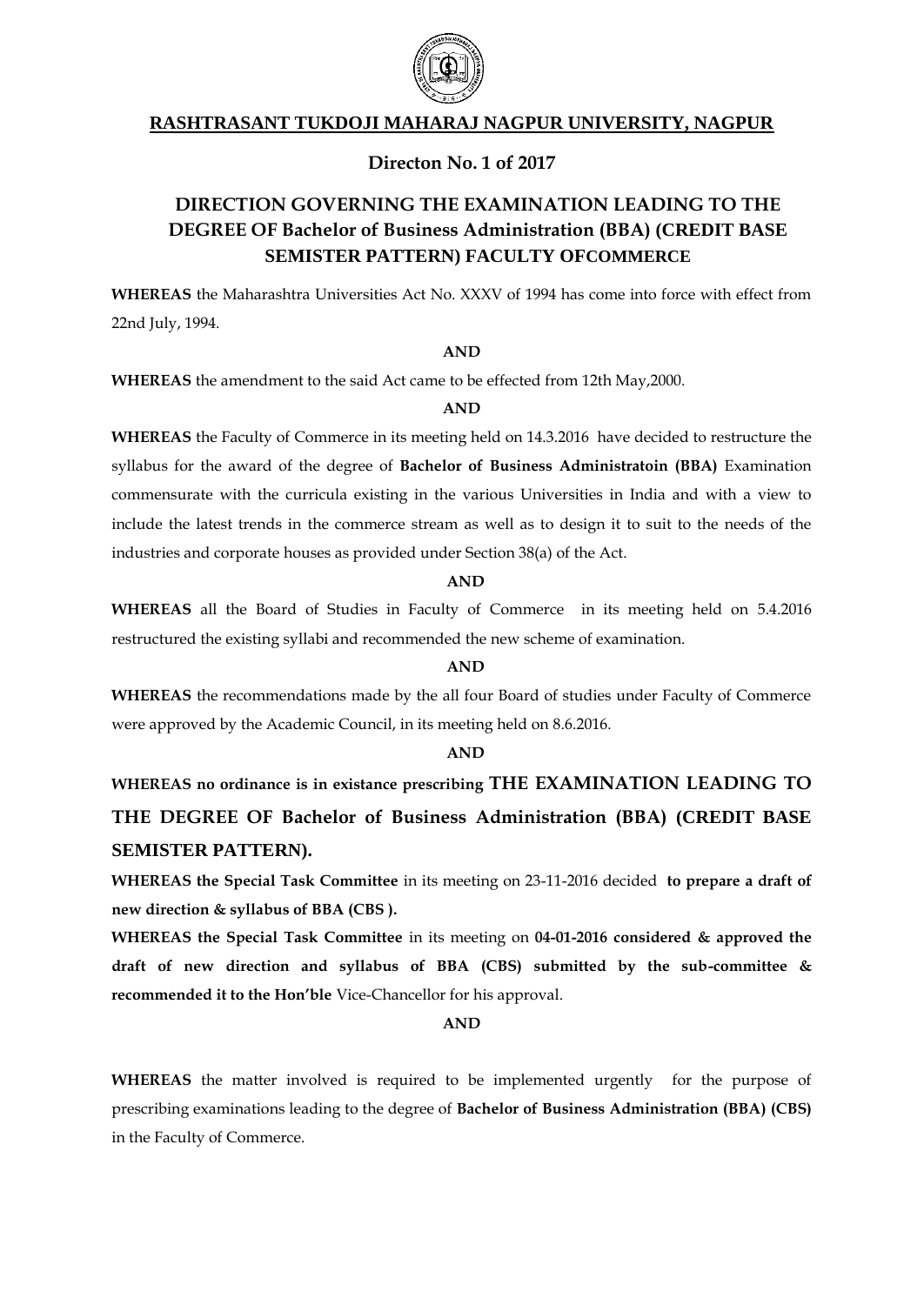WHEREAS the preparation of ordinance to regulate the matter relating to the examinations leading to

the degree of **Bachelor of Business Administration (BBA) (CBS) is time consuming process**

**AND**

Now, therefore, I,Dr. SiddharthvinayakP. Kane, Vice-Chancellor, Rastrasant Tukdoji Maharaj Nagpur University, Nagpur in exercise of the powers vested in me under Section 14(8) of the Maharashtra University Act of 1994 do hereby issue the following direction.

# **Scheme of Examination**

- 1. This direction may be called **'Examination leading to the Degree of Bachelor of Business Administration (BBA)CREDIT BASE SEMISTER PATTERN) in the Faculty of Commerce (Amendment),**---Number----------------------------------------------------------------------------------------------- --
- 2. This direction shall come into force with effect from the date of its approval by the Management Council & shall be applicable from academic session 2016-17.
- 3. There shall be Six Examinations leading to the degree of Bachelor of Business Administration (BBA)namely :
	- (1) The **Bachelor of Business Adminstration (BBA)** 1 st Semester Examination,
	- (2) The **Bachelor of Business Adminstration (BBA)** 2<sup>nd</sup> Semester Examination,
	- (3) The **Bachelor of Business Adminstration (BBA)** 3 rd Semester Examination,
	- (4) The **Bachelor of Business Adminstration (BBA)** 4 th Semester Examination,
	- (5) The **Bachelor of Business Adminstration (BBA)** 5 th Semester Examination and
	- (6) The **Bachelor of Business Adminstration (BBA)** 6 th Semester Examination.
- 4. The duration of the Degree Course under this shall be of three academic years divided into six semesters with the BBA 1<sup>st</sup> and 2<sup>nd</sup> Semester Examinations during the first academic year, the BBA 3rd and 4th Semester Examinations during the second year and the BBA 5th and 6th Semester Examinations during the third year.
- 5. The Examinations Specified in paragraph 3 above shall be held twice a year at such places and on such dates as may be fixed by the University.
- 6. The details of eligibility for **BBA Sem I** examination:
- (A) For the **BBA 1st Semester,** Examinee shall have Passed the 12th Standard Examination of the Maharashtra State Board of Secondary and Higher Secondary Education, with English at Higher or Lower level and any Modern Indian Language at higher or lower level with any combination of optional subjects;

#### **OR**

XII Standard Examination of Maharashtra State Board of Secondary and Higher Secondary Education in Vocational Stream with one language only; OR any other examination recognized as equivalent thereto; in such subjects and with such standards of attainments as may be prescribed Minimum Competition vocation course (MCVC).

#### **OR**

## **Any other Equivalent Examination of any State in (10+2) pattern with any combination of subjects.**

7. A collegiate candidate shall have pursued a regular course of study for not less than 90 days of the academic session before being examined for any semester examination of **BBA** in any recognized institution and or college affiliated to Rashtrasant Tukdoji Maharaj Nagpur University where the course is conducted.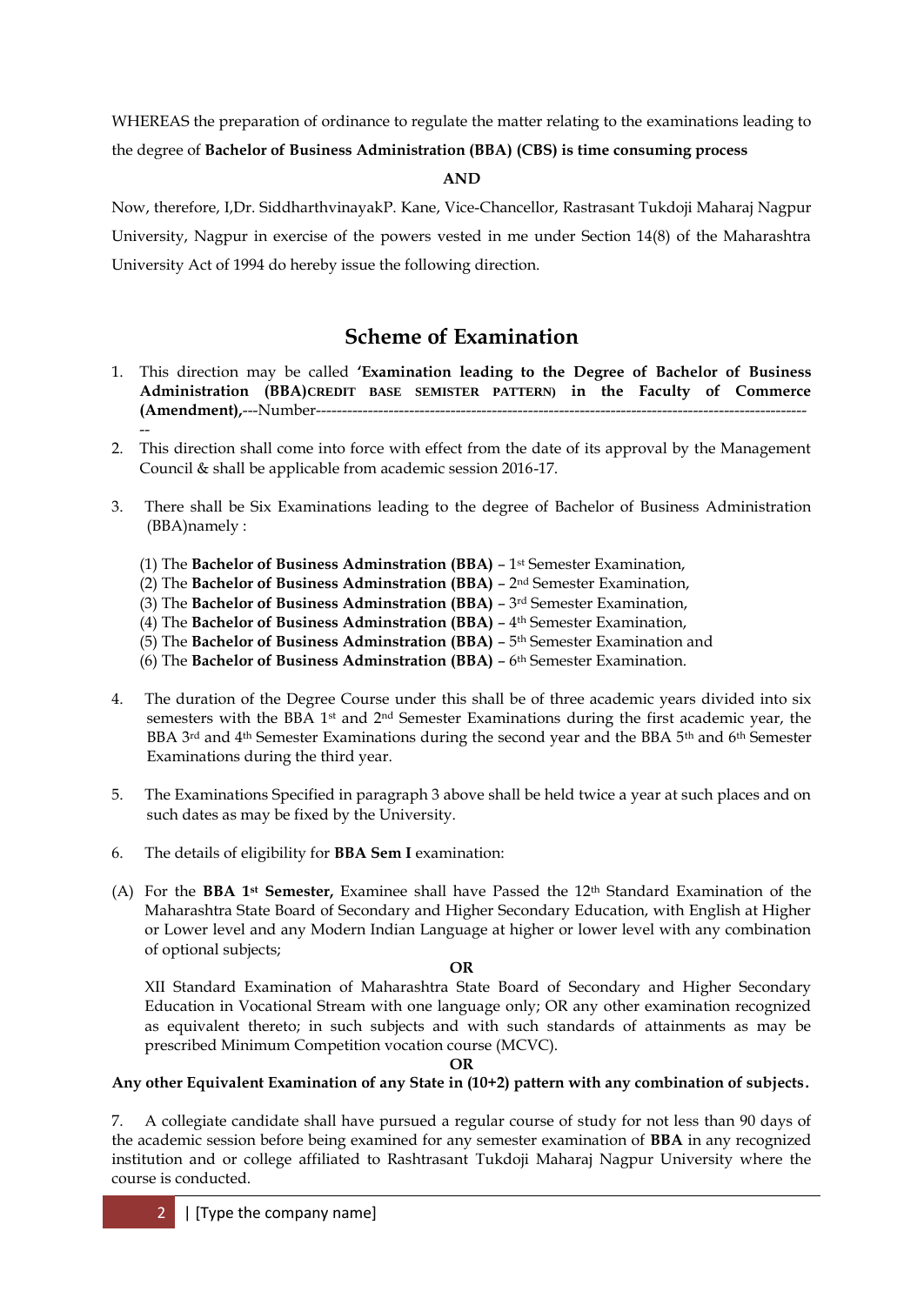8. An applicant for the Bachelor of Business Administration 1<sup>st</sup>, 2<sup>nd</sup>, 3<sup>rd</sup>, 4<sup>th</sup>, 5<sup>th</sup> or 6<sup>th</sup> Semester Examination shall have passed an examination specified in Clauses ( A ), ( B ), ( C ), (D), (E) and (F) of paragraph 6 respectively, not less than one academic year prior to his admission to the respective examination.

9. Without prejudice to the other provisions of Ordinance No. 6 relating to the Examinations in General, the provisions of Paragraphs 5, 7, 8, 10, 26 and 31 of the said Ordinance shall apply to every collegiate candidate.

10. The fees for the examination shall be as prescribed by the University from time to time and whenever any change is made in the fees prescribed for any particular examination that shall be notified through a notification for information of the examinees concerned.

11.With the issuance of this Direction, The Direction No 15 of 2014 and 47 of 2016 shall stand repealed.

Nagpur **Dr. S. P. Kane** Date : 7.1.2017 Vice-Chancellor

Sd/-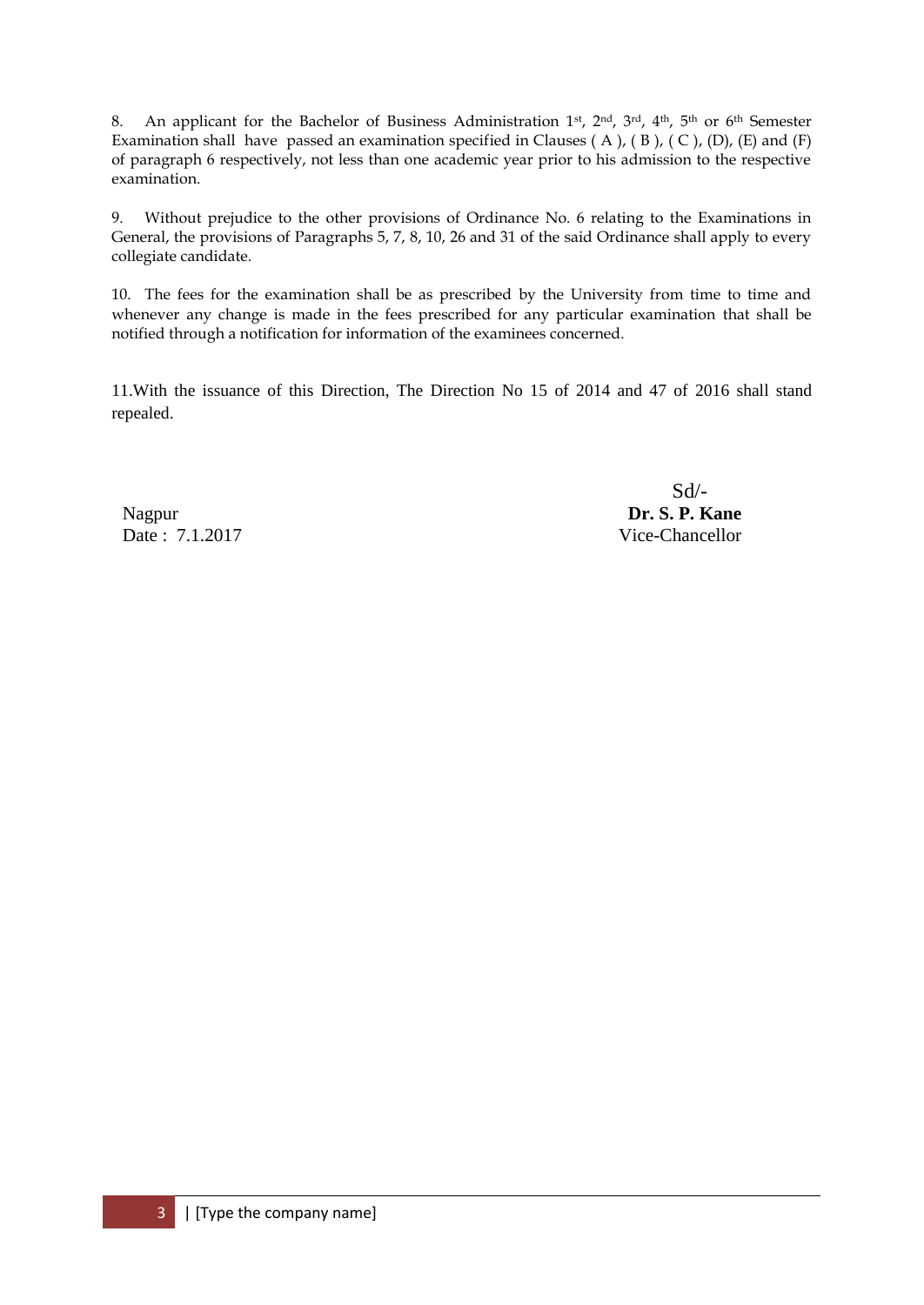12. Teaching and Examination Scheme for examinees of Bachelor of Business Administration 1st, 2nd, 3 rd, 4th, 5 th and 6th Semester Examinations shall be as mentioned below:

# **Teaching and Examination Scheme Bachelor of Business Administration (BBA) Three Year Degree Course (Semester Pattern) With effect from 2016-17**

|                | <b>BBA 1st Semester Examination</b> |                             |                 |           |                 |                           |               |              |                |
|----------------|-------------------------------------|-----------------------------|-----------------|-----------|-----------------|---------------------------|---------------|--------------|----------------|
| Sr.            | Subjects                            | Course                      | Teaching        |           |                 | <b>Examination Scheme</b> |               | Total        | Credits        |
| No.            |                                     | Code                        | Scheme          |           |                 |                           |               | <b>Marks</b> |                |
|                |                                     |                             |                 |           |                 |                           |               |              |                |
|                |                                     |                             |                 |           |                 |                           |               |              |                |
|                |                                     |                             | Periods per     | Marks(TH) |                 |                           | assing        |              |                |
|                |                                     |                             |                 |           |                 |                           | تم            |              |                |
|                |                                     |                             | Total 1<br>Week | Max.      | Max. Marks (IM) | Total Marks               | Marks<br>Min. |              |                |
| 1              | English                             | BB1                         | 5               | 80        | 20              | 100                       | 40            | 100          | 4              |
| $\overline{2}$ | Fundamentals of                     | B <sub>B</sub> <sub>2</sub> | 5               | 80        | 20              | 100                       | 40            | 100          | $\overline{4}$ |
|                | <b>Business</b>                     |                             |                 |           |                 |                           |               |              |                |
|                | Management                          |                             |                 |           |                 |                           |               |              |                |
| 3              | Computer                            | BB <sub>3</sub>             | 5               | 80        | 20              | 100                       | 40            | 100          | $\overline{4}$ |
|                | Applications for                    |                             |                 |           |                 |                           |               |              |                |
|                | <b>Business</b>                     |                             |                 |           |                 |                           |               |              |                |
| $\overline{4}$ | Cost Accounting                     | B <sub>B</sub> 4            | 5               | 80        | 20              | 100                       | 40            | 100          | $\overline{4}$ |
|                | Total                               |                             | 20              | 320       | 80              | 400                       | 160           | 400          | 16             |

Note : 1. Duration of each theory class should be minimum 48 minutes.

2. TH = Theory, IM = Internal Marks.

3. Minimum marks for passing the subject will be 40.

4. There would be combined passing for theory and internal assessment taken together.

5. One credit is equivalent to one hour of Teaching, that is to say,

For each subject,  $48$  Minutes  $*$  5 = 240 Minutes =  $4$  Hours i.e.  $4$  Credits.

6. Each semester will consist of 15 to 18 weeks of Academic Work equivalent to 90 actual teaching days.

#### **(B)**

**(A)**

## **BBA 2nd Semester Examination**

| Sr.<br>No.     | Subjects                              | Course<br>Code  | Teaching<br>Scheme              | <b>Examination Scheme</b> |                                                 |                       |                            | Total<br><b>Marks</b> | Credits |
|----------------|---------------------------------------|-----------------|---------------------------------|---------------------------|-------------------------------------------------|-----------------------|----------------------------|-----------------------|---------|
|                |                                       |                 | per<br>Periods<br>Week<br>Total | Marks(TH)<br>Max.         | $\begin{array}{c} \end{array}$<br>Marks<br>Max. | Marks<br><b>Total</b> | Passing<br>Min. P<br>Marks |                       |         |
| $\overline{1}$ | Principles of Marketing<br>Management | <b>BB</b> 5     | 5                               | 80                        | 20                                              | 100                   | 40                         | 100                   | 4       |
| 2              | Financial & Management<br>Accounting  | BB <sub>6</sub> | 5                               | 80                        | 20                                              | 100                   | 40                         | 100                   | 4       |
| 3              | Micro-Economic<br><b>Fundamentals</b> | BB <sub>7</sub> | 5                               | 80                        | 20                                              | 100                   | 40                         | 100                   | 4       |
| $\overline{4}$ | English                               | BB <sub>8</sub> | 5                               | 80                        | 20                                              | 100                   | 40                         | 100                   | 4       |
|                | <b>Total</b>                          |                 | 20                              | 320                       | 80                                              | 400                   | 160                        | 400                   | 16      |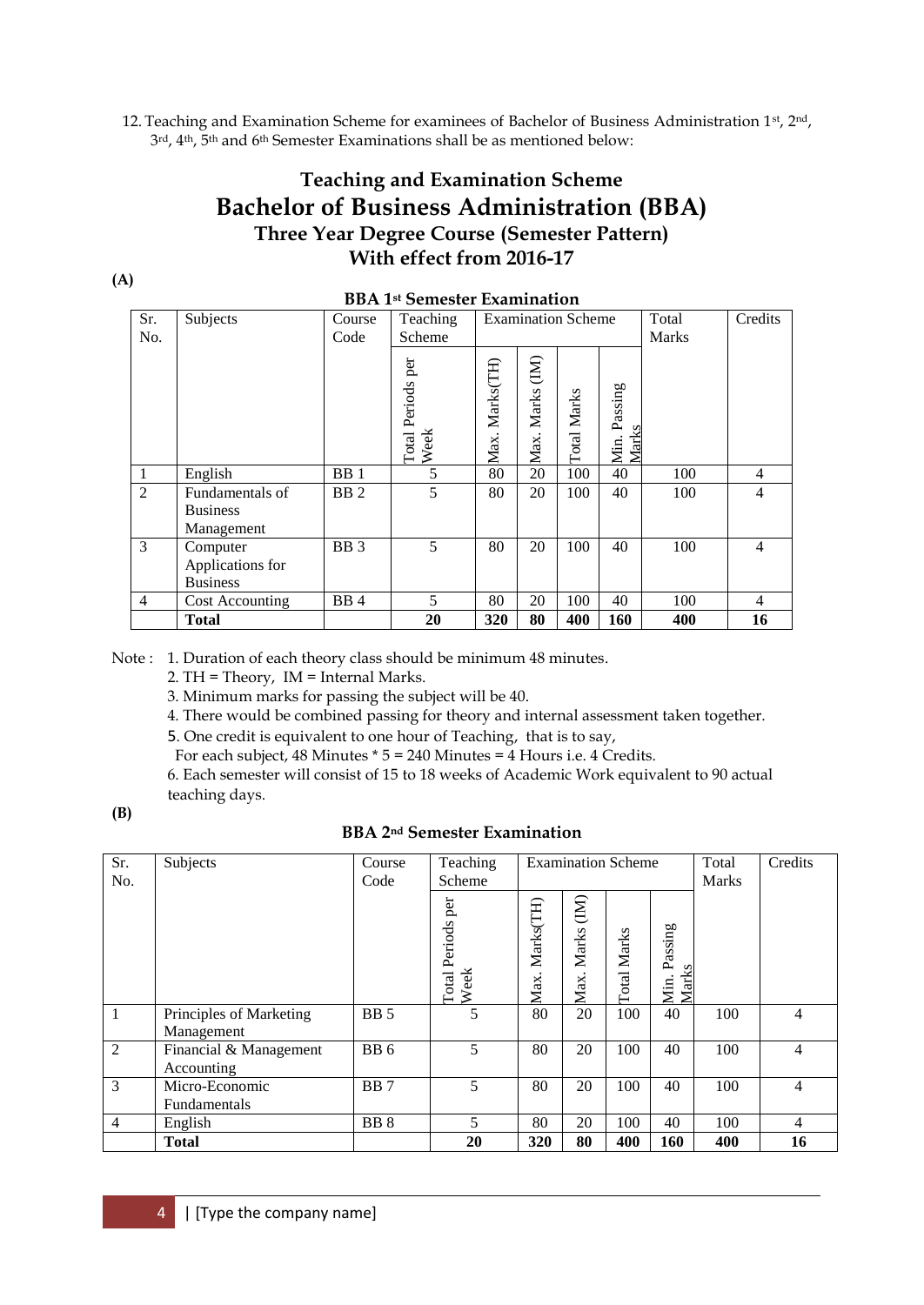Note : 1. Duration of each theory class should be minimum 48 minutes.

2. TH = Theory, IM = Internal Marks.

3. Minimum marks for passing the subject will be 40.

4. There would be combined passing for theory and internal assessment taken together.

5. One credit is equivalent to one hour of Teaching, that is to say,

For each subject, 48 Minutes \* 5 = 240 Minutes = 4 Hours i.e. 4 Credits.

6. Each semester will consist of 15 to 18 weeks of Academic Work equivalent to 90 actual teaching days.

**(C)**

|  |  |  |  | <b>BBA 3rd Semester Examination</b> |
|--|--|--|--|-------------------------------------|
|--|--|--|--|-------------------------------------|

| Sr.            | Subjects                              | Course                 | Teaching                     |                   |                                 | <b>Examination Scheme</b> |                                | Total        | Credits        |
|----------------|---------------------------------------|------------------------|------------------------------|-------------------|---------------------------------|---------------------------|--------------------------------|--------------|----------------|
| No.            |                                       | Code                   | Scheme                       |                   |                                 |                           |                                | <b>Marks</b> |                |
|                |                                       |                        | Periods per<br>Total<br>Week | Marks(TH)<br>Max. | $\overline{M}$<br>Marks<br>Max. | <b>Total Marks</b>        | assing<br>≏<br>$M$ ark<br>Min. |              |                |
| 1              | Principles of Financial<br>Management | <b>BB</b> <sub>9</sub> | 5                            | 80                | 20                              | 100                       | 40                             | 100          | 4              |
| 2              | <b>Basic Statistical Techniques</b>   | <b>BB</b> 10           | 5                            | 80                | 20                              | 100                       | 40                             | 100          | 4              |
| 3              | Evolution of Business &               | <b>BB</b> 11           | 5                            | 80                | 20                              | 100                       | 40                             | 100          | 4              |
|                | Commercial Geography                  |                        |                              |                   |                                 |                           |                                |              |                |
| $\overline{4}$ | <b>Environment Management</b>         | <b>BB</b> 12           | 5                            | 80                | 20                              | 100                       | 40                             | 100          | $\overline{4}$ |
|                | <b>Total</b>                          |                        | 20                           | 320               | 80                              | 400                       | 160                            | 400          | 16             |

Note : 1. Duration of each theory class should be minimum 48 minutes.

2. TH = Theory, IM = Internal Marks.

3. Minimum marks for passing the subject will be 40.

4.There would be combined passing for theory and internal assessment taken together.

5. One credit is equivalent to one hour of Teaching, that is to say,

For each subject, 48 Minutes \* 5 = 240 Minutes = 4 Hours i.e. 4 Credits.

6. Each semester will consist of 15 to 18 weeks of Academic Work equivalent to 90 actual teaching days.

**(D)**

# **BBA 4th Semester Examination**

| Sr.            | Subjects                       | Course       | Teaching                            | <b>Examination Scheme</b> |                               |                    |                          | Total        | Credits |
|----------------|--------------------------------|--------------|-------------------------------------|---------------------------|-------------------------------|--------------------|--------------------------|--------------|---------|
| No.            |                                | Code         | Scheme                              |                           |                               |                    |                          | <b>Marks</b> |         |
|                |                                |              | per<br><b>Total Periods</b><br>Week | Marks(TH)<br>Max.         | $\mathbf{E}$<br>Marks<br>Max. | <b>Total Marks</b> | Passing<br>Min.<br>Mark: |              |         |
|                | Principles of Human            | <b>BB</b> 13 |                                     | 80                        | 20                            | 100                | 40                       | 100          | 4       |
|                | <b>Resource Management</b>     |              |                                     |                           |                               |                    |                          |              |         |
| $\mathfrak{2}$ | Money, Banking & Finance       | <b>BB</b> 14 | 5                                   | 80                        | 20                            | 100                | 40                       | 100          | 4       |
| $\overline{3}$ | Introduction to Sociology $\&$ | <b>BB</b> 15 | 5                                   | 80                        | 20                            | 100                | 40                       | 100          | 4       |
|                | Psychology                     |              |                                     |                           |                               |                    |                          |              |         |
| $\overline{4}$ | <b>Business Legislations</b>   | <b>BB</b> 16 | 5                                   | 80                        | 20                            | 100                | 40                       | 100          | 4       |
|                | <b>Total</b>                   |              | 20                                  | 320                       | 80                            | 400                | 160                      | 400          | 16      |

Note : 1. Duration of each theory class should be minimum 48 minutes. 2. TH = Theory, IM = Internal Marks.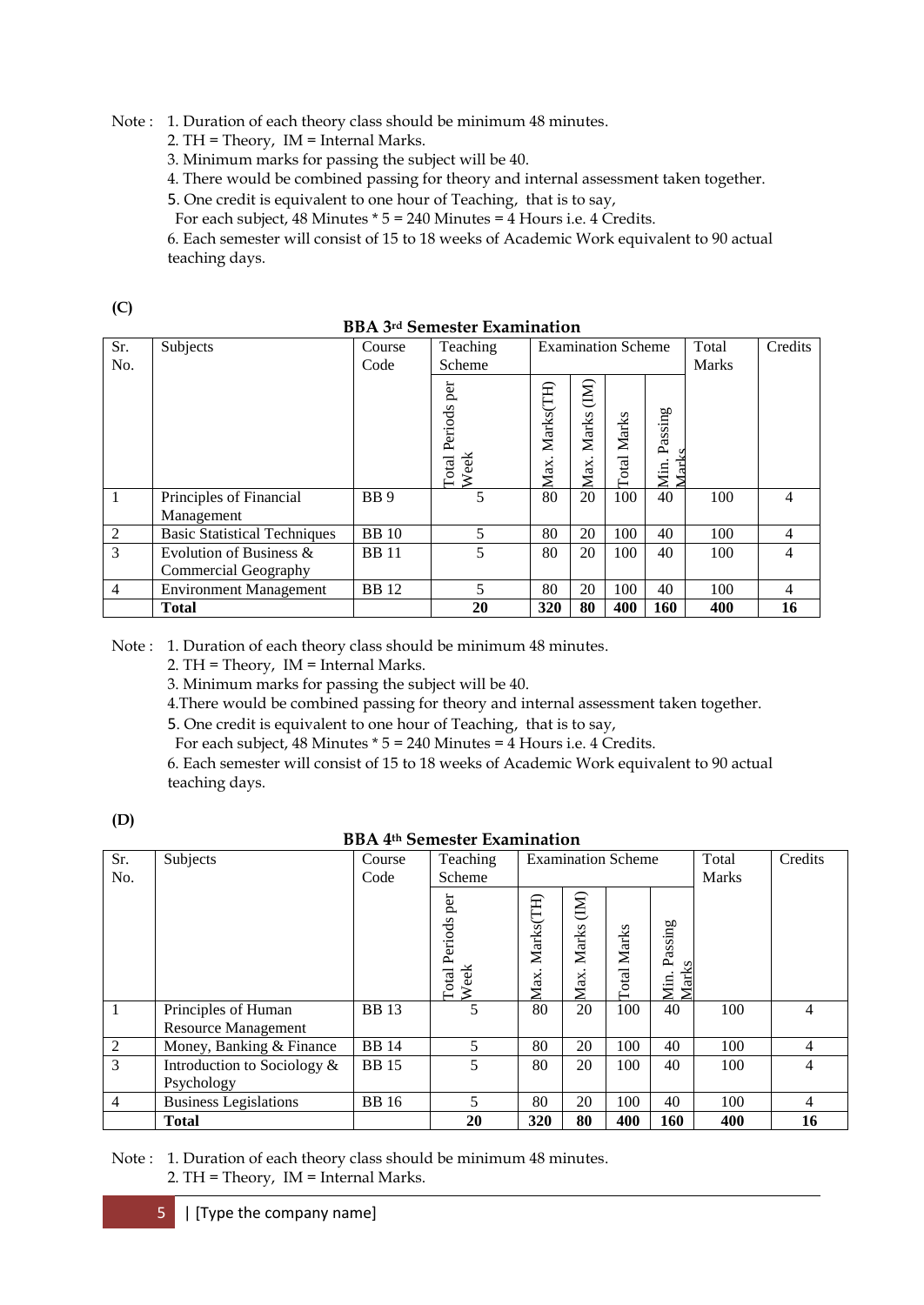3. Minimum marks for passing the subject will be 40.

4. There would be combined passing for theory and internal assessment taken together.

5. One credit is equivalent to one hour of Teaching, that is to say,

For each subject, 48 Minutes \* 5 = 240 Minutes = 4 Hours i.e. 4 Credits.

6. Each semester will consist of 15 to 18 weeks of Academic Work equivalent to 90 actual teaching days.

**(E)**

|                | DDA э <sup>.</sup> эепіемен еханіціаціон |              |               |                           |                           |       |                 |              |    |
|----------------|------------------------------------------|--------------|---------------|---------------------------|---------------------------|-------|-----------------|--------------|----|
| Sr.            | Subjects                                 | Course       | Teaching      | <b>Examination Scheme</b> |                           |       | Total           | Credits      |    |
| No.            |                                          | Code         | Scheme        |                           |                           |       |                 | <b>Marks</b> |    |
|                |                                          |              | per           |                           |                           |       |                 |              |    |
|                |                                          |              |               |                           | $\bigcircled{\mathbb{R}}$ |       |                 |              |    |
|                |                                          |              |               |                           |                           |       |                 |              |    |
|                |                                          |              | Periods       | Marks(TH)                 | Marks                     | Marks | Passing         |              |    |
|                |                                          |              |               |                           |                           |       |                 |              |    |
|                |                                          |              | Week<br>Total | Max.                      | Max.                      | Total | Min. P<br>Marks |              |    |
| 1              | Entrepreneurship                         | <b>BB</b> 17 | 5             | 80                        | 20                        | 100   | 40              | 100          | 4  |
|                | Development                              |              |               |                           |                           |       |                 |              |    |
| 2              | Principles of Operations                 | <b>BB</b> 18 | 5             | 80                        | 20                        | 100   | 40              | 100          | 4  |
|                | Management                               |              |               |                           |                           |       |                 |              |    |
| 3              | <b>International Business</b>            | <b>BB</b> 19 | 5             | 80                        | 20                        | 100   | 40              | 100          | 4  |
|                | Environment                              |              |               |                           |                           |       |                 |              |    |
| $\overline{4}$ | <b>Research Methodology</b>              | <b>BB</b> 20 | 5             | 80                        | 20                        | 100   | 40              | 100          | 4  |
|                | <b>Total</b>                             |              | 20            | 320                       | 80                        | 400   | 160             | 400          | 16 |

| <b>BBA 5th Semester Examination</b> |
|-------------------------------------|
|                                     |

Note : 1. Duration of each theory class should be minimum 48 minutes.

2. TH = Theory, IM = Internal Marks.

3. Minimum marks for passing the subject will be 40.

4. There would be combined passing for theory and internal assessment taken together.

5. One credit is equivalent to one hour of Teaching, that is to say,

For each subject,  $48$  Minutes  $*$  5 = 240 Minutes = 4 Hours i.e. 4 Credits.

6. Each semester will consist of 15 to 18 weeks of Academic Work equivalent to 90 actual teaching days.

## **(F)**

# **BBA 6th Semester Examination**

| Sr.<br>No.     | Subjects            | Course<br>Code | Teaching<br>Scheme | <b>Examination Scheme</b> |              |       | Total<br><b>Marks</b> | Credits |    |
|----------------|---------------------|----------------|--------------------|---------------------------|--------------|-------|-----------------------|---------|----|
|                |                     |                | per                |                           | $\mathbf{E}$ |       |                       |         |    |
|                |                     |                | Periods            | Marks(TH)                 | Marks        | Marks | Passing               |         |    |
|                |                     |                | ě<br>Total<br>Week | Max.                      | Max          | Total | Min. ]<br>Marks       |         |    |
|                | Elective Paper $-1$ | <b>BBEL1</b>   |                    | 80                        | 20           | 100   | 40                    | 100     | 4  |
| $\overline{2}$ | Elective Paper $-2$ | <b>BBEL 2</b>  | 5                  | 80                        | 20           | 100   | 40                    | 100     | 4  |
| 3              | Project Work        | <b>BBPW</b>    | 10                 | 150                       | 50           | 200   | 80                    | 200     | 8  |
|                | <b>Total</b>        |                | 20                 | 310                       | 90           | 400   | 160                   | 400     | 16 |

Note : 1. Duration of each theory class should be minimum 48 minutes.

2. TH = Theory, IM = Internal Marks.

3. Minimum marks for passing the subject will be 40 and for Project Work it will be 80.

4. There would be combined passing for theory and internal assessment taken together.

5. One credit is equivalent to one hour of Teaching, that is to say,

For each subject, 48 Minutes \* 5 = 240 Minutes = 4 Hours i.e. 4 Credits.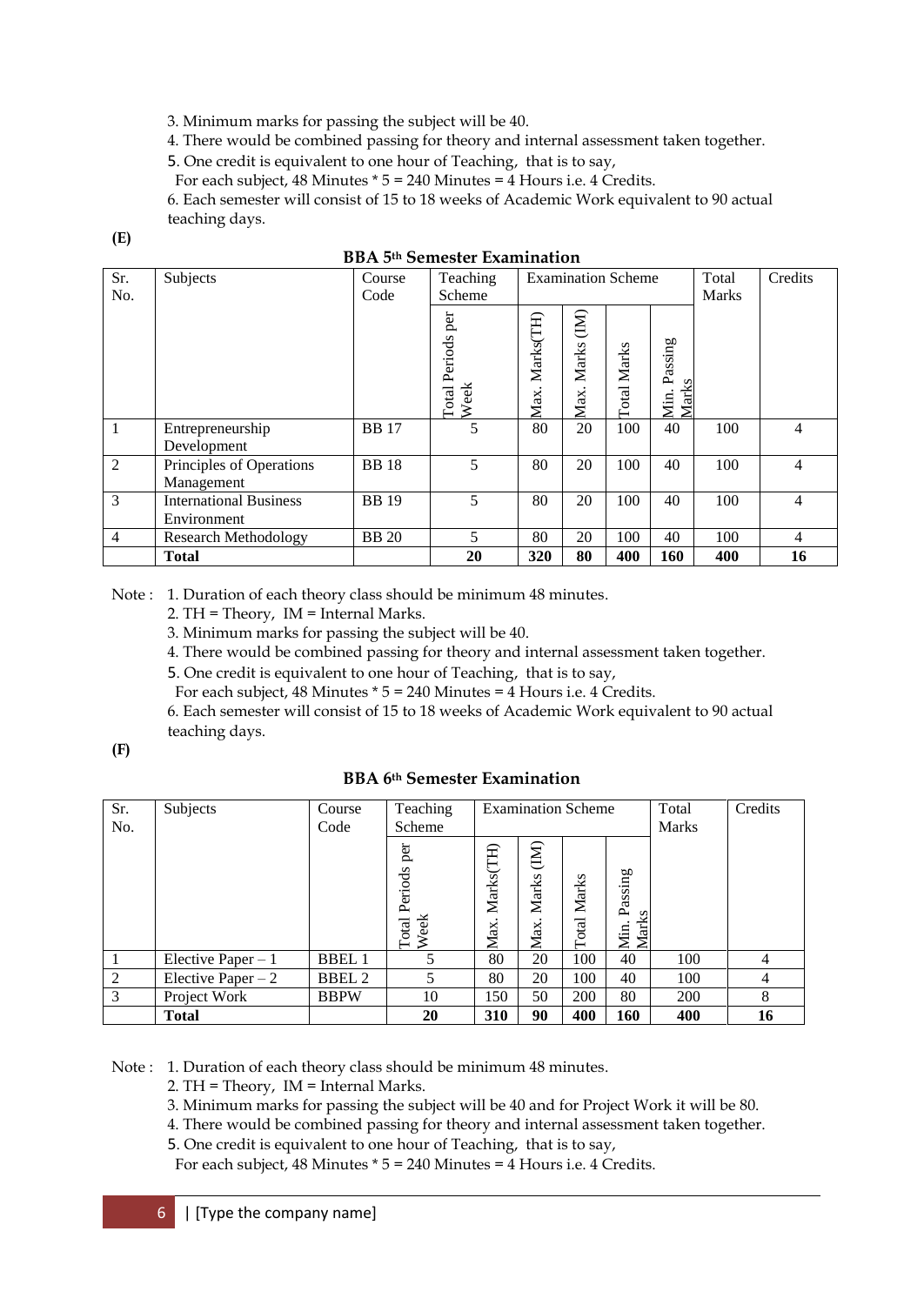6. Each semester will consist of 15 to 18 weeks of Academic Work equivalent to 90 actual teaching days.

## **Elective Subjects (Any one of the following to be selected by the student):**

Every student appearing for BBA – 6<sup>th</sup> Semester Examination has to select any one of the specialization as elective subject before commencement of the academic session:

#### **a) Elective A - Financial Management**

- a. Paper 1 Fundamentals of Business Finance
- b. Paper 2 Advanced Financial Management
- **b) Elective B - Human Resource Management**
	- a. Paper 1 Fundamentals of Human Resource Management
	- b. Paper 2 Advanced Human Resource Management

#### **c) Elective C - Marketing Management**

- a. Paper 1 Fundamentals of Marketing Management
- b. Paper 2 Advanced Marketing Management

#### **12. Assessment**

- The final total assessment of the candidates is made in terms of an internal assessment (Sessional) and an external assessment for each course/subject taken together.
- For each paper, 20 marks will be based on internal assessment and 80 marks for semester end examination (external assessment) to be conducted by the R T M Nagpur University, unless otherwise stated.

| 1a             | Attendance of the student during a particular semester                    | 05 marks |
|----------------|---------------------------------------------------------------------------|----------|
| 1 <sub>b</sub> | An assignment based on curriculum to be assessed by the teacher concerned | 05 marks |
| 1c             | Subject wise class test conducted by the teacher concerned                | 05 marks |
| 1d             | Subject presentation/viva-voce seminar conducted during the semester      | 05 marks |
| $\mathbf{1}$   | <b>Internal assessment Total marks</b>                                    | 20       |
| $\overline{2}$ | <b>Semester wise End Examination marks</b>                                | 80       |
|                | <b>Total Marks Per Course</b>                                             | 100      |

- There shall be no separate / extra allotment of workload to the concerned teacher. He/ She shall conduct the internal assessment activity during the regular teaching days / periods as a part of regular teaching activity.
- The internal marks will be communicated to the University at the end of each semester, but before the semester end examinations / as instructed by University. These marks will be considered for the declaration of the results.
- The record of internal marks, evaluation & result should be maintained for a period of one year by respective institute/college for verification by competent authority.
- The maximum and minimum marks which each subject carries in BBA Semester I, Semester - II, Semester – III, Semester – IV, Semester - V & Semester - VI Examination are as indicated in Paragraph 11. A, B, C, D, E & F respectively.
- **13. (A)** The scope of the subjects and pattern of examination shall be as indicated in the Syllabus.

**(B)**The Medium of instructions and examinations shall be in ENGLISH only.

**(C)**The Maximum/minimum marks which each subject carries & workload in BBA 1st, 2nd,  $3^{rd}$ ,  $4^{th}$ ,  $5^{th}$  and  $6^{th}$  Semester Examination shall be as indicated in Examination & Teaching Scheme (item no 11) "A", "B", "C", "D", "E" and "F" respectively.

## **14. Evaluation of Project**

- Project Work shall carry 200 marks
- Evaluation Pattern
	- 7 | [Type the company name]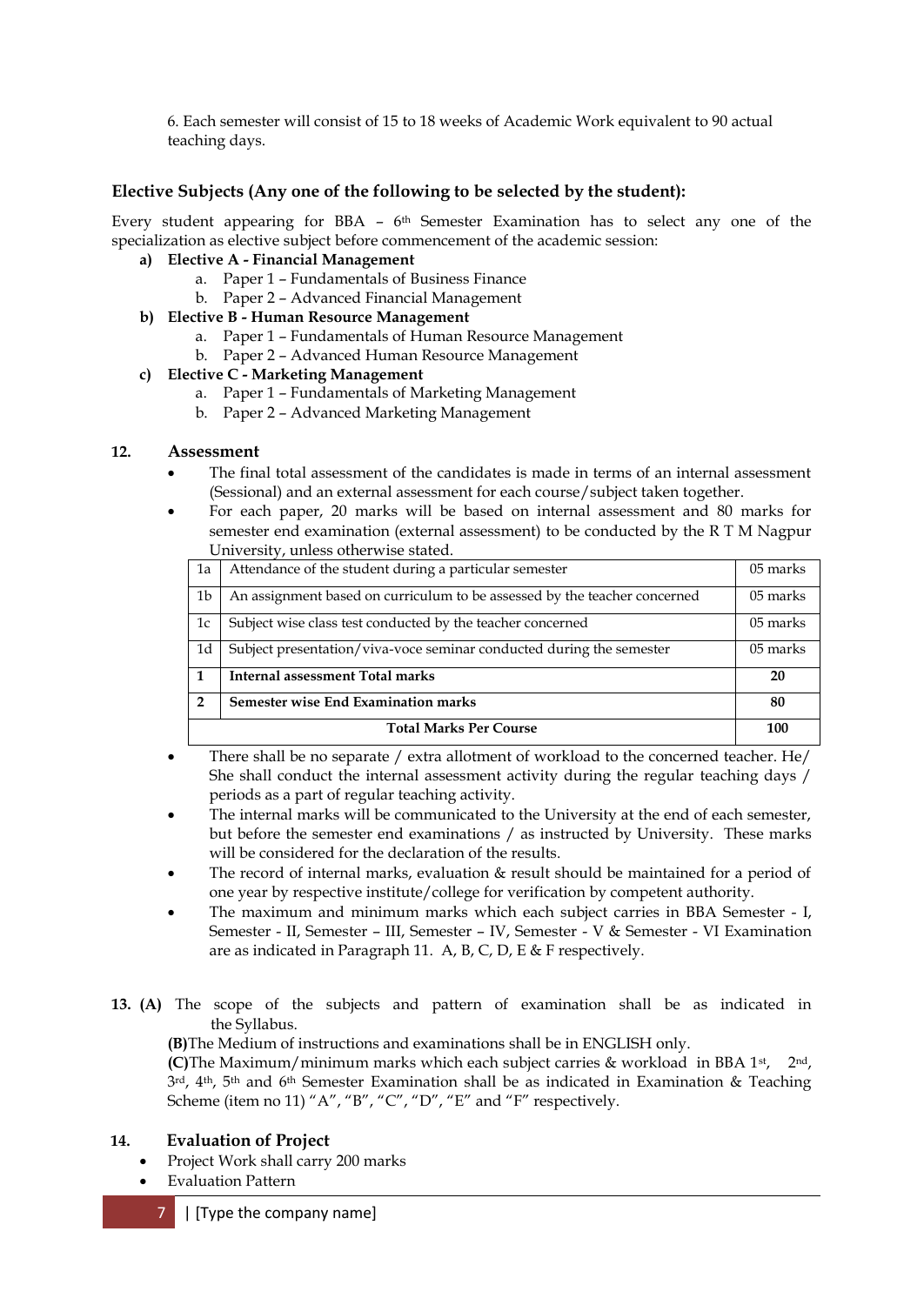|                                                             | Max. Marks |
|-------------------------------------------------------------|------------|
| Project Report Evaluation by External Examiner appointed by | 100        |
| the University                                              |            |
| Presentation and Open Defense Seminar (External Examiner)   | 50         |
| Presentation and Open Defense Seminar (Internal Examiner)   | 50         |
| Total                                                       | 200        |

- (i) For Project worka batch of Maximum **TWENTY** students per guide /supervisor has to be allotted by the Institute. The Guide/Supervisor shall act as an internal examiner for project Examination.
- (ii) The guide or the supervisor shall be appointed by the institute and should be full time approved faculty to BBA / MBA Programme or PhD supervisor in Business Management.
- (iii) **The External examiner shall be appointed from the list of full time approved teaching faculty of the BBA/ MBA program by the University.**
- (iv) **Each such External examiner shall examine a maximum of TWENTY students.**
- (v) One copy of Project work (Printed or Type Written) shall be submitted to the University through the supervisor of the candidate and the Principal/ Director / Head of the Institute, at least **One Month** prior to the date of commencement of Semester-VI Examination **or** following the instructions issued by University at that time and one copy will be retained by the college/Department for internal evaluation purpose.
- (vi) A Candidate shall submit with his/her project work, a certificate from the Supervisor to the effect
	- a. That the candidate has satisfactorily completed the Project work for not less than one session and
	- b. That the Project work is the result of the candidates own work and is of sufficiently high standard to warrant its presentation for examination.
- (vii) Candidate shall submit his declaration that the Project is the result of his own research work and the same has not been previously submitted to any examination of this University or any other University. The Project shall be liable to be rejected and /or cancelled if found otherwise.
- (viii) The Project work shall be evaluated through seminar and open defense and Viva-voce at the College/ Department by internal and external examiners appointed by university **before Semester-VI** Examination.

A student appearing for BBA Semester VI Examination will have to pay additional fees as prescribed by the University from time to time.

## **15. Standard of Passing**

The scope of the subject, percentage of passing in Theory and Project and Internal Assessment will be governed as per following rules:

(i) In order to pass at the Bachelor of Business Administration (B.B.A.)  $1^{st}$ ,  $2^{nd}$ ,  $3^{rd}$ ,  $4^{th}$ ,  $5^{th}$ and 6th Semester Examinations, **an examinee shall obtain not less than 40 % marks in each paper, that is to say combined in the written Examination conducted by the University and in internal assessment put together.**

(ii) An examinee who is unsuccessful at the examination shall be eligible for admission to the subsequent examinations on payment of a fresh fee prescribed for the examination together with the conditions of the ordinance in force from time to time.

#### **16. Credit and Grade Point System:**

**Conversion of Marks to Grades and Calculations of SGPA (Grade Point Average) and CGPA (Cumulative Grade Point Average):** In the Credit and Grade Point System, the assessment of individual Courses in the concerned examinations will be on the basis of marks only, but the marks shall later be converted into Grades by some mechanism wherein the overall performance of the Learners can be reflected after considering the Credit Points for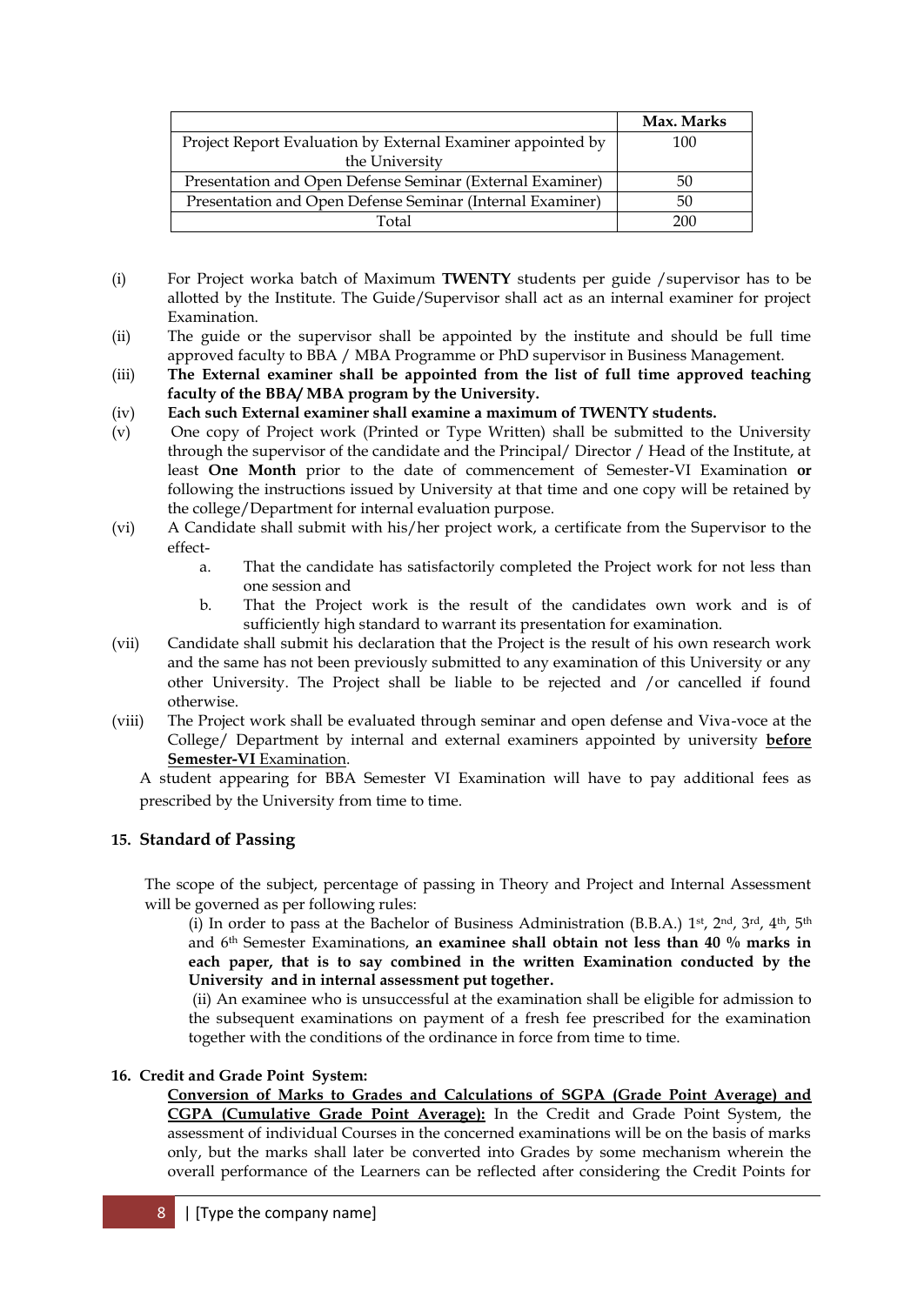any given course. However, the overall evaluation shall be designated in terms of Grade. There are some abbreviations used here that need understanding of each and every parameter involved in grade computation and the evaluation mechanism. The abbreviations and formulae used are as follows:-

*Abbreviations and Formulae Used*

**G:** Grade

**GP:** Grade Points

**C:** Credits

**CP:** Credit Points

**CG:** Credits X Grades (Product of credits & Grades)

**SGPA = ΣCG:** Sum of Product of Credits & Grades points / ΣC: Sum of Credits points **SGPA:** Semester Grade Point Average shall be calculated for individual semesters. (It is also

designated as GPA)

**CGPA:** Cumulative Grade Point Average shall be calculated for the entire Programme by considering all the semesters taken together.

After calculating the SGPA for an individual semester and the CGPA for entire programme, the value can be matched with the grade in the Grade Point table as per the ten (10) Points Grading System and expressed as a single designated GRADE such as O, A+, A, B+, B, etc.

| <b>Marks</b> | Grade                   | <b>Grade Points</b> |
|--------------|-------------------------|---------------------|
| 80 and above | O (Outstanding)         | 10                  |
| $70 - 79$    | A+ (Excellent)          | 9                   |
| $60 - 69$    | A (Very Good)           | 8                   |
| $55 - 59$    | $B+$ (Good)             | 7                   |
| $50 - 54$    | <b>B(Above Average)</b> | 6                   |
| $45 - 49$    | C (Average)             | 5                   |
| $40 - 44$    | $P$ (Pass)              | 4                   |
| $00 - 39$    | $F$ (Fail)              | 0                   |
|              | AB (Absent)             | ∩                   |

A student obtaining Grade F shall be considered failed and will be required to reappear in the examination.

(A) There shall be no classification of examinees successful at the Bachelor of Business Administration (BBA) Semester - I, Semester - II, Semester - III, Semester - IV, Semester - V and Semester - VI Examinations whereas SGPA will be notified.

(B) Division at the Bachelor of Business Administration (BBA) Semester - VI Examination shall be declared on the basis of the aggregate marks at the BBA Semester - I, Semester - II, Semester - III, Semester - IV, Semester - V and Semester - VI Examination taken together and the CGPA will be calculated and notified.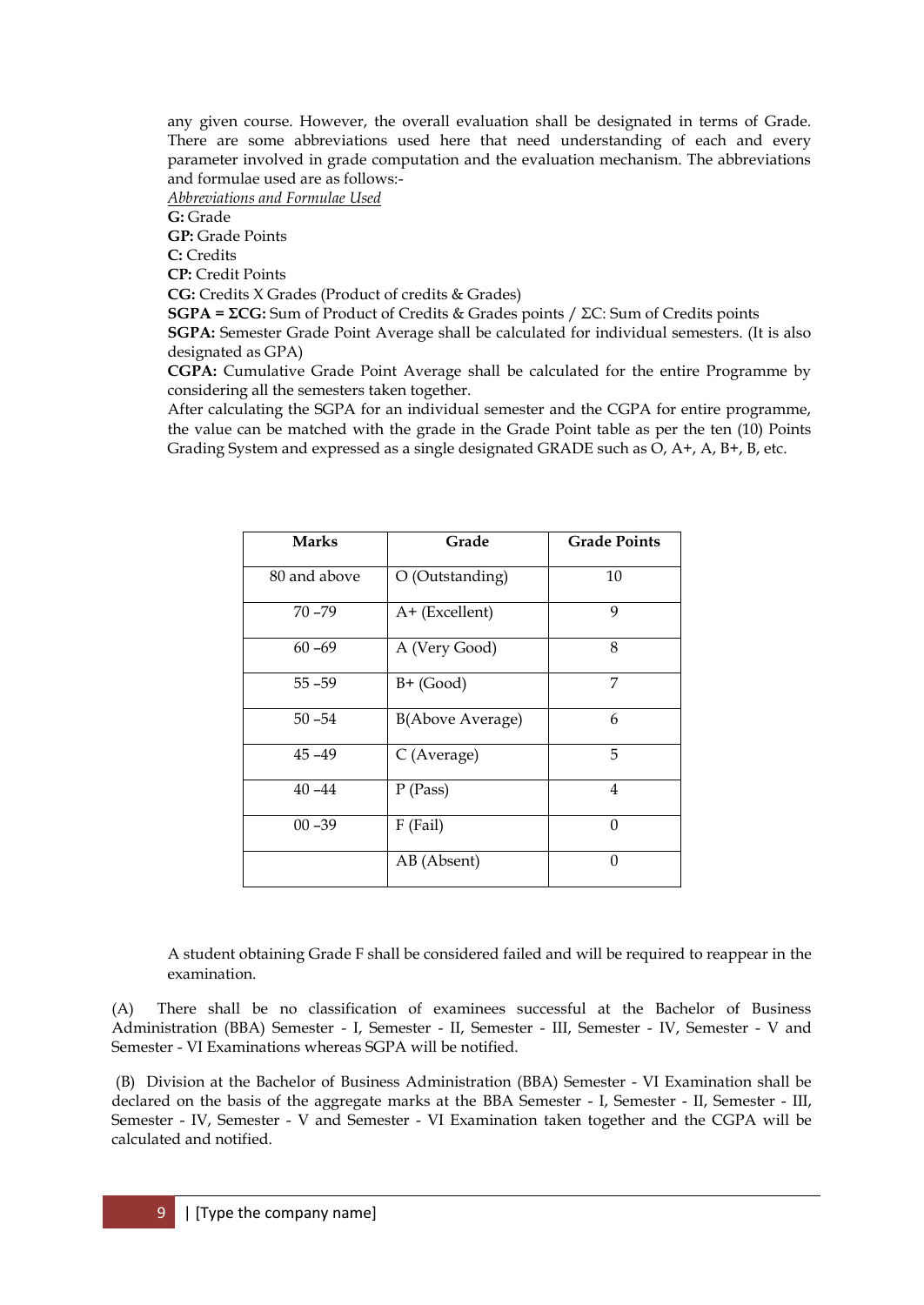(C) Successful examinees at the Bachelor of Business Administration (BBA) Semester - VI Examination shall be awarded division based on CGPA as follows :

| <b>CGPA</b> | Grade      | <b>Division</b>           |  |  |  |  |
|-------------|------------|---------------------------|--|--|--|--|
| $8.5 - 10$  |            | Distinction (Outstanding) |  |  |  |  |
| $7.5 - 8.4$ |            | Distinction               |  |  |  |  |
| $6.0 - 7.4$ |            | First                     |  |  |  |  |
| $4.5 - 5.9$ |            | Second                    |  |  |  |  |
| $4.0 - 4.4$ |            | Pass                      |  |  |  |  |
| $00 - 3.9$  | $F$ (Fail) | Fail                      |  |  |  |  |

- **17.** The percentage of passing marks in each subjects shall be as indicated in Examination Scheme (item no 11) "A", "B", "C", "D", "E" and "F" respectively.
- **18.** Unsuccessful examinees at the above examinations can be readmitted to the same examination on payment of a fresh fee and such other fees as may be prescribed.
- **19.** Provisions of Ordinance No. 3 of 2007 relating to the award of Grace Marks for passing an examination, securing higher division / class and for securing distinction in subject(s) shall be applicable.
- **20.** Notwithstanding anything to the contrary in this Direction, no person shall be admitted to an examination under this Ordinance, if he/ she has already passed the same examination or an equivalent examination of any other University.
- **21.** Examinees passing all the **Bachelor of Businesss Adminsitration (BBA)**Examination shall on payment of the prescribed fees shall receive a Degree in the prescribed form signed by the Vice-Chancellor.
- **22.** The aforesaid Amendment shall come into force from the date of its issuance and shall remain in force till the relevant Ordinance come into being in accordance with the provisions of the Maharashtra University Act, 1994.
- **23.** The marks for internal assessment should be communicated to University within time limit as per University norms. The record of conduct of such examination, evaluation and marks for internal assessment should be maintained for a period of at least **one** year by the respective college / Department for the verification by the competent authority.
- **24. Promotion to Higher Semester (A.T.K.T.):** The unsuccessful candidate of any semester examination shall be ALLOWED TO KEEP THE TERM (ATKT) in accordance with the following table: (Theory and Internal assessment of that theory subject shall be jointly considered as single passing head).

| Admission to  | Candidate should      | Candidate should have filled | Candidate should     |
|---------------|-----------------------|------------------------------|----------------------|
| academic year | have passed All       | the examination form for the | have passed in       |
|               | Subjects of the       | following examinations       | Minimum 50%          |
|               | following examination |                              | passing heads of the |
|               |                       |                              | following            |
|               |                       |                              | examination          |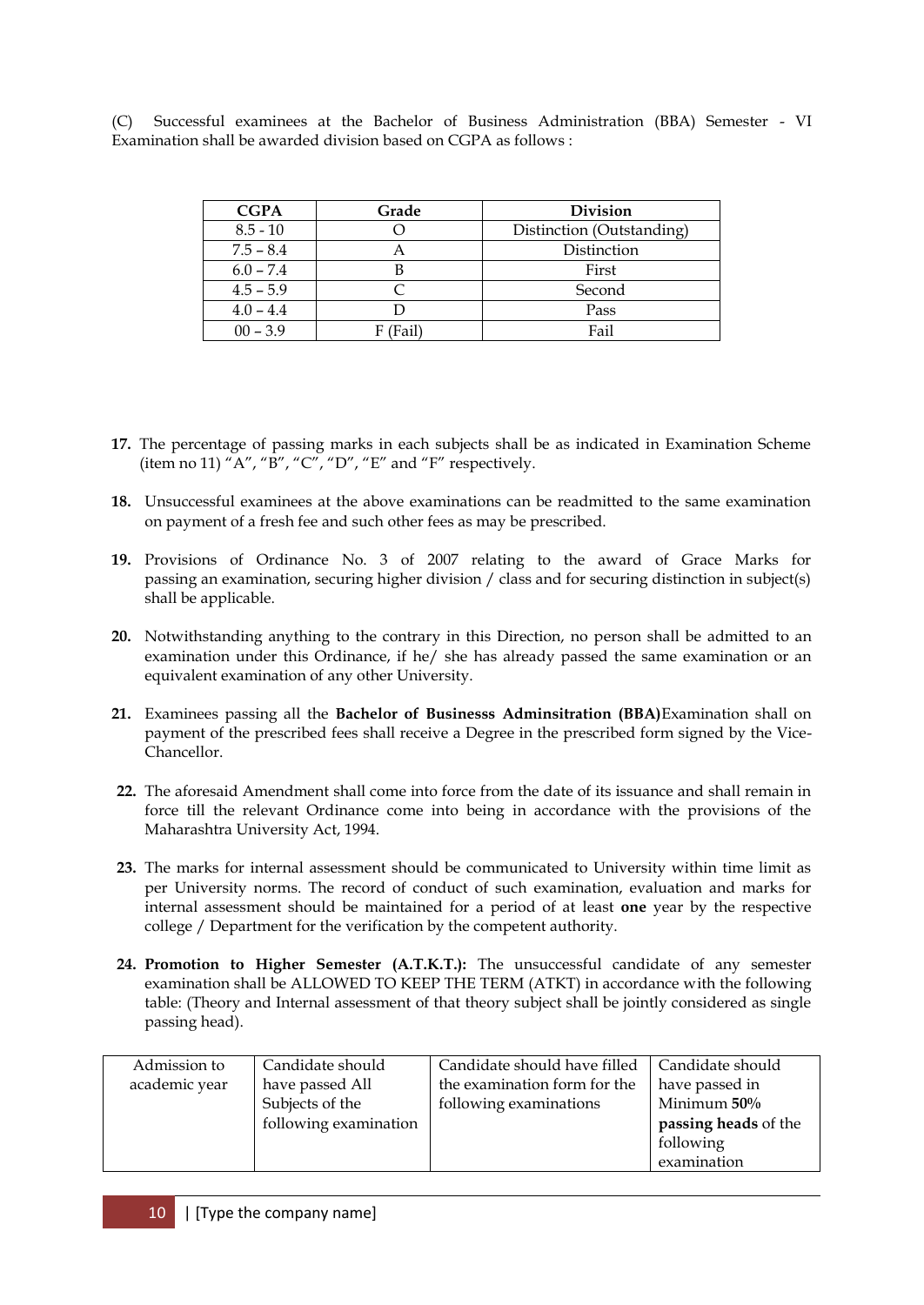| 1 <sup>st</sup> Semester  | H.S.S.C/equivalent                            |                          |                                                                                                    |
|---------------------------|-----------------------------------------------|--------------------------|----------------------------------------------------------------------------------------------------|
| 2 <sup>nd</sup> Semester  |                                               | 1 <sup>st</sup> Semester | -----                                                                                              |
| 3 <sup>rd</sup> Semester  |                                               | 2 <sup>nd</sup> Semester | 4 subjects/ passing<br>heads of 1 <sup>st</sup> and 2 <sup>nd</sup><br>Semesters taken<br>together |
| 4 <sup>th</sup> Semester  |                                               | 3rd Semester             |                                                                                                    |
| 5 <sup>th</sup> Semester  | 1 <sup>st</sup> and 2 <sup>nd</sup> Semesters | 4 <sup>th</sup> Semester | 4 subjects/ passing<br>heads of 3rd and 4th<br>Semesters taken<br>together                         |
| 6 <sup>th</sup> Semester* |                                               | 5 <sup>th</sup> Semester |                                                                                                    |

**Note: (\*)** A candidate admitted to Final Semester can appear for Final Semester examination however the result of the Final Semester examination will be withheld unless the candidate clears all the lower examinations of the **BBA Course**.

#### **25. Pattern of Question Papers of BBA year end Examination:**

- a. The question paper should be set in such a manner so as to cover the complete syllabus as prescribed by the University.
- b. The Semester End examination shall be held as per the schedule notified by the University.
- c. The question paper shall be of 80 marks & the time duration of the Semester End examination would be 3 hours.
- d. The question paper shall have 4 long answers questions corresponding to Four Units of each course. Each long answer question shall carry 8 marks. There will be internal choice for each question for these long answer questions which means that the student has to mandatorily attempt one question from each unit of the syllabus. Hence, there would be 8 long answer questions in the question paper but the student has to attempt 4 questions with an internal choice for each question from each unit of the syllabus. The students shall get due credit for precise answers as per Marking Scheme given by the paper setters/ moderators.
- e. Question no. Five shall include Four compulsory questions from any of the six units carrying 4 marks each.
- f. The paper setters /moderators shall submit the proposed marking scheme (Memorandum of Instructions) along with question paper so that the students can be given due credit for precise answers.

| <b>Ouestion No.</b> | Unit | <b>Nature</b>                       | Max. Marks   |
|---------------------|------|-------------------------------------|--------------|
|                     |      | Long Answer Question<br>a.          | 8 Marks each |
|                     |      | Long Answer Question<br>b.          |              |
|                     |      | OR                                  |              |
|                     |      | Long Answer Question<br>$C_{\star}$ |              |
|                     |      | Long Answer Question<br>d.          |              |
| $\overline{2}$      | П    | Long Answer Question<br>a.          | 8 Marks each |
|                     |      | Long Answer Question<br>b.          |              |
|                     |      | OR                                  |              |
|                     |      | Long Answer Question<br>c.          |              |
|                     |      | d.<br>Long Answer Question          |              |
| 3                   | Ш    | Long Answer Question<br>a.          | 8 Marks each |
|                     |      | Long Answer Question<br>b.          |              |
|                     |      | OR                                  |              |
|                     |      | Long Answer Question<br>c.          |              |
|                     |      | Long Answer Question<br>d.          |              |

**Illustrative Question Paper for BBA Program\***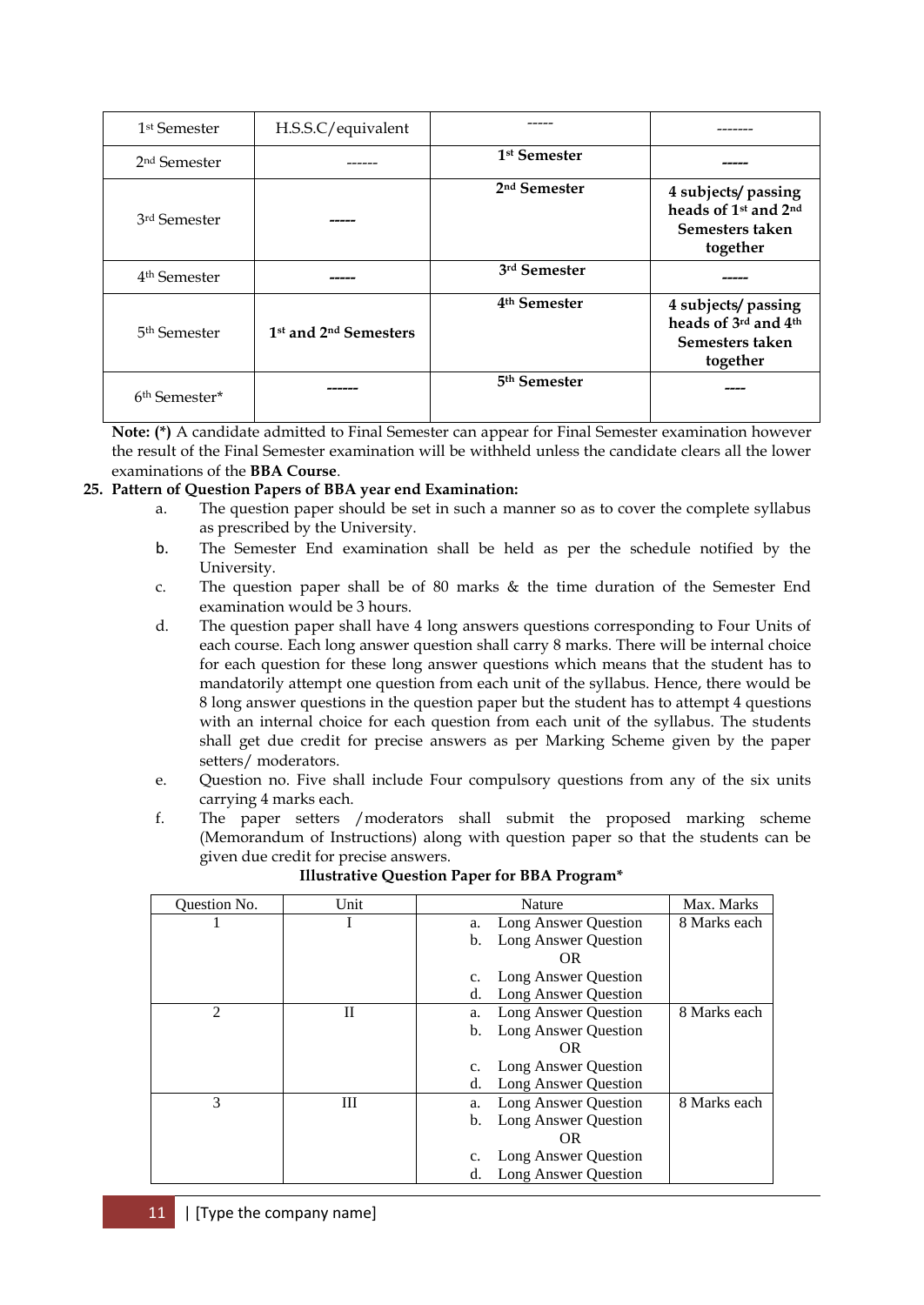|             | IV | a. | Long Answer Question         | 8 Marks each |
|-------------|----|----|------------------------------|--------------|
|             |    |    | b. Long Answer Question      |              |
|             |    |    | OR                           |              |
|             |    |    | Long Answer Question         |              |
|             |    |    | d. Long Answer Question      |              |
|             |    | a. | <b>Short Answer Question</b> | 4 Marks each |
|             | П  |    | b. Short Answer Question     |              |
|             | Ш  |    | <b>Short Answer Question</b> |              |
|             | IV |    | <b>Short Answer Question</b> |              |
| TOTAL MARKS |    |    | 80                           |              |

**(\*)** This pattern of question paper is not applicable for the following papers for which the question paper patterns are prescribed separately along with the detailed syllabus of respective subjects.

- BBA 1st Semester Examination Cost Accounting
- BBA 1st Semester Examination English
- BBA 2nd Semester Examination English
- BBA 2<sup>nd</sup> Semester Examination Financial & Management Accounting
- BBA 3rd Semester Examination Basic Statistical Techniques
- $\bullet$

## **26. Absorption Scheme for Examinees of BBA Old Course (Introduced in 2014):**

**1.** The students of the BBA Course (Introduced in 2014) immediately preceding the new course under this direction shall be given chance to appear for three more consecutive examinations according to old syllabus (Introduced in 2014). The University shall conduct the examination of old course for three more consecutive examinations after the new scheme of examination is introduced as per following table:

| BBA Examination     | Attempt 1   | Attempt 2   | Attempt 3   |
|---------------------|-------------|-------------|-------------|
| BBA Part I          | Winter 2016 | Summer 2017 | Winter 2017 |
| <b>BBA</b> Part II  | Winter 2017 | Summer 2018 | Winter 2018 |
| <b>BBA Part III</b> | Winter 2018 | Summer 2019 | Winter 2019 |

The students are required to clear all their papers within the stipulated time. The students clearing all the papers of old scheme of Examination (Introduced in 2014) shall be awarded Degree according to old scheme of Examination. But, the students who failed to clear their course in three consecutive attempts as per this clause, will be required to appear afresh for BBA (CBS) examination provided under this direction.

2. The absorption of students of old course (Introduced in 2014) referred above shall be made to the new course in the following manner:

| <b>Status of Student in Old</b>                                                                                          | <b>Absorption Scheme</b>                                                                                                                                                                                                                                                  |
|--------------------------------------------------------------------------------------------------------------------------|---------------------------------------------------------------------------------------------------------------------------------------------------------------------------------------------------------------------------------------------------------------------------|
| Course                                                                                                                   |                                                                                                                                                                                                                                                                           |
| A student who has failed in<br>one or more subjects of BBA<br>Part I examination of old<br>course (Introduced in 2014).  | Shall be required to appear a fresh in BBA 1 <sup>st</sup> and 2 <sup>nd</sup><br>Semester Examination of this direction and shall be eligible<br>for the exemptions in the subjects he/she had passed in old<br>course subject to the equivalence mentioned hereinafter. |
| A student who has failed in<br>one or more subjects of BBA<br>Part II examination of old<br>course (Introduced in 2014). | Shall be required to appear a fresh in BBA 3rd and 4th<br>Semester Examination of this direction and shall be eligible<br>for the exemptions in the subjects he/she had passed in old<br>course subject to the equivalence mentioned hereinafter.                         |
| A student who has failed in                                                                                              | Shall be required to appear a fresh in BBA 5 <sup>th</sup> and 6 <sup>th</sup>                                                                                                                                                                                            |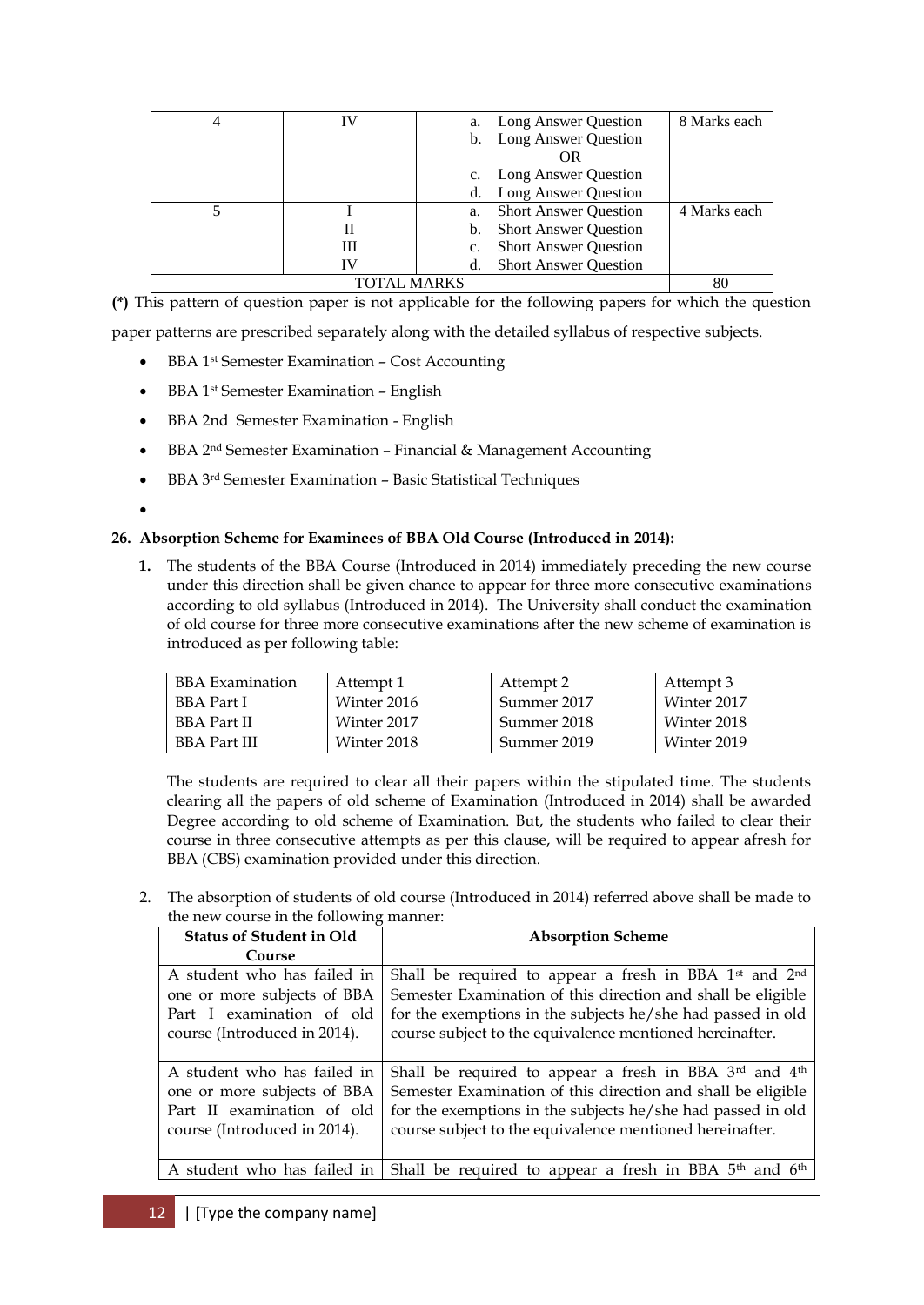|                              | one or more subjects of BBA Semester Examination of this direction and shall be eligible  |
|------------------------------|-------------------------------------------------------------------------------------------|
|                              | Part III examination of old   for the exemptions in the subjects he/she had passed in old |
| course (Introduced in 2014). | course subject to the equivalence mentioned hereinafter.                                  |
|                              |                                                                                           |

3. The equivalence & exemption of subjects for the students absorbed in the new course shall be as follows:

| <b>BBA</b> New      | Name of Subject in New              | <b>BBA Old</b>       | <b>Equivalent Subject in</b>        | <b>Status of</b> |
|---------------------|-------------------------------------|----------------------|-------------------------------------|------------------|
| Course              | <b>Course Examination</b>           | Course               | <b>Old Course</b>                   | Exemption        |
| Examination         | (Semester Pattern)                  | Examination          |                                     |                  |
| (Semester           |                                     | (2014)               |                                     |                  |
| Pattern)            | English                             | <b>BBA</b> Part I    | English & Business                  | Yes              |
|                     |                                     |                      | Communication                       |                  |
|                     | <b>Fundamentals of Business</b>     | <b>BBA</b> Part I    | Principles of                       | Yes              |
|                     | Management                          |                      | Management                          |                  |
| Semester I          | Computer Applications for           | <b>BBA</b> Part I    | <b>Computer Applications</b>        | Yes              |
|                     | <b>Business</b>                     |                      | for Business                        |                  |
|                     | Cost Accounting                     | <b>BBA</b> Part I    | Financial & Cost                    | Yes              |
|                     |                                     |                      | Accounting                          |                  |
|                     | Principles of Marketing             | <b>BBA</b> Part II   | Principles of Marketing             | Yes              |
|                     | Management                          |                      | Management                          |                  |
|                     | Financial & Management              | <b>BBA</b> Part I    | Financial & Cost                    | Yes              |
| <b>Semester II</b>  | Accounting                          |                      | Accounting                          |                  |
|                     | Micro-Economic                      | <b>BBA</b> Part I    | <b>Business Economics</b>           | Yes              |
|                     | Fundamentals                        |                      |                                     |                  |
|                     | English                             | <b>BBA</b> Part I    | English & Business<br>Communication | Yes              |
|                     | Principles of Financial             | <b>BBA</b> Part II   | Management                          | Yes              |
|                     | Management                          |                      | Accounting & Financial              |                  |
|                     |                                     |                      | Management                          |                  |
|                     |                                     |                      |                                     |                  |
| <b>Semester III</b> | <b>Basic Statistical Techniques</b> | <b>BBA</b> Part II   | Statistical Methods for             | Yes              |
|                     |                                     |                      | <b>Business</b>                     |                  |
|                     | <b>Evolution of Business &amp;</b>  |                      |                                     | $No*$            |
|                     | <b>Commercial Geography</b>         |                      |                                     |                  |
|                     | <b>Environment Management</b>       | <b>BBA</b> Part II   | Environment                         | Yes              |
|                     | Principles of Human                 | <b>BBA</b> Part II   | Management<br>Human Resource        | Yes              |
|                     | Resource Management                 |                      | Management                          |                  |
|                     | Money, Banking & Finance            | <b>BBA</b> Part I    | Business Economics                  | Yes              |
| <b>Semester IV</b>  | <b>Introduction to Sociology</b>    |                      | ----                                | $No*$            |
|                     | & Psychology                        |                      |                                     |                  |
|                     | <b>Business Legislations</b>        | <b>BBA</b> Part II   | Business & Industrial               | Yes              |
|                     |                                     |                      | Laws                                |                  |
|                     | Entrepreneurship                    | <b>BBA</b> Part III  | Entrepreneurship                    | Yes              |
|                     | Development                         |                      | Development                         |                  |
|                     | Principles of Operations            | <b>BBA</b> Part III  | Production &                        | Yes              |
| <b>Semester V</b>   | Management                          |                      | Operations<br>Management            |                  |
|                     | <b>International Business</b>       |                      | ---                                 | $No*$            |
|                     | Environment                         |                      |                                     |                  |
|                     | Research Methodology                | <b>BBA</b> Part II   | Research Methodology                | Yes              |
|                     | Financial Management -              | <b>BBA Part III</b>  | Financial Management                | Yes              |
|                     | Paper 1                             |                      | - Paper 1                           |                  |
| Semester VI         | Financial Management -              | <b>BBA</b> Part III  | <b>Financial Management</b>         | Yes              |
|                     | Paper 2                             |                      | - Paper 2                           |                  |
|                     | Human Resource                      | ${\rm BBA}$ Part III | Human Resource                      | Yes              |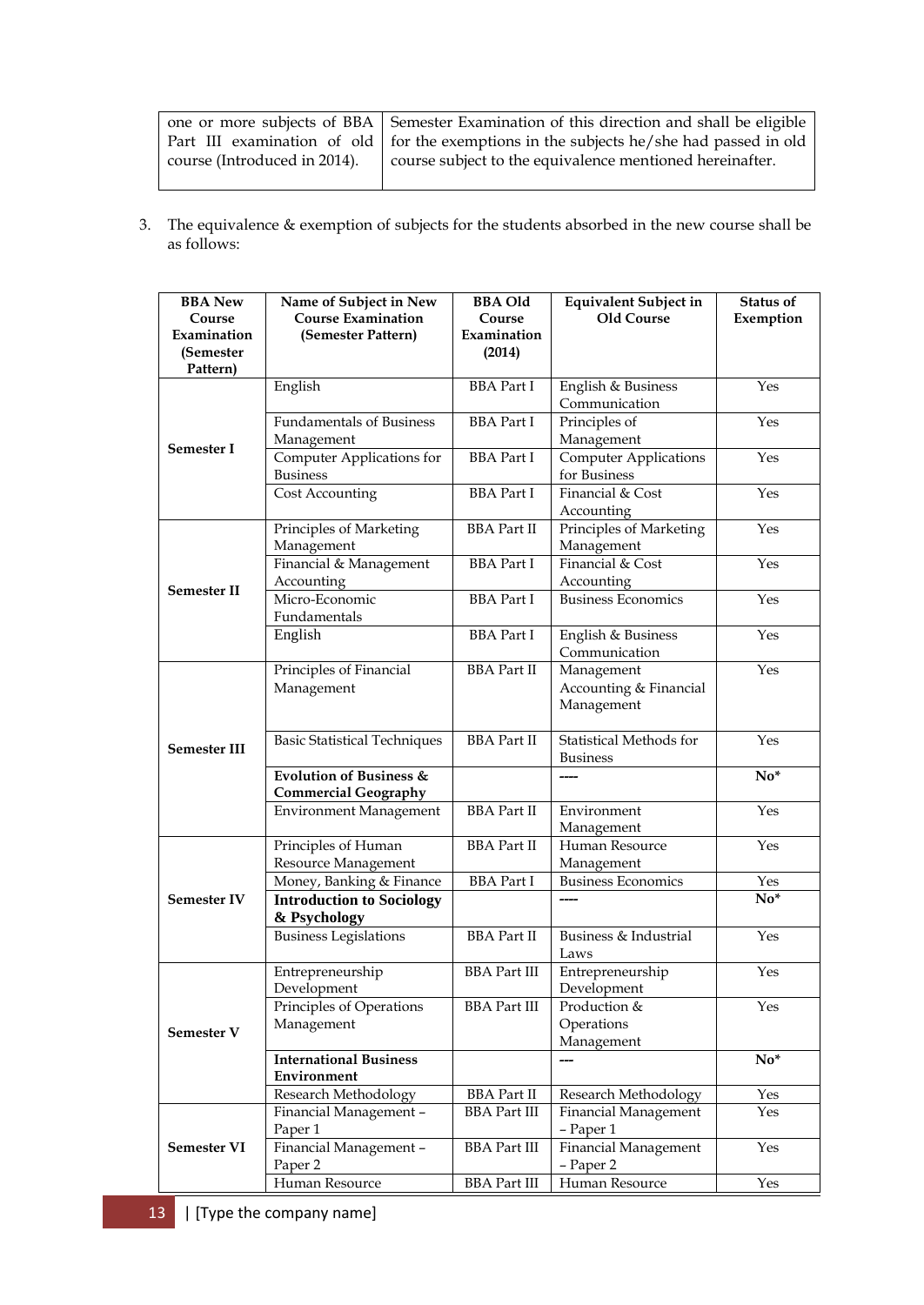| Management – Paper 1   |                     | Management - Paper 1 |     |
|------------------------|---------------------|----------------------|-----|
| Human Resource         | <b>BBA Part III</b> | Human Resource       | Yes |
| Management – Paper 2   |                     | Management – Paper 2 |     |
| Marketing Management - | <b>BBA Part III</b> | Marketing            | Yes |
| Paper 1                |                     | Management -Paper 1  |     |
| Marketing Management - | <b>BBA</b> Part III | Marketing            | Yes |
| Paper 2                |                     | Management -Paper 2  |     |

*(\*) All these subjects have no equivalent subjects in the BBA Old Course Examination (introduced in 2014). Hence, students desiring for absorption in New Course under this Direction are mandatorily required to appear for these subjects in respective semesters.*

- 4. The University examination & Internal examination marks awarded in the equivalent subjects of the BBA old course shall be carried in the mark sheet of the BBA new semester scheme of examination.
- 5. As stated above, a student failing in one or more subjects & could not pass it in three attempts of any year exam of old annual pattern syllabus (2014), is required to appear a fresh in the corresponding semester exam subject to exemptions as mentioned above. The final Mark lists of such students are to be prepared on the basis of semester pattern by presenting the marks against equivalent papers.
- 6. If a student who had opted for final year "Service Sector Management" specialization papers of old syllabus (2014) & could not pass it in three attempts, he shall appear for a new specialization subject as per semester pattern scheme.
- 7. The above absorption scheme of B.B.A. shall be effective till the introduction of new Syllabus.

## **27. Guidelines for Project Work :**

## **Objective**

Every student will be assigned a project in 6th Semester of BBA and it will be pursued by him/her under the supervision of an internal supervisor. The objective of the Project Work is to help the student develop his/her ability to apply multi-disciplinary concepts, tools and techniques to solve organizational problems and/or to evolve new/innovative theoretical frame work. **Type of Project** 

The Project may take any one of the following forms:

i) Comprehensive case study (covering single organization/multifunctional area problem, formulation, analysis and recommendations)

ii) Inter-organizational study aimed at inter-organizational comparison/ validation of theory/survey of management services.

iii) Evolution of any new conceptual / theoretical framework.

iv) Field study (Empirical study).

v) Software analysis, Design and solutions for organizational achievement ( Applicable to IT)

## **Selection of Project Topic:**

- Project topic has to be selected with respect to the programme of study and area elected by the student.
- Title of the project should clearly specify the objective and scope of the study. It should be specific and neither too vague nor centralistic. The topics should be designed meticulously. It can be designed like "Employee Welfare Measures" – A case study of XYZ Ltd.
- Project selection has to be made in consultation with the supervisor who will act as a Project guide for the student.

## **Scope of Work**

The student is expected to carry out following activities in the project: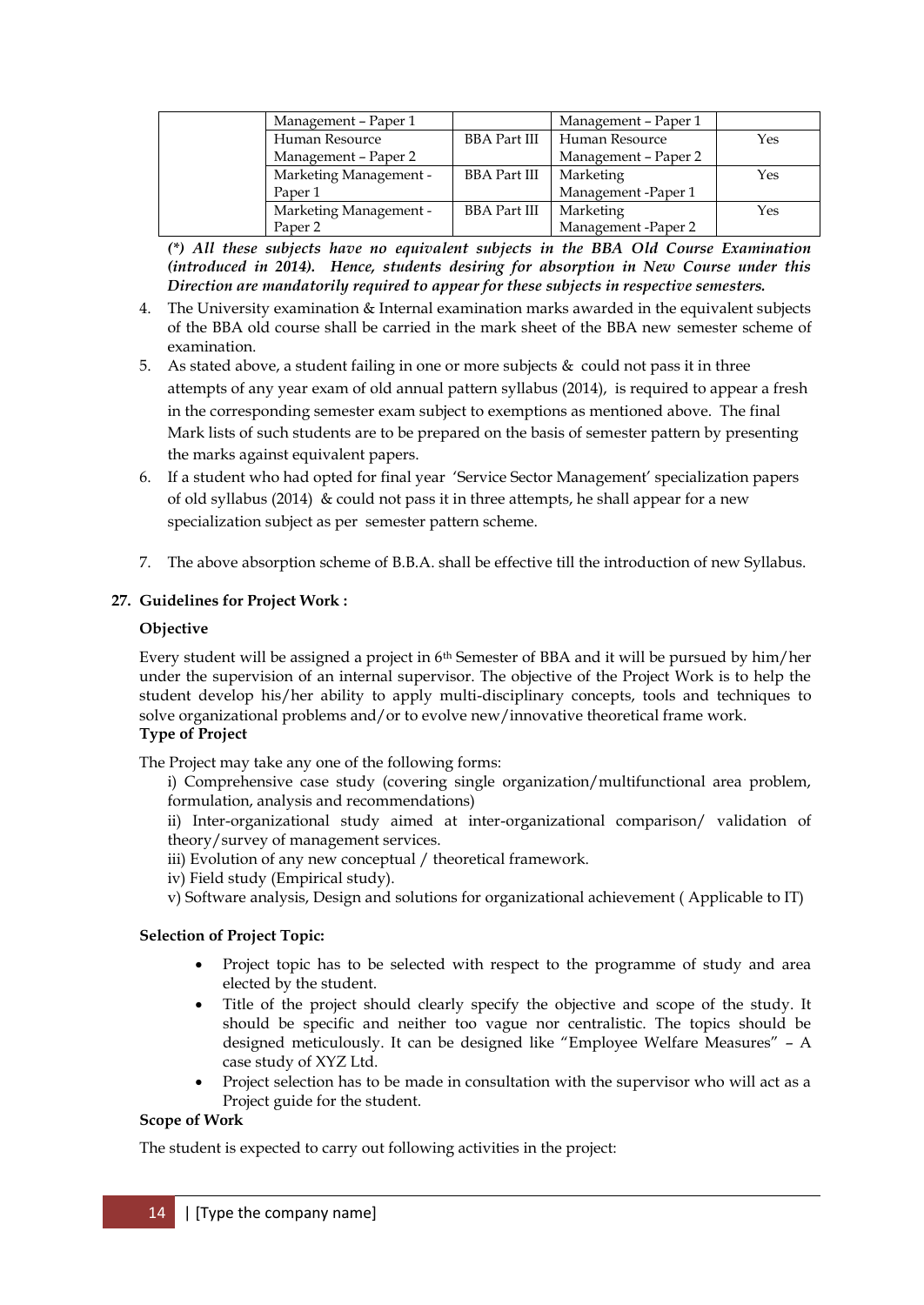- 1. Prepare a synopsis and get it approved by the supervisor as assigned by the respective Institutes.
- 2. Undertake a detailed literature survey on the subject matter.
- 3. Make relevant data collection/observation.
- 4. Consult experts of the field.
- 5. Visit related organizations/institutions/industries.
- 6. Compile data in proper format.
- 7. Make proper conclusion/recommendations.
- 8. Prepare a Project Report.
- 9. The volume of the project-report should be ranging from 60-80 pages.
- 10. Obtain approval of Project Report by project supervisor.
- 11. Submit two hard bound copies of the Project Report at the Institute.
- 12. Submission of the Project Report shall be one month prior to the date of the commencement of the 6<sup>th</sup> Semester Examinations for BBA.

## **General Format of the Report**

The project report should preferably be written in the following format:

- a) Executive Summary
- b) Introduction to topic
- c) Research Methodology
- d) Analysis and Findings of the study
- e) Conclusions and Recommendations of the study
- f) Bibliography
- g) Appendices to include questionnaire, if any

## **Examination and Evaluation**

The Project is to be treated as a paper of study of the BBA-6<sup>th</sup> Semester comprising of 200 marks. The external assessment shall be done on the basis of the project report and Viva Voce. The Project shall be evaluated by an External faculty for 150 marks and of which 100 marks will be allocated to the Written Report Content and Presentation and 50 marks for Viva Voce. The Project work shall be evaluated by internal and external examiners for 100 marks (as mentioned above) at the respective institute / college as per the scheduled fixed by the university. One such External Examiner shall not examine more than 20 students in one academic year.

**28**. This direction shall come into force phase wise from the academic session 2016-17.

# **Appendix A**

# **Subject/Paper Summary for BBA Program**

| <b>Semester</b>                                                    | <b>Subject Code</b> | Name of Subject                           |  |
|--------------------------------------------------------------------|---------------------|-------------------------------------------|--|
|                                                                    | B <sub>B1</sub>     | English                                   |  |
| B <sub>B2</sub><br><b>Fundamentals of Business Management</b><br>I |                     |                                           |  |
|                                                                    | B <sub>B</sub> 3    | <b>Computer Applications for Business</b> |  |
|                                                                    | B <sub>B</sub>      | Cost Accounting                           |  |
|                                                                    | B <sub>B5</sub>     | Principles of Marketing Management        |  |
| $\mathbf{I}$                                                       | B <sub>B6</sub>     | Financial & Management Accounting         |  |
|                                                                    | B <sub>B7</sub>     | Micro-Economic Fundamentals               |  |
|                                                                    | B <sub>B8</sub>     | English                                   |  |
| Ш                                                                  | B <sub>B9</sub>     | Principles of Financial Management        |  |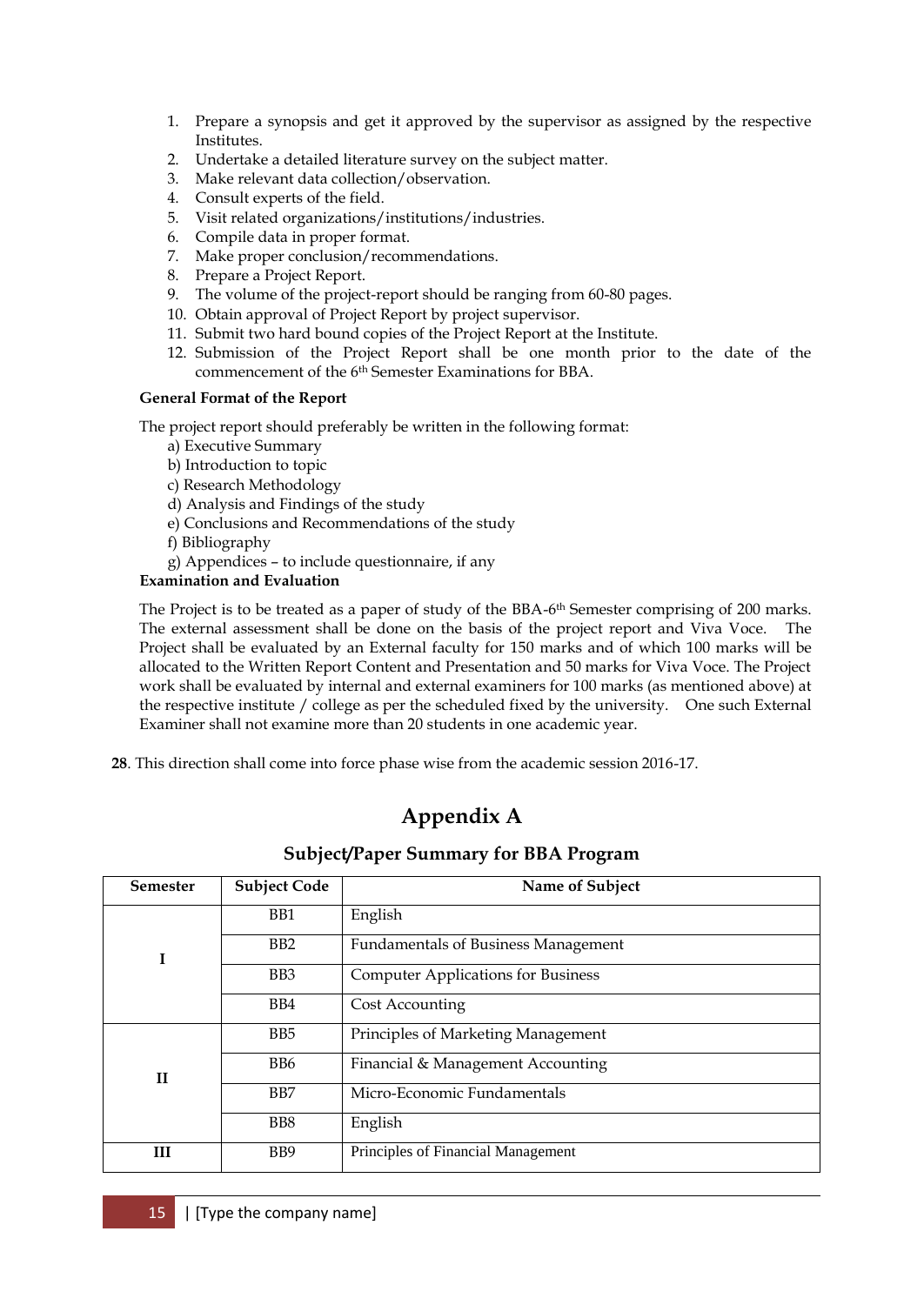|              | <b>BB10</b> | <b>Basic Statistical Techniques</b>          |  |
|--------------|-------------|----------------------------------------------|--|
|              | <b>BB11</b> | Evolution of Business & Commercial Geography |  |
|              | <b>BB12</b> | <b>Environment Management</b>                |  |
|              | <b>BB13</b> | Principles of Human Resource Management      |  |
| IV           | <b>BB14</b> | Money, Banking & Finance                     |  |
|              | <b>BB15</b> | Introduction to Sociology & Psychology       |  |
|              | <b>BB16</b> | <b>Business Legislations</b>                 |  |
|              | <b>BB17</b> | <b>Entrepreneurship Development</b>          |  |
| $\mathbf{V}$ | <b>BB18</b> | Principles of Operations Management          |  |
|              | <b>BB19</b> | <b>International Business Environment</b>    |  |
|              | <b>BB20</b> | Research Methodology                         |  |
|              | BBEL1       | Elective - Paper 1                           |  |
| VI           | BBEL2       | Elective - Paper 2                           |  |
|              | <b>BBPW</b> | Project Work                                 |  |

# **Appendix B**

# **List of Elective Subjects**

| Group Area                  | Paper          | Name of Subject                             |  |
|-----------------------------|----------------|---------------------------------------------|--|
| <b>Financial Management</b> |                | <b>Fundamentals of Business Finance</b>     |  |
|                             | $\overline{2}$ | Advanced Financial Management               |  |
| Human Resource Management   | 1              | Fundamentals of Human Resource Management   |  |
|                             | 2              | Advanced Human Resource Management          |  |
| <b>Marketing Management</b> | 1              | <b>Fundamentals of Marketing Management</b> |  |
|                             | っ              | Advanced Marketing Management               |  |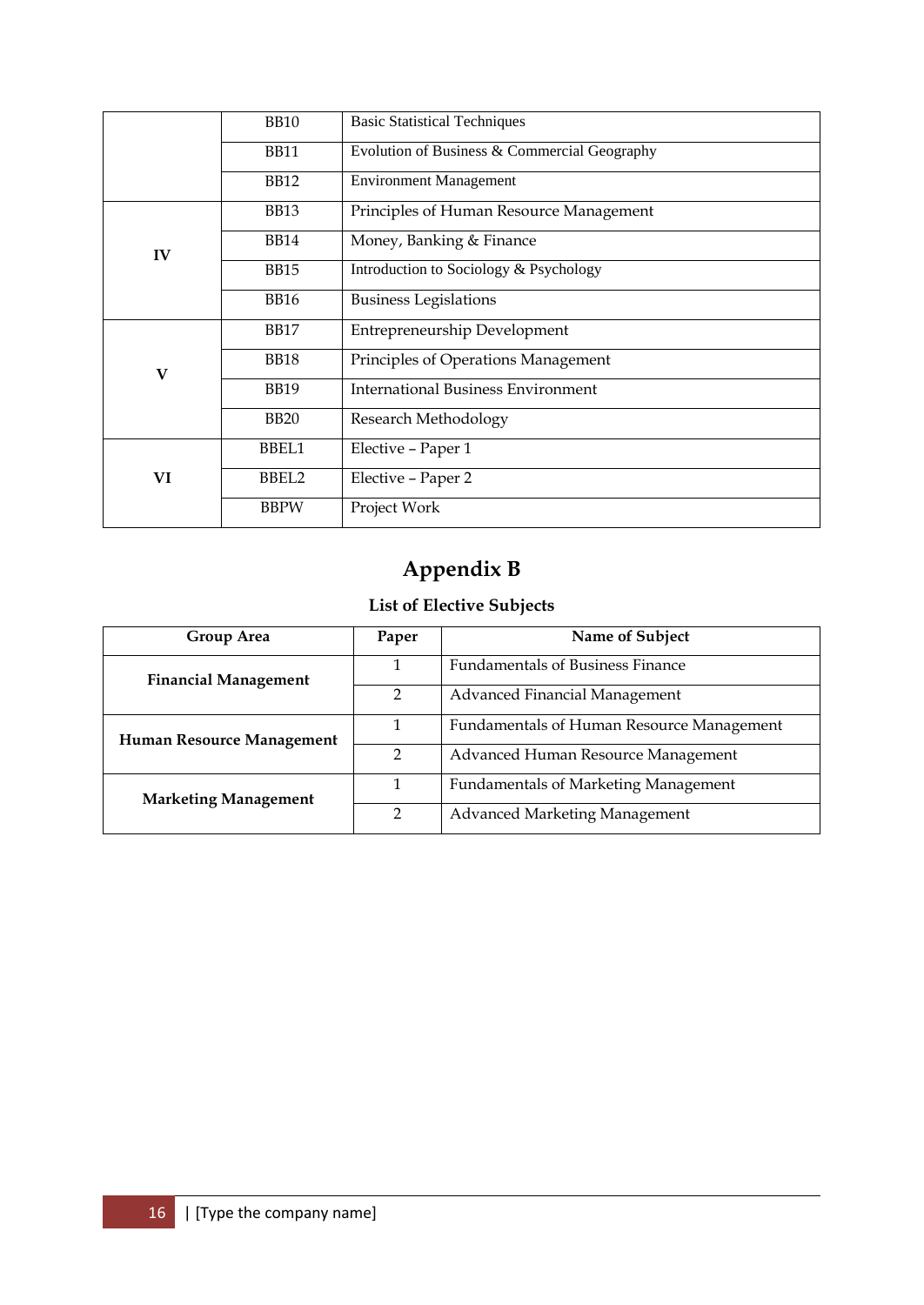# **Appendix C**

# **Detailed Syllabus**

# **Bachelor of Business Administration (BBA) Examination**

## **Semester – I**

# **BB 1 – English**

**Unit I:** Basic Grammar – Tense, Forms of the Verb, Preposition, Articles, Punctuation, Single Word for a Group of Words, Sentence Construction, Comprehension.

**Unit II:** Business Letter Writing- Enquiries and replies, Placing and fulfilling orders , Complaints and follow-up letters , Sales letters, Circular letters, Application for employment and Resume.

**Unit III:** Business Manners- Body Language, Gestures, Telephone etiquette, E-mail etiquette.

Textbook:

1) The Bet – Anton Chekov

2) Socrates and the Schoolmaster – F. L. Brayne

**Unit IV:** Textbook:

- 1) An Astrologer"s Day R. K. Narayan
- 2) The Gift of the Magi  $O'$  Henry
- 3) With the Photographer Stephen Leacock

#### **Reference Books:**

- 1. Textbook entitled "Prism: Spoken and Written Communication, Prose & Poetry" published by Orient Longman
- 2. Orient Longman, Raj N Bakshi 2003-2007.
- 3. The grammar Tree, MridulaKaul, BeenaSugathan, ArchanaGilani- Oxford university press 2011
- 4. Grammar for All, N Ramlingam, Himalaya Publishing House, 2nd Edition 2014.
- 5. John Eastwood, Oxford Practice Grammar with answers
- 6. High School English Grammar & Composition, Wren & Martin Revised by NDV Prasad Rao, S Chand Publication
- **7.** Business Correspondence & Report Writing, R C Sharma &Krisha Mohan, 3rd Edition, Tata Mcgrall Hill
- 8. Communication, C S Rayudu, Himalaya Publication July 2008
- 9. Business Communication, UrmilaRai, S M Rai, Himalaya Publication 9th Edition.

# BB 1- ENGLISH

# **QUESTION PAPER PATTERN**

[Maximum Marks – 80

1. (A) Comprehension of Unseen Passage (**UNIT-I**)

 (Four Very Short Answer Questions based on the given Passage) 4 X 2 Marks= 8 Marks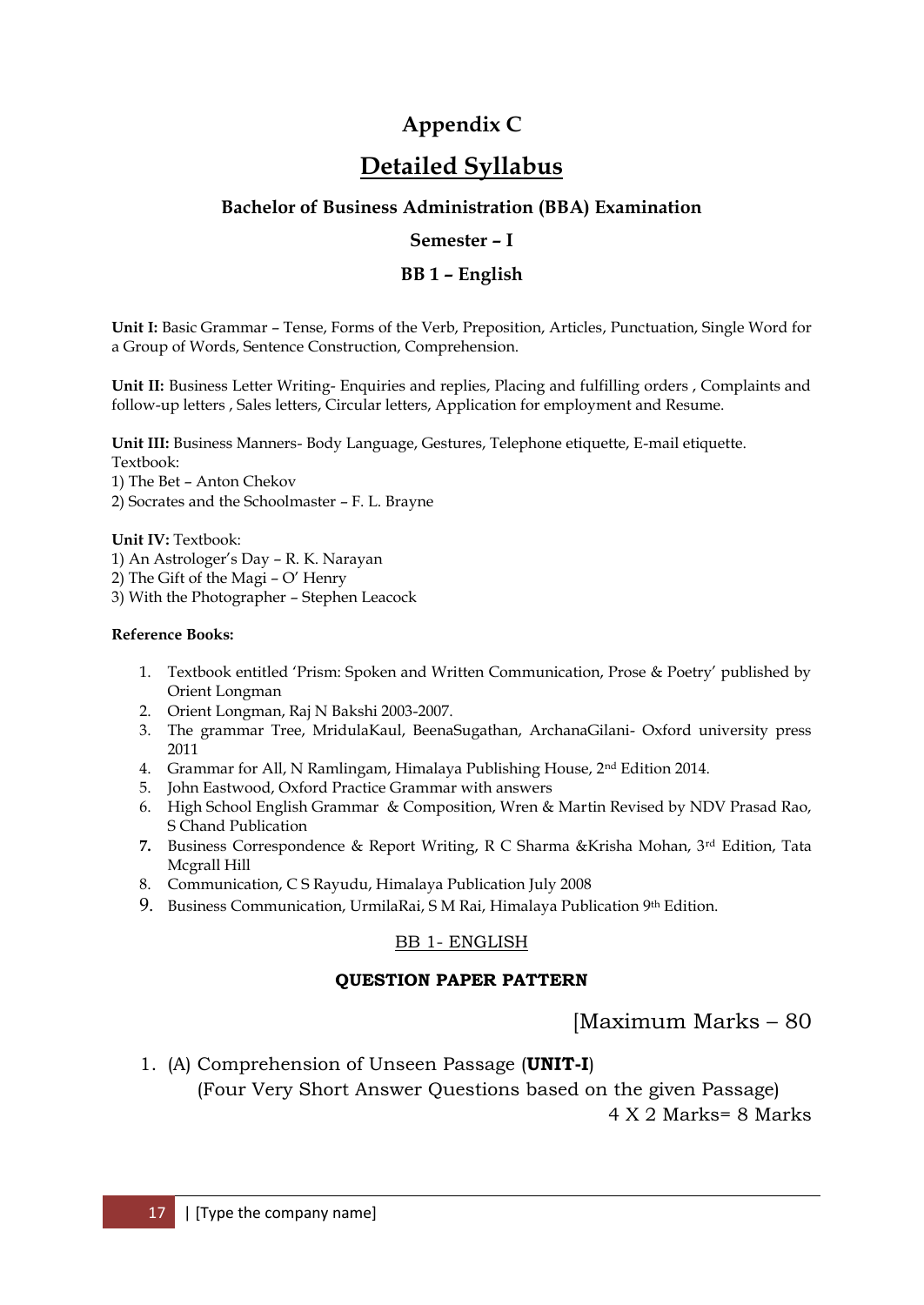(B) Four items out of Six based on any one of the Grammar/Vocabulary items prescribed in **UNIT-I**  $4 X 1$  Mark =  $4$  Marks

(C) Four items out of Six based on any one of the Grammar/Vocabulary items prescribed in **UNIT-I**

- $4 X 1$  Mark =  $4$  Marks
- 2. (A) ONE out of TWO Questions from **UNIT-II** (Business Letter Writing)  $1 X 8 Marks = 8 Marks$

(B)ONE out of TWO Questions from **UNIT-II** (Business Letter Writing)  $1 X 8 Marks = 8 Marks$ 

- 3. (A) ONE out of TWO Questions from **UNIT–III** (Business Manners)  $1 X 8 Marks = 8 Marks$ (B) ONE out of TWO Long Answer Questions (to be answered in about 150 words) based on the prescribed Lessons in **UNIT-III** from the textbook *Prism*  $1 X 8 Marks = 8 Marks$
- 4. (A) TWO Short Answer Questions (to be answered in about 75 words) out of THREE based on the Lessons Prescribed in **UNIT-III**

 $2 X 4 Marks = 8 Marks$ 

(B) ONE out of TWO Long Answer Questions (to be answered in about 150 words) based on the prescribed Lessons in **UNIT-IV** from the textbook *Prism*

 $1 X 8$  Marks = 8 Marks

5. (A) TWO Short Answer Questions (to be answered in about 75 words) out of THREE based on the prescribed Lessons in **UNIT-IV**  from the textbook *Prism*

 $2 X 4 Marks = 8 Marks$ (B) FOUR **Very Short Answer Questions** out of SIX to be answered in

one or two sentences each from the prescribed Lessons (from *Prism*) in **UNIT-III**&**UNIT-IV**

 $4 X 2 Marks = 8 Marks$ 

# **BB 2 – Fundamentals of Business Management**

**Unit I: Introduction** -Nature, function, definition and importance of management, Definition, nature, purpose and scope of management, Functions of a manager, is management a science or art? Development of Management Thought -Scientific management; Contribution of Taylor, Fayol, Mary Follet, Elton Mayo; Hawthorne experiments, Contingency approach.

**Unit II: Management and Administration**-Management and administration, Management as a profession, Professionalism of management in India, Management ethics and management culture, Skills required of manager, Classification of skills, Methods of skills development.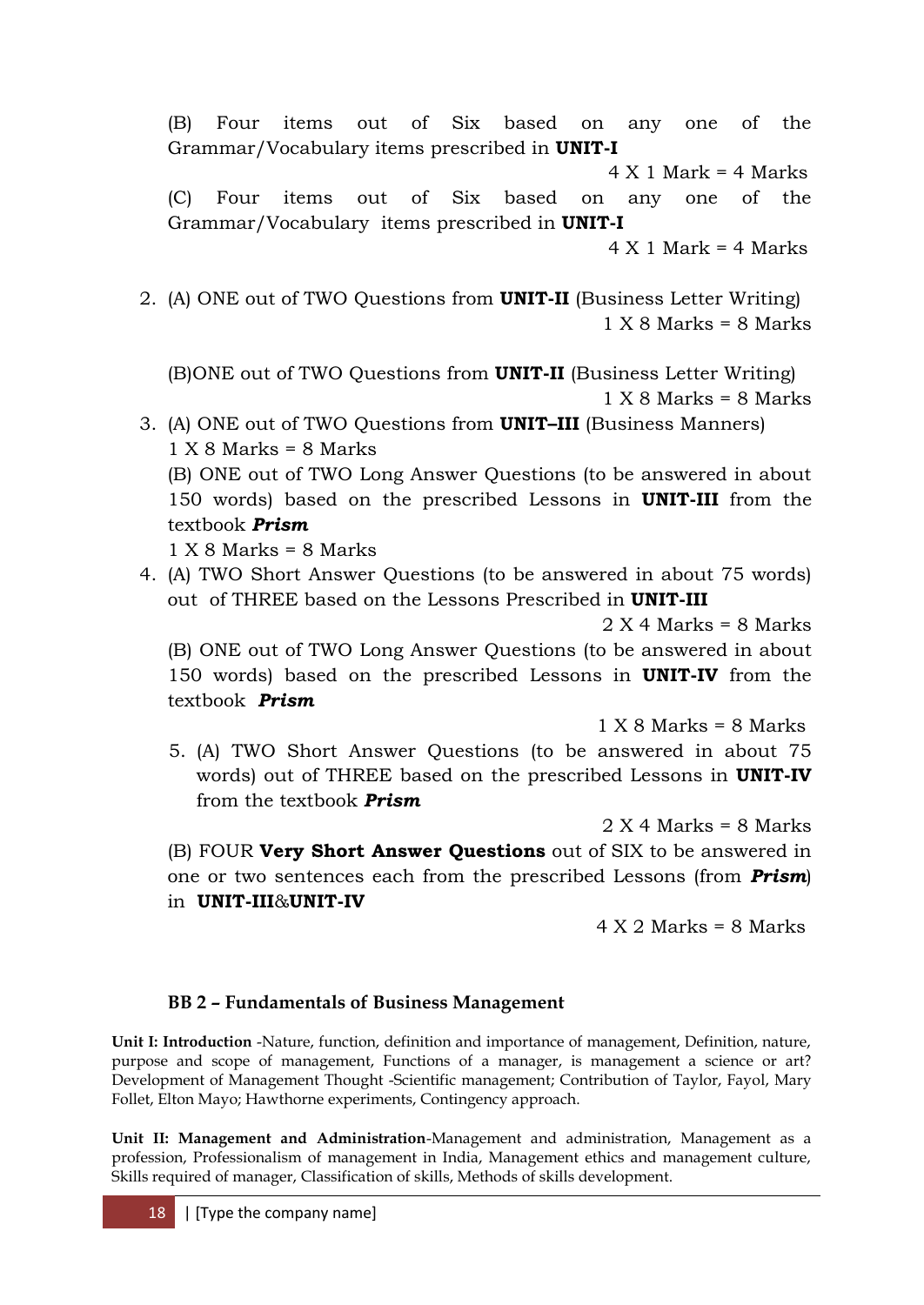**Unit III: Management Planning**-Concept of planning, objectives, Nature, Types of plan, Stages involved in planning, Characteristics of a good plan, Importance, Limitations of planning, Making planning effective, Strategic planning in Indian Industry.

**Unit VI: Decision Making**-Concept, characteristics of decisions, Types of decisions, Steps Involved in decision making, Importance of decision making, Methods of decision making, Committee Decision Making. Organisation -Concepts, Principle of organization, Importance, Features of good organization structure, Types of Organisation structure.

#### **Reference Books:**

- 1. Essential of Business Administration K.Aswathapa Himalaya Publishing House
- 2. Management: Concept and Strategies By J. S. Chandan, Vikas Publishing
- 3. Principles of Management, By Tripathi, Reddy Tata McGraw Hill
- 4. Principles of Management By Ramasamy T, Himalaya Publishing House
- 5. Principles of Management, Dr.NeeruVashisht&Dr.Namita Rajput, Taxmann

# **BB 3 – Computer Applications for Business**

**Unit I: Introduction to Computers** - Generation of Computers, Block Diagram, Working of Computer, Hardware and Software, Programming and Flow Charts concepts, Operating systems (MSDOS, Windows, UNIX, Linux), Networking concepts.

**Unit II: Working with Computers** - Introduction to Word, Excel, PowerPoint, Internet,. Lab Activity would be based on the following topics: a. MS Word b. MS Excel c. MS PowerPoint

**Unit III: Introduction to e-Commerce**, e-Learning and e-Business, M-Commerce. Introduction to Basic Web Page designing Language (HTML), using Tags: - Structural, Formatting, List tags and Table.

**Unit IV: IT Consulting** – Basic concepts of business, strategy and operation; Business / Strategic Consulting: Reengineering, BPR; Operations Consulting: domain knowledge concept, domainconsulting. IT Enabled Services (ITES) – Processes, Outsourcing Function, Call Centres; BPO"s: Captive BPO"s (GE and Dell) and Third Party BPO"s (Infosys BPO, Wipro BOP, Mphasis, Daksh and EXL etc).

## **Reference Books:**

- 1. E-Commerce- ParagDewan (Excel Books),
- 2. P.K.Sinha –Computer Fundamentals.
- 3. World Wide Web –design with HTML –C Xavier ,
- 4. Computer Application in Management –NirupmaPathak ,
- 5. BPO- SarikaKulkarni,
- 6. BPO" Processes & Challenges By Harsh Bharghav& Deepak Kumar,
- 7. IT Enabled Retailing by k. Suresh,
- 8. IT Strategies for Business- FarhaKulkarni
- 9. Computer Applications in Management- UshaDahiya&SapnaNagpala, Taxmann

# **BB 4 – Cost Accounting**

**Unit –I: Introduction -**Meaning of Cost, Costing and Cost Accounting, Features, Scope and Functions of Cost Accounting, Advantages and Limitations of Cost Accounting; Concept of Cost; Analysis and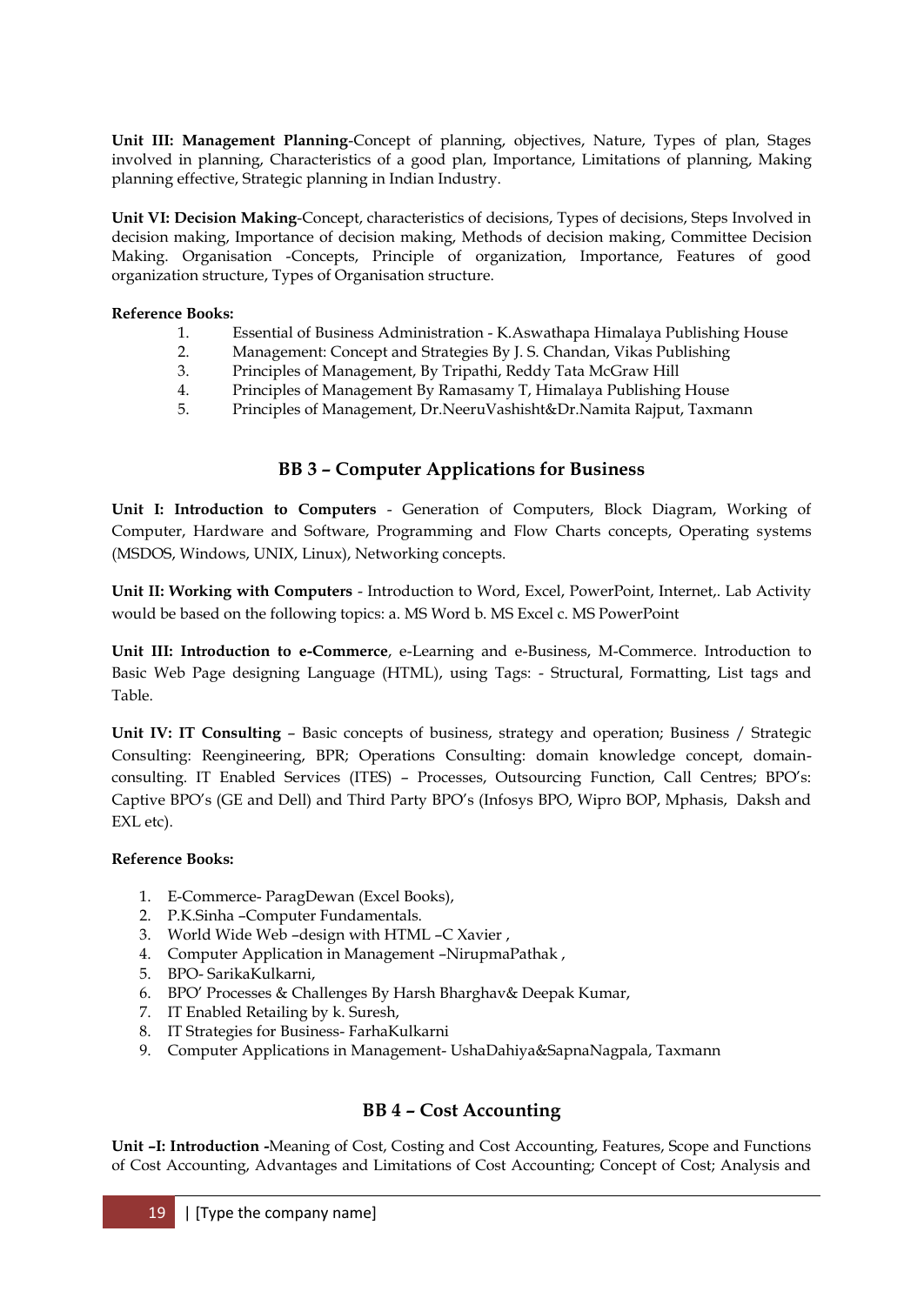Classification of Costs; Elements of Cost; Preparation of Cost Sheet (Statement of Cost); Quotations and tender. Introduction and need for reconciliation between financial accounts and cost account, reasons for disagreement in Profit; Preparation of Reconciliation Statement.

**Unit –II: Process Costing:** Meaning, features and applicability, difference between process and job costing, wastage and by-products, normal and abnormal loss. Preparation of process accounts

**Unit III: Operating Costing:** Classification of costs, Features of operating costing: Transport costing (Standard charge, running and operating cost, maintenance charges and log sheet)

**Unit IV Marginal Costing:** Introduction, Application of Marginal costing in terms of cost control, level of activity planning- Break-even-analysis: Application of BEP for various business problems.

## **Simple Numerical will be based on Unit II, III and IV**

## **Reference Books:**

- 1) Management Accounting, Bhagwati&Pillai, Second Edition, S. Chand &. Company ltd.
- 2) Cost & Management Accounting, Ravi M Kishore, Taxmann Publications Pvt. Ltd.
- 3) Cost and Management Accounting V. K. Saxena& C. D. Vashist, Sultan Chand & Sons Publication.
- 4) Cost Accounting, Text and Problems, MC Shuka, TS Grewal and MP Gupta, S Chand Publications

| Question No.       | Unit         | Nature                                      | Max. Marks   |
|--------------------|--------------|---------------------------------------------|--------------|
|                    |              | <b>Theory Question</b><br>a.                | 8 Marks      |
|                    |              | <b>Theory Question</b><br>b.                | 8 Marks      |
|                    |              | OR.                                         |              |
|                    |              | <b>Numerical Question</b><br>$C_{\bullet}$  | 16 Marks     |
| $\overline{2}$     | $\rm{II}$    | <b>Numerical Question</b><br>a.             | 8 Marks      |
|                    |              | <b>Numerical Question</b><br>b.             | 8 Marks      |
|                    |              | <b>OR</b>                                   |              |
|                    |              | <b>Numerical Question</b><br>$\mathbf{c}$ . | 16 Marks     |
| 3                  | Ш            | <b>Numerical Question</b><br>a.             | 8 Marks      |
|                    |              | <b>Numerical Question</b><br>b.             | 8 Marks      |
|                    |              | OR.                                         |              |
|                    |              | <b>Numerical Question</b><br>$\mathbf{c}$ . | 16 Marks     |
| $\overline{4}$     | IV           | <b>Numerical Question</b><br>a.             | 8 Marks      |
|                    |              | <b>Numerical Question</b><br>b.             | 8 Marks      |
|                    |              | OR.                                         |              |
|                    |              | <b>Numerical Question</b><br>c.             | 16 Marks     |
| 5                  | I            | <b>Short Answer Theory Question</b>         | 4 Marks each |
|                    | $\mathbf{I}$ | <b>Short Answer Theory Question</b>         |              |
|                    | III          | <b>Short Answer Theory Question</b>         |              |
|                    | IV           | <b>Short Answer Theory Question</b>         |              |
| <b>TOTAL MARKS</b> |              |                                             | 80           |

# **Question Paper Pattern for BB4 – Cost Accounting**

# **Bachelor of Business Administration (BBA) Examination**

# **Semester – II**

# **BB 5 – Principles of Marketing Management**

**Unit I Marketing :**Definition, nature, scope & importance, Marketing Management, Core concepts of marketing, selling concept, production concept, modern marketing concept.

**Unit II Segmentation:** Concept, basis of segmentation, Importance in marketing; Targeting : Concept Types, Importance; Positioning: Concept, Importance, Brand positioning, Repositioning.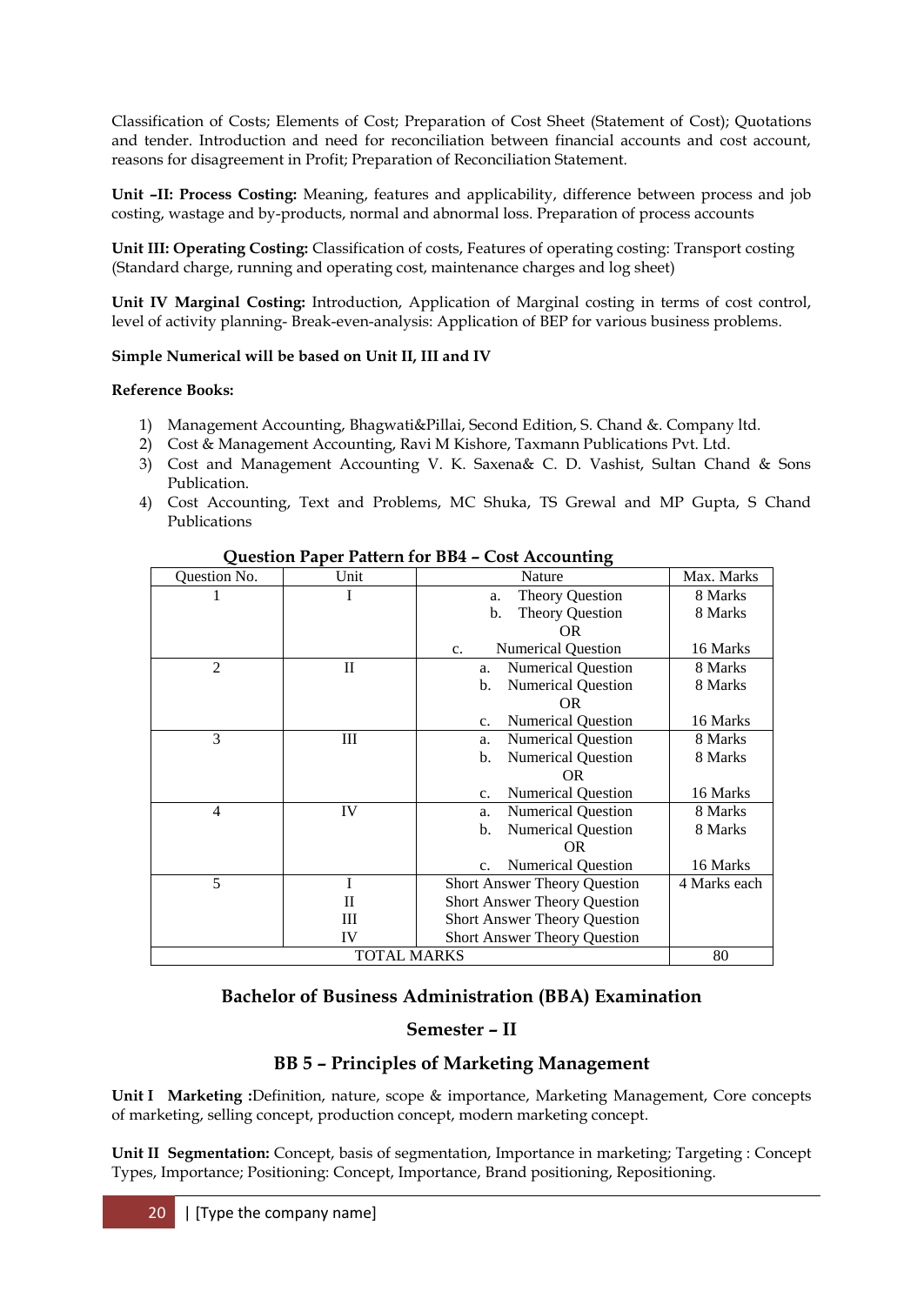**Unit IIIMarketing Mix:** Product : Product Mix, New Product development, levels of product, types of product, Product life cycle, Branding and packaging, different types of distribution channels.

**Unit IVPrice:** Meaning, objective, factors influencing pricing, methods of pricing. Promotion : Promotional mix, tools, objectives, media selection & management. Process & Scope Marketing **Information Systems :** Meaning Importance and Scope Consumer Behaviour : Concept, Importance and Factors influencing consumer behaviour.

#### **Reference Books:**

- 1. Marketing Mgt. by Philip Kotler (PHI)
- 2. Marketing Management by RajanSaxena
- 3. Marketing Management by Namaswamy&Ramakumari.

## **BB 6 – Financial & Management Accounting**

**Unit –I: Introduction -** Meaning, Scope and importance of Financial Accounting. Financial Accounting - concepts and conventions, classification of accounts, Rules and principles governing Double Entry Book-keeping system (Preparation of Journal), Nature and function of financial Reporting, GAAP.

**Unit –II: Final Accounts of Companies -** Final Accounts of Joint Stock Companies – contents and preparation of Trading and Profit and Loss Account, Profit and Loss Appropriation Account and Balance sheet with adjustment, Closing Entries (Simple entries)

**Unit III: Management Accounting** - Meaning, Scope, Importance, and Limitations of Management Accounting, Difference between Financial Accounting and Management Accounting, Break even analysis, Analysis of Financial Statements (using ratio analysis-simple ratios)

**Unit IV: Budgetary Control** - Business budgets and budgetary control – Types of budget and its utility, preparation of cash & flexible budgets.

#### **Note: Simple Numericals will be based on all Units.**

#### **Reference Books:**

- 1. S. N Maheshwari : Financial Accounting Theory and problems S.Chand (G/L) & Company Ltd,
- 2. Pillai R. S. N. Management Accounting S. Chand & Co. Pvt. Ltd.
- 3. Shukla and Grewal : Advanced Accounts (S. Chand & Ltd. New Delhi)
- 4. Management Accounting & Financial Management :-Arora M N (Himalaya Publishing
- 5. House Pvt. Ltd.)
- 6. Accounting for Management- Dr. Ashok Sehgal& Dr. Deepak Sehgal, Taxmann

#### **Illustrative Question Paper Pattern for BB6 – Financial & Management Accounting**

| <b>Ouestion No.</b> | Unit | Nature                | Max. Marks |
|---------------------|------|-----------------------|------------|
|                     |      | a. Theory Question    | 8 Marks    |
|                     |      | b. Theory Question    | 8 Marks    |
|                     |      | OR                    |            |
|                     |      | c. Numerical Question | 16 Marks   |
|                     |      | a. Numerical Question | 8 Marks    |
|                     |      | b. Numerical Question | 8 Marks    |
|                     |      | OR                    |            |
|                     |      | c. Numerical Question | 16 Marks   |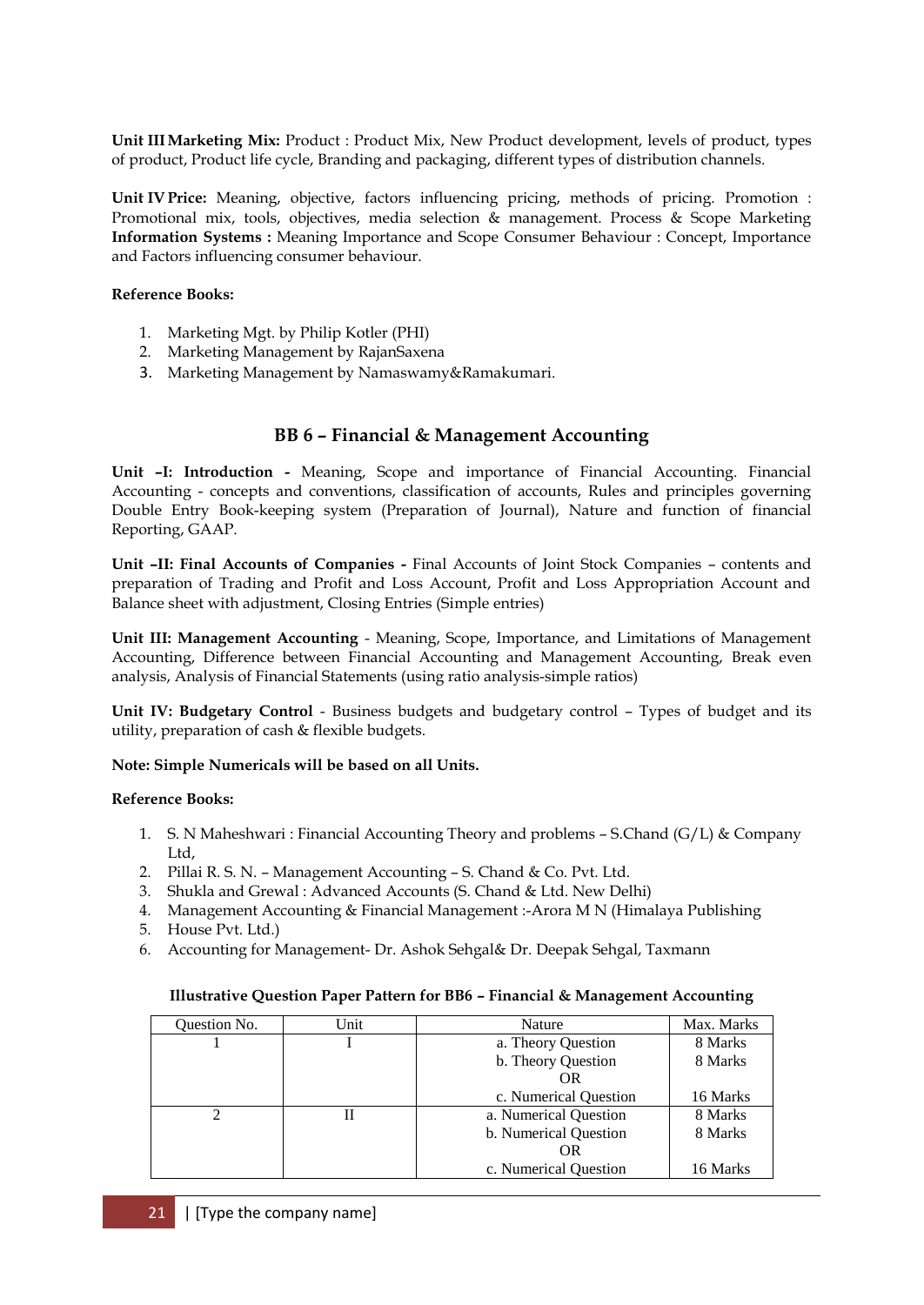| 3                  | Ш  | a. Numerical Question               | 8 Marks      |
|--------------------|----|-------------------------------------|--------------|
|                    |    | b. Numerical Question               | 8 Marks      |
|                    |    | OR.                                 |              |
|                    |    | c. Numerical Question               | 16 Marks     |
| 4                  | IV | a. Numerical Question               | 8 Marks      |
|                    |    | b. Numerical Question               | 8 Marks      |
|                    |    | OR.                                 |              |
|                    |    | c. Numerical Question               | 16 Marks     |
| 5                  |    | <b>Short Answer Theory Question</b> | 4 Marks each |
|                    | П  | <b>Short Answer Theory Question</b> |              |
|                    | Ш  | <b>Short Answer Theory Question</b> |              |
|                    | IV | <b>Short Answer Theory Question</b> |              |
| <b>TOTAL MARKS</b> |    |                                     | 80           |

# **BB 7 – Micro-Economic Fundamentals**

**Unit I: Introduction to Micro Economics-** Meaning, Definition, Importance of Micro Economics, Factors affecting Micro Economics. Difference between Micro-Economics & Macro Economics.

**Unit-II Demand and Supply Analysis -** Concept of Demand, Law of Demand-Meaning, Definition, Assumptions & Exceptions. Elasticity of Demand- Meaning, Types and Factors affecting Elasticity of Demand; The Indifference Curve Theory; Supply- Concept of Supply, Elasticity of Supply, Types and Factors affecting Elasticity of Supply.

**Unit III: Production & Cost Analysis -** Production & Production Function: Concept, Forms of Production function, Law of Variable Proportions, Returns to scale. Cost Concepts, Short term and Long term cost output relationship, The Isocost and Isoquant Approach, Economic Region and Economies & Diseconomies of scale.

**Unit IV: Market Structures**- Characteristics and price determination in various market structures - Perfect Competition, Monopoly, Monopolistic Competition, Oligopoly. Pricing: Meaning, Types of Pricing.

## **Reference Books:**

- 1. AgarwalaS.K.,Microeconomic Theory, Excel Books, New Delhi
- 2. Appannaiah, Reddy &Shanthi, BBM Semester Economics, 2006, Himalaya Publishing House, Mumbai.
- 3. Dholkia R H &Oza A.N., 1996, Oxford University Press, New Delhi
- 4. Dominick Salvatore, Managerial economics in a Global economy, 2006, Thomson learning Press
- 5. Jhingan, 2004, M.L.,Microeconomic Theory, Veranda Publishers, New Delhi.
- 6. Ravindra R Dholakia, Ajay N Oza, Micro –Economics for Management Studies, Oxford University Press, Delhi
- 7. Robert S.Pindyck, Daniel L Rubinfeld, PremL.Mehta, Microeconomics, 2006, Pearson, New Delhi.
- 8. Suma Damodran, Managerial Economics, 2006, Oxford University Press, New Delhi
- 9. Sundharam K P. M, microeconomics, Sultan Chand & Sons.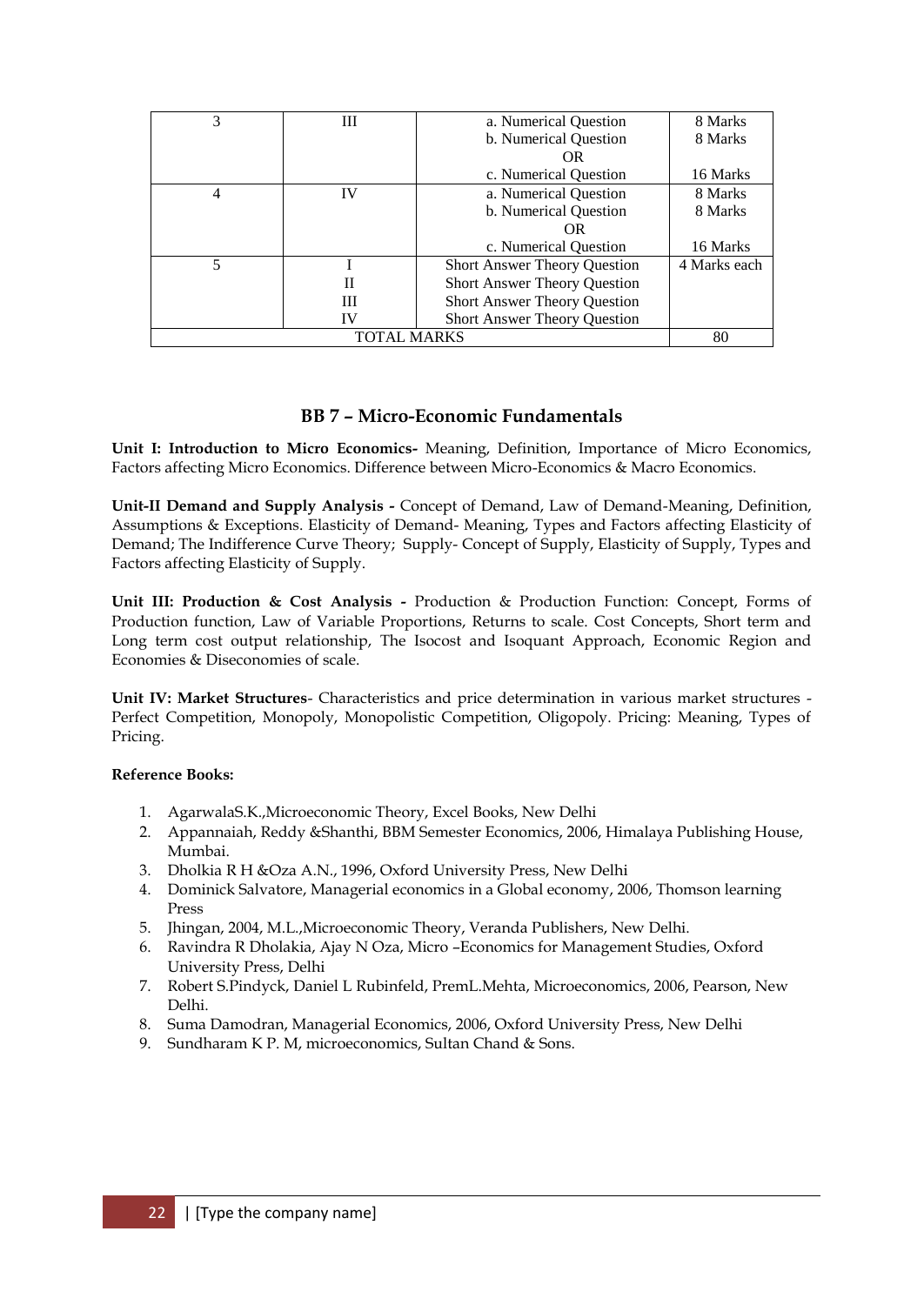## **BB 8 - ENGLISH**

# **(To be implemented from the Session 2016-2017 onwards)**

| $\mathbf{1}$   | Unit I          | Basic Grammar& Vocabulary:                                                                                                                                                                                                    | Reference Books:                                                                                                            |  |
|----------------|-----------------|-------------------------------------------------------------------------------------------------------------------------------------------------------------------------------------------------------------------------------|-----------------------------------------------------------------------------------------------------------------------------|--|
|                |                 | Subject-Verb-<br>Agreement / Concord<br>of Nouns, Pronouns<br>and Possessive<br>Adjectives                                                                                                                                    | 1. Macmillan Foundation English by R. K.<br>Dwivedi and A. Kumar<br>(Macmillan/Trinity)<br>2. Learners' English Grammar and |  |
|                |                 | Spotting errors and                                                                                                                                                                                                           | Composition by N. D. V. Prasad Rao<br>(S.Chand Publication)                                                                 |  |
|                |                 | rewriting sentences<br>correctly.                                                                                                                                                                                             | 3. Developing Communication Skills by                                                                                       |  |
|                |                 | Phrasal Verbs,<br>$\bullet$<br>Collocations and<br>Idioms (based on the<br>exercises at the end of<br>the prescribed lessons<br>from Golden Harvest                                                                           | Krishna Mohan and MeeraBanerji<br>(Trinity)                                                                                 |  |
|                |                 | <b>Words Often Confused</b>                                                                                                                                                                                                   |                                                                                                                             |  |
| $\overline{2}$ | <b>UNIT II</b>  | <b>Business Communication</b><br>Memorandum Writing<br>$\bullet$<br>Notice, Agenda and<br>$\bullet$<br>Minutes                                                                                                                | 1. Developing Communication Skills by<br>Krishna Mohan and MeeraBanerji<br>(Trinity)                                        |  |
|                |                 | Writing<br>Advertisements for:<br>Rent, Sale, Situations<br>Vacant                                                                                                                                                            | 2. Write Right by SaritaManuja (Macmillan/<br>Trinity)                                                                      |  |
| 3              | <b>UNIT III</b> | Prose Items:<br>A Real Good Smile:<br>$\bullet$<br><b>Bill Naughton</b><br>What India Inc Wants:<br>$\bullet$<br>a. Our Muddled<br><b>Generation: Dinesh</b><br>Kumar<br>b. Employers Look<br>for Potential<br>Employees, not | Prescribed text : Golden Harvest by Orient<br><b>BlackSwan</b>                                                              |  |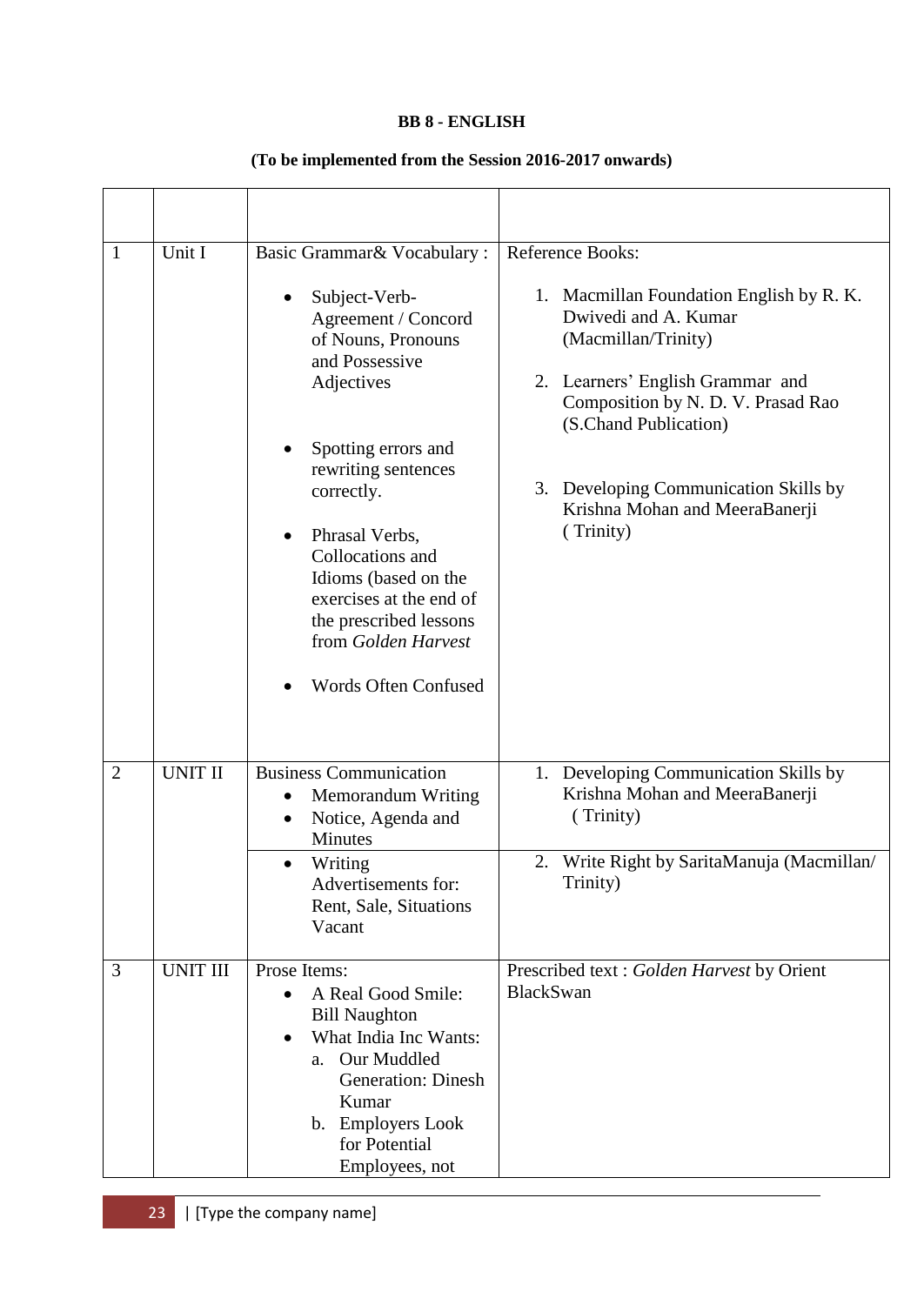|                |                | <b>Exam Results:</b><br>Manish Sabharwal<br>$\bullet$ The Thief: Ruskin<br><b>B</b> ond                                                                  |                                                                |
|----------------|----------------|----------------------------------------------------------------------------------------------------------------------------------------------------------|----------------------------------------------------------------|
| $\overline{4}$ | <b>UNIT IV</b> | Prose Items:<br>• A Simple Philosophy:<br>Seathl<br>• Go, Kiss the World:<br>SubrotoBagchi<br>• My Struggle for an<br>Education: Booker T.<br>Washington | Prescribed text : Golden Harvest by Orient<br><b>BlackSwan</b> |

# **BB 8 -** ENGLISH

# **(QUESTION PAPER PATTERN)**

[Maximum Marks – 80]

- 1. (A) FIVE items out of SEVEN based on Subject-Verb- Agreement/Concord (fill in the blanks) - **UNIT-I**  $5 \times 1$  Mark = 5 Marks
	- (B) FIVE items out of SEVEN based on Spotting Errors and Rewriting Sentences correctly.  $-$  **UNIT-I** 5 x 1 Mark = 5 Marks
	- (C) FIVE items out of SEVEN based on Phrasal Verbs/ Collocations/Idioms - **UNIT-I**  $5 \times 1$  Mark = 5 Marks
	- (D) FIVE items out of SEVEN based on Words Often Confused ( fill in the blanks) – **UNIT-I**  $5 \times 1$  Mark = 5 Marks
- 2. (A) ONE out of TWO items on Memorandum Writing **UNIT-II**  $1 X 5 Marks = 5 Marks$ 
	- (B) ONE out of TWO questions based on Notice, Agenda and Minutes - **UNIT-II** 1 X 10 Marks = 10 Marks
	- (C) ONE out of TWO questions based on Writing Advertisements- **UNIT-II**  $1 \times 5$  Marks  $= 5$  Marks

3. (A) ONE out of TWO Long Answer Questions to be answered in about 150 words - **UNIT–III** (Prescribed Text)  $1 \times 10$  Marks = 10 Marks

 (B) TWO out of THREE Short Answer Questions to be answered in about  $75$  words - **UNIT-III** (Prescribed Text)  $2 \times 5$  Marks = 10 Marks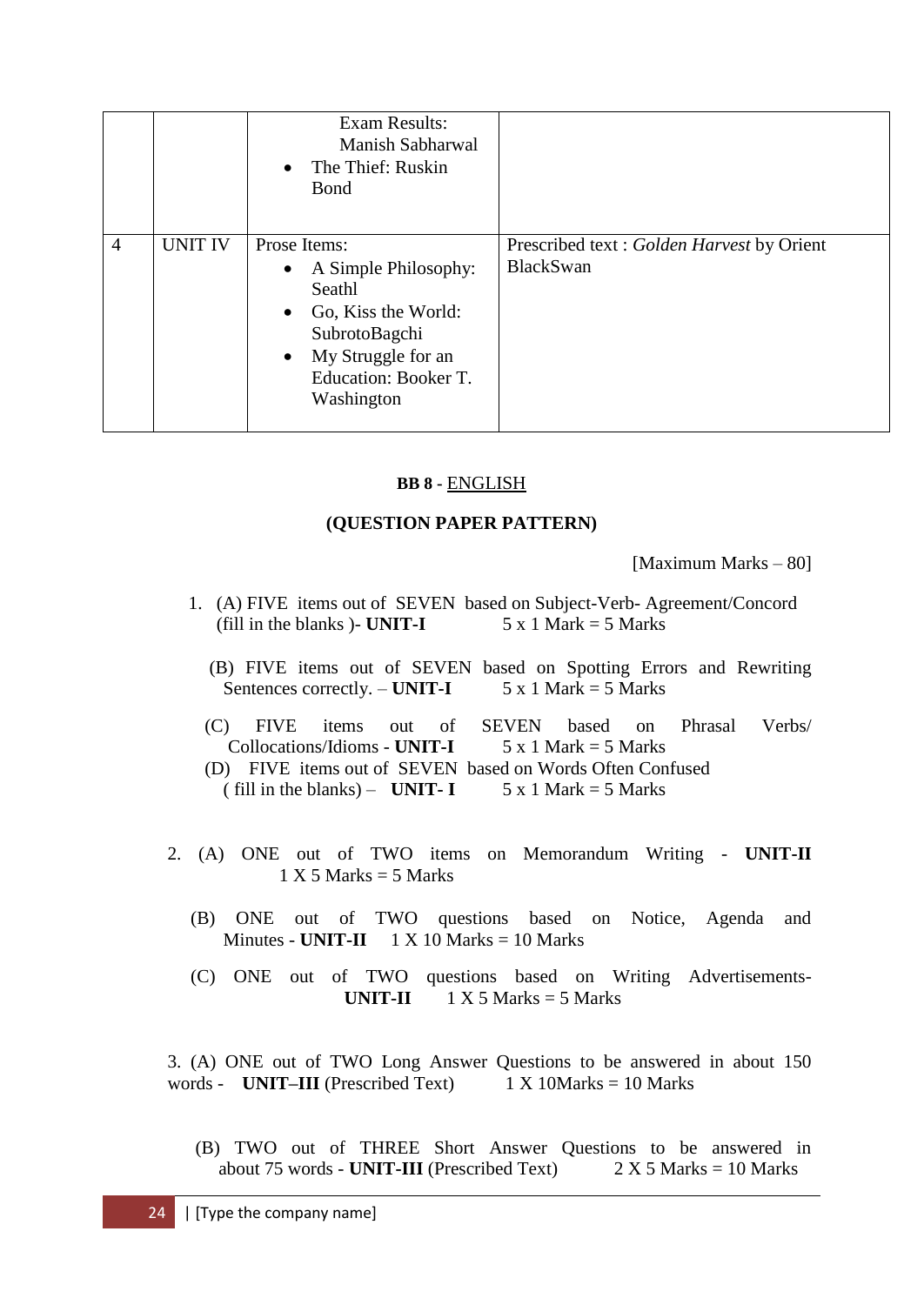- 4. (A) ONE out of TWO Long Answer Questions to be answered in about 150 words UNIT-IV (Prescribed Text) 1 X 10 Marks = 10 Marks about 150 words - **UNIT–IV** (Prescribed Text)
	- (B) TWO out of THREE Short Answer Questions to be answered in about 75 words - **UNIT-IV** (Prescribed Text)  $2 \times 5$  Marks = 10 Marks

# **Bachelor of Business Administration (BBA) Examination**

## **Semester – III**

#### **BB 9 – Principles of Financial Management**

**Unit –I: Introduction of Business Finance -** Meaning, Scope and importance of Business Finance. Finance Functions. Goals & objectives of financial management

**Unit –II: Sources of Financing -** LONG TERM: Equity shares, Preference Shares, debentures,/ Bonds (Types, features & utility), term loans, lease & hire purchase, retained earnings,; SHORT TERM: trade credit, bank finance, commercial paper, factoring & bills discounting.

**Unit III: Cost of Capital -** Cost of capital, Cost of different sources of finance, weighted average cost of capital, Concept of Leverage, Concepts of Capital Structure.

**Unit IV: Working Capital Management** - Meaning, Scope, Importance, and Limitations of Working Capital, Factors affecting Working Capital needs, Various Approaches for financing Working Capital. Concept of Operating Cycle, Estimation of Working Capital Requirement

#### **Note: Simple Numerical will be based on Unit III and IV only.**

#### **Reference Books:**

- 1) Financial Management by Ravi Kishore, Taxmann Publications Pvt Ltd
- 2) Financial Management I M Pandey S. Chand & Co. Pvt. Ltd. (Old editions in Vikas Publications)
- 3) Financial Management , Theory, Concepts and Problems by Dr. R. P. Rustagi, Taxmann Publications Pvt Ltd
- 4) Financial Management, Text, Problems and Cases, by M Y Khan and P K Jain, McGraw-Hill Publications

## **BBA Sem III BB 10 – Basic Statistical Techniques**

**Unit I** – Definition, functions, scope and role of statistics in business and importance of statistics. Classification of data, tabulation, frequency distribution, diagrams & graphs.

Unit **II** – Importance and requisites of a good statistical average, types of averages – arithmetic mean, median, mode, geometric mean, harmonic mean, weighted average, relationship amongst different averages.

**Unit III** – Meaning and significance of dispersion, methods of measuring dispersion – range, quartile deviation, mean deviation, standard deviation and coefficient of skewness.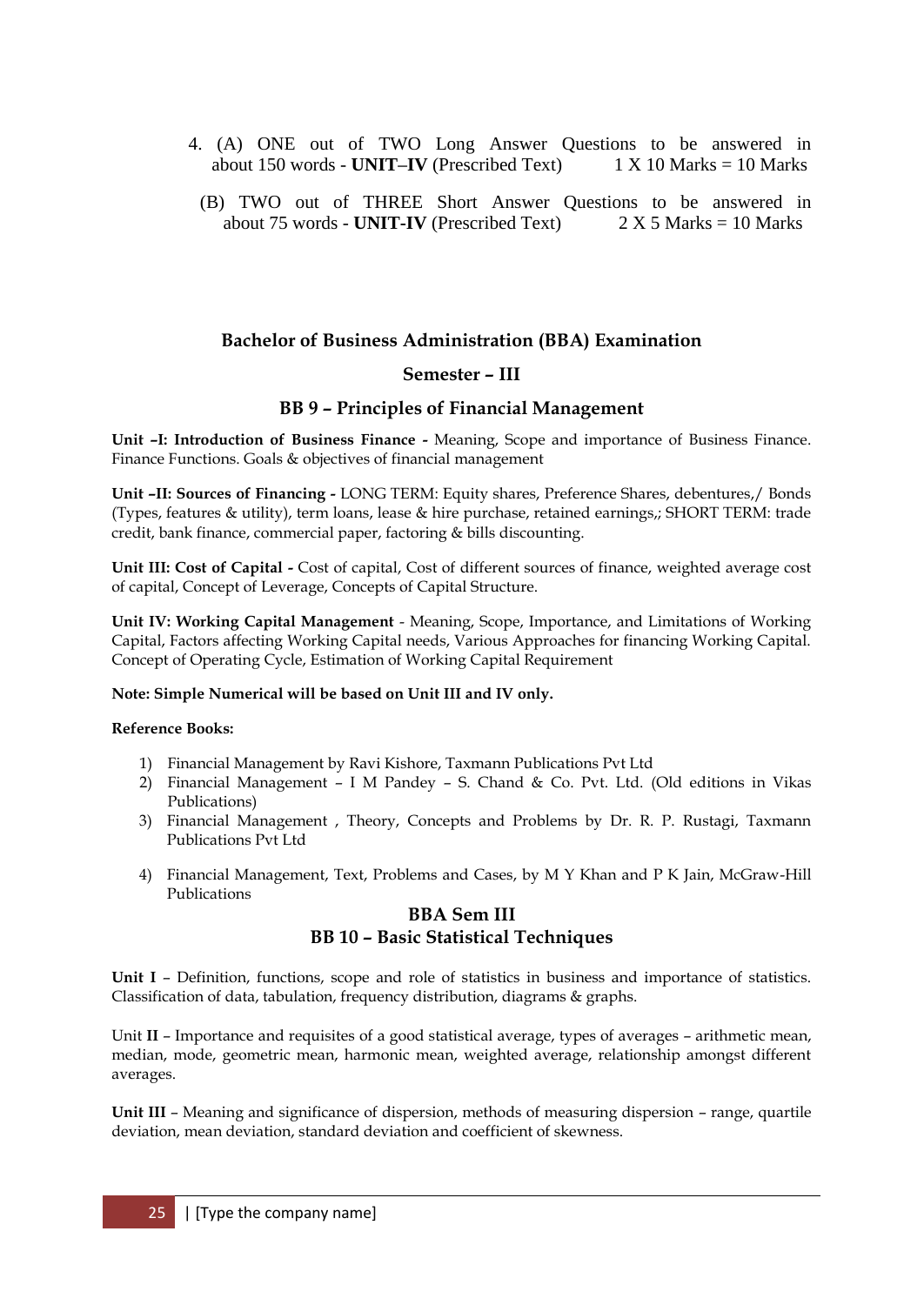**Unit IV** – Definition of correlation, significance of correlation, types of correlation, merits and limitations of coefficient, Calculation of coefficient of correlation and probable error for simple series, calculation of coefficient of correlation and probable error for continuous series.

## **Numerical shall be based on Unit II, Unit III, and Unit IV**

## **Reference Books:**

- 1. Fundamentals of statistics : D. V. Elhance&VeenaElhance
- 2. Statistices : V. K. Kapoor S. Chand & Sons
- 3. Statistics : B. New Gupta SahityaBhavan Agra
- 4. Statistics Methods : S.P. Gupta S. Chand & Sons
- 5. Fundamental of Statistics : S. C. Gupta Himalaya Publishing House
- 6. Business Mathematics & Statistics : NEWK Nag & S.C. Chanda Kalyani Publishers

## **Illustrative Question Paper Pattern for BB10 – Basic Statistical Techniques**

| Question No.       | Unit         | Nature                                      | Max. Marks   |
|--------------------|--------------|---------------------------------------------|--------------|
|                    |              | <b>Theory Question</b><br>a.                | 8 Marks each |
|                    |              | <b>Theory Question</b><br>b.                |              |
|                    |              | OR.                                         |              |
|                    |              | <b>Theory Question</b><br>c.                |              |
|                    |              | <b>Theory Question</b><br>d.                |              |
| 2                  | $\mathbf{I}$ | <b>Theory Question</b><br>a.                | 8 Marks      |
|                    |              | <b>Numerical Question</b><br>b.             | 8 Marks      |
|                    |              | OR.                                         |              |
|                    |              | <b>Numerical Question</b><br>C <sub>1</sub> | 16 Marks     |
| 3                  | Ш            | <b>Theory Question</b><br>a.                | 8 Marks      |
|                    |              | <b>Numerical Question</b><br>b.             | 8 Marks      |
|                    |              | OR.                                         |              |
|                    |              | <b>Numerical Question</b><br>C <sub>1</sub> | 16 Marks     |
| 4                  | IV           | <b>Numerical Question</b><br>a.             | 8 Marks      |
|                    |              | <b>Numerical Question</b><br>b.             | 8 Marks      |
|                    |              | OR.                                         |              |
|                    |              | <b>Numerical Question</b><br>c.             | 16 Marks     |
| 5                  | I            | <b>Short Answer Theory Question</b>         | 4 Marks each |
|                    | П            | <b>Short Answer Theory Question</b>         |              |
|                    | Ш            | <b>Short Answer Theory Question</b>         |              |
|                    | IV           | <b>Short Answer Theory Question</b>         |              |
| <b>TOTAL MARKS</b> |              |                                             | 80           |

# **BB 11 – Evolution of Business & Commercial Geography**

**Unit I**–Evolution of Business & Economy: Industrial revolution (1820-1850); Rise of European business (1850-1900); Impact of First World War on International Business; The Great Depression and its effect on International Business; Impact of Second World War on International Business.

**Unit II –** Evolution of Business in post WWII Scenario: Cold War and its impact on International Business; OPEC Crises and its impact on International Business; Gulf War and its impact on International Business; Dawn of IT era and its impact on business & economy.

**Unit III – Commercial Geography:** Geography - meaning & its relation with Commerce & Commercial Geography - Nature and scope. Approaches of commercial Geography. 2. Geographical Environment & Commerce - Relationship between geographical environment and Commerce, Economic activities, Determinism and possibilism, Physical environment - Location, size and shape of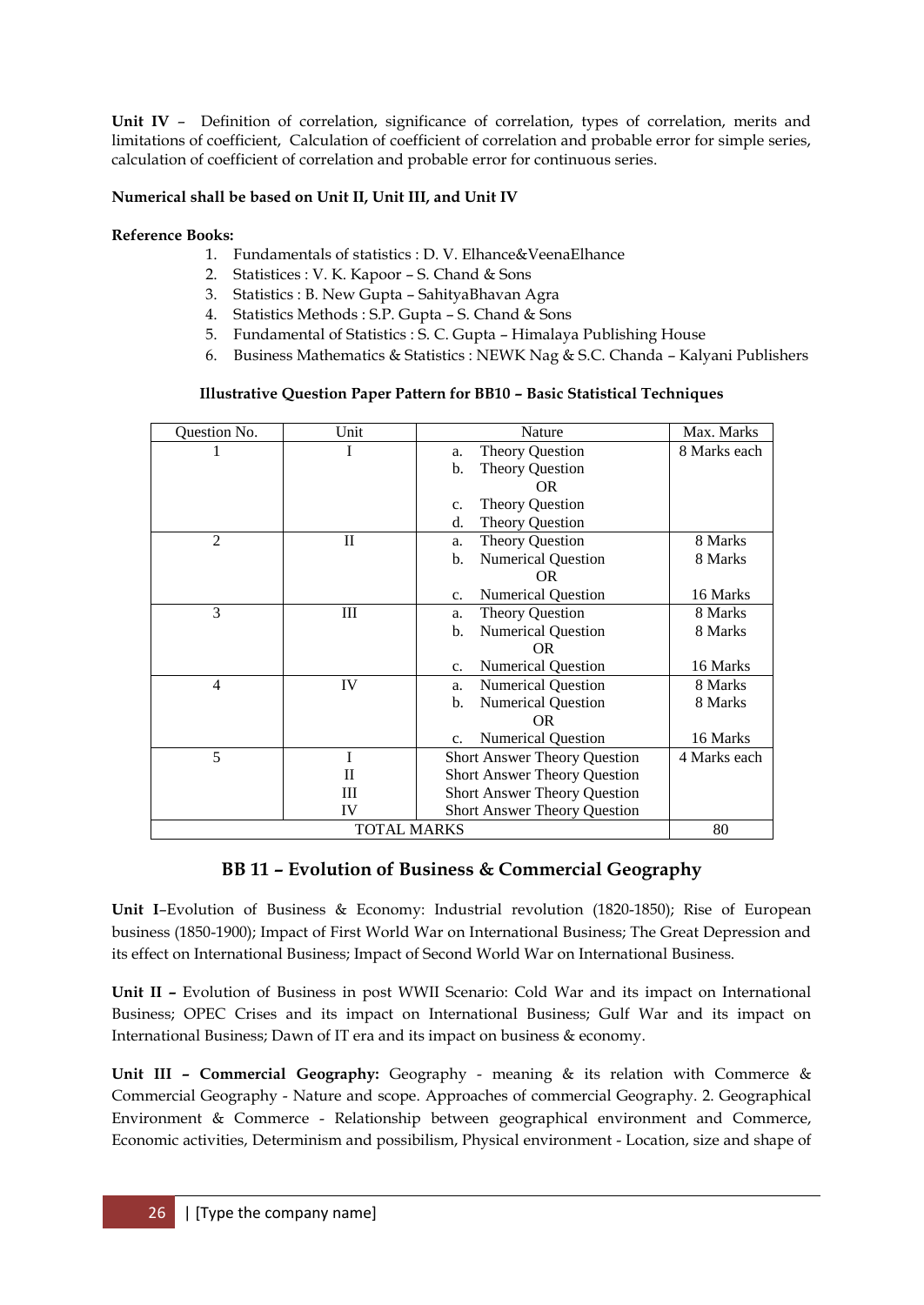the country relief, climate, water bodies, soils, vegetation, animals, minerals, Cultural environment, settlements, transport, communication and technology.

**Unit IV -Industries :** Role of industries in Economic development; Factors of industrial location - Raw material, power, market, transport and communication, land capital, technology; Webers theory of industrial location, Iron & steel industry - India & USA, Cotton textile industry - India & USA. Engineering industry in India - Major industrial regions of the world and India.

## **Reference Books:**

- 1. Global Governmentality Edited by Wendy Larner& William Walters, Routledge Resource
- 2. The Origins of Globalisation Karl Moore & David Charles Louis, Routledge Resource
- 3. British Business History (1720-1994) John F Wilson, Manchester University Press
- 4. The History of Family Business (1850-2000) Andrea Colli, Cambridge University Press
- 5. Exporting the American Model: The Post war transformation of European Business Marie-Laure Djelic, Oxford University Press
- 6. Order and Disorder after the Cold War Brad Roberts, MIT Press
- 7. Commercial Geography Sir Dudley Stamp.
- 8. Fundamentals of Economic Geography Van Royen&Bengston.
- 9. Economic Geography J. Alexander
- 10. Economic Geography Jones &Darkenwald.

## **BB 12 – Environment Management**

**Unit I: Introduction to Environment Management:** Definition, Scope importance, Need for public awareness, sustainable development, Natural Resources- renewable and non- renewable resources, role of individual in conservation of natural resources( Forest, water, land, energy, mineral)

**Unit II: Environment Pollution:** Types of pollution- air, water, soil, noise, thermal and Nuclear, causes effectsna control measures, Global warming, green house effect, Ozone layer depletion, Acid rains

**Unit III: Human Population:** Global population growth, variations among nations, Population explosion- causes and impact, Family welfare Programs-methods of sterilization; Infectious diseases, water related diseases, risk due to chemicals in food, Cancer and environment

**Unit IV: Social Issues in Environment:** Construction of dams: problems and concerns of resettlement, rehabilitation of affected people; Environmental ethics– issues and possible solutions, resource consumption patterns and need for equitable utilization; Equity disparity in western and eastern countries; Urban and rural equity issues; Need for gender equity.

#### **Reference Books:**

- 1. A text book of environmental by K M Agrawal, P K Sikdar, S C Deb", published by Macmillan
- 2. Environment management by N K Uberoi", published by Excel Books
- 3. Environment management by Dr. Swapan Deb", published by Jaico Publishing House.
- 4. Environmental Management by S K Agrawal", published by A.P.H. publishing Corporation.

# **Bachelor of Business Administration (BBA) Examination**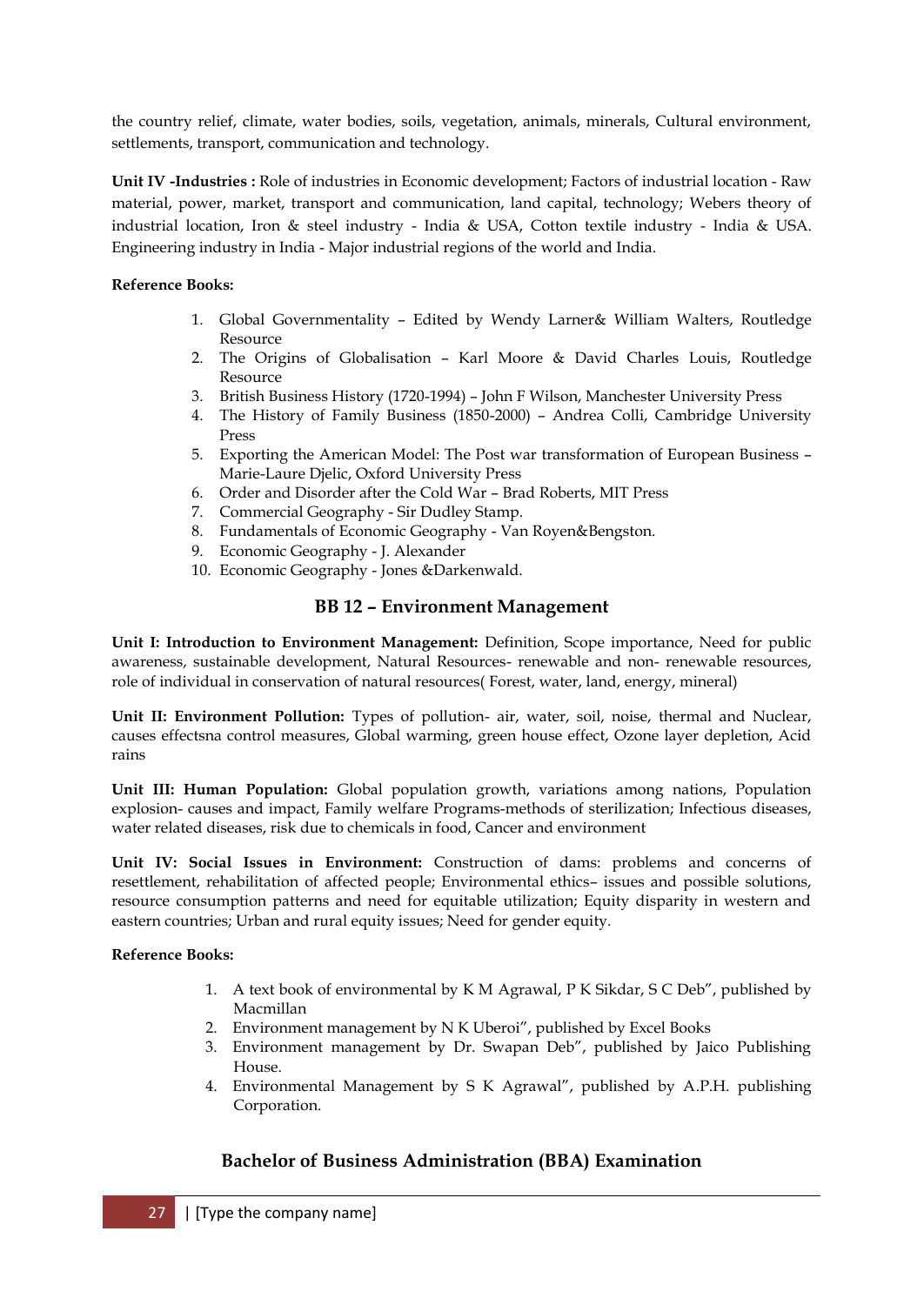# **Semester – IV**

# **BB 13 – Principles of Human Resource Management**

**Unit 1 : Introduction to Human Resource Management:** Definition, concept and Scope of H. R. M., Difference between Personnel Management and H.R.M., Importance and Functions of H.R.M. Role of H.R Department.

**Unit 2 : Job Analysis, Job Design:** Meaning of Job Analysis, Uses, Process and methods of collecting data for job analysis, Job Description, Job Specifications. Meaning of Job Design, Techniques of Job Design

**Unit 3 : Human Resource Planning - Recruitment – Selection:** Definition and objectives of Human Resource planning, process of Human Resource planning factors influencing estimation of Human Resources, Concept of Recruitment & Selection, sources of recruitment, Selection Procedure

**Unit 4 : Induction & Training :** Concept of Induction, Training- Need for training, benefits of training, identification of training needs and methods/ types of training. Evaluation of effectiveness of training programs.Placement, Transfer, Promotion, Demotion.

#### **Reference Books:**

- Dr. S S Khanka : Human Resource Management,
- Aswathappa, K.; Human Resource and Personnel Management (Text and Cases), Tata McGraw Hill Publishing Company
- Dessler,Gary; Human Resource Management;Prentice Hall
- SubbaRao, Personnel and Human Resources management, HPH.
- Human Resource Management- Text and Cases-- VSP Rao

# **BB 14 – Money, Banking and Finance**

**Unit I: Money -** Concept and functions of Money, Origin and development of Money, Limitations of Barter System, Classification of Money, Importance of Money, Qualities of Good Money, Defects of money.

**Unit-II – Banking and Finance -** Commercial Banking- Role and functions of Commercial Banks, Credit creation and its limitations Central Banking-Functions of Central Bank. Reserve Bank of India – Role in Indian Economy, Monetary & Non-Monetary functions of RBI.

**Unit III: National Income Determination-** Meaning, Method & Difficulties of Measuring National Income; Concept of GDP, GNP, NNP, PI, DPI. Inflation and Deflation- Types, Causes and Measures to Control.

**Unit IV: Monetary and Fiscal Policy-** Concept, Objectives, Instruments, Limitations of Monetary and Fiscal policy, Public Finance- Meaning, Scope and Importance of Public Finance, Public Finance Vs Private Finance.

## **Reference Books:**

- 1. Appannaiah, Reddy &Shanthi, BBM Semester Economics, 2006, Himalaya Publishing House, Mumbai.
- 2. Chaturvedi D., Macro Economics, 2005, Galgotia Publishing Company, New Delhi.
- 3. Dominick Salvatore, Managerial economics in a Global economy, 2006, Thomson learning Press
- 4. Datt, Ruddar and K P M Sundharam, 2005, Indian Economy, S.Chand and Co. Pvt. Ltd. New Delhi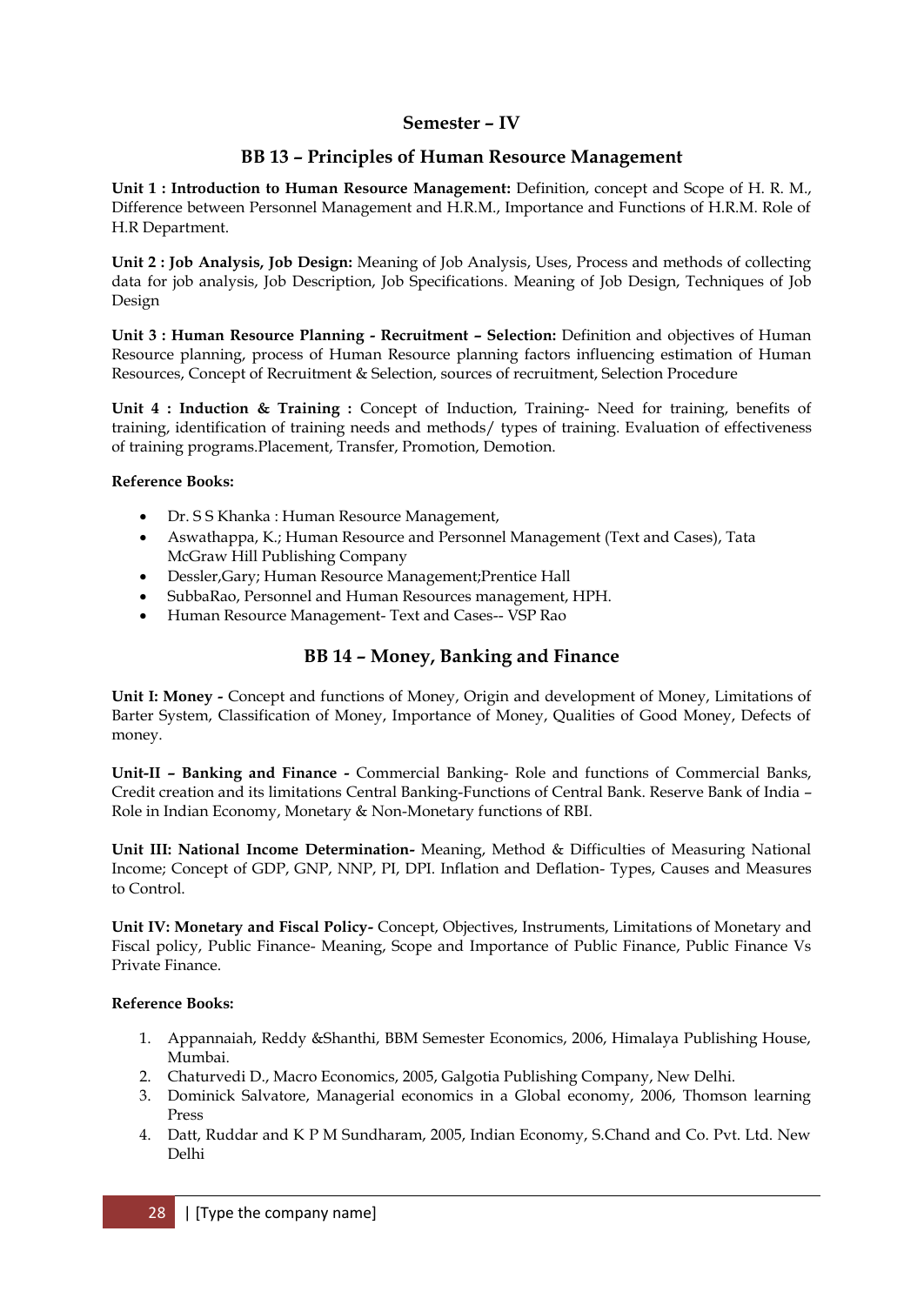- 5. Jhingan, 2004, M.L., Money Banking International Trade and Public Finance, Ed. 8, Veranda Publishers, New Delhi.
- 6. Mithani D. M., Money, Banking, International trade and Public Finance,2006, Himalaya Publishing House, Mumbai
- 7. Samuelson, Paul Anthony and William D. Nordhaus, 1998, Economics, Ed. 6 New Delhi: Tata McGraw Hill Publishing Company Ltd, New Delhi.
- 8. Somashekhar N T., Money, Banking, International trade and Public Finance,2006,Himalaya Publishing House, Mumbai
- 9. Suma Damodran, Managerial Economics, 2006, Oxford University Press, New Delhi.

# **BB 15 – Introduction to Sociology & Psychology**

**Unit I: Sociology as the Science of Society:** (a) Sociology – Meaning and Definitions, (b) Characteristics of Sociology as a science (empirical, theoretical, cumulative and nonethical), (c) Development of Modern Industrial Society – Characteristics, industrialism, capitalism, urbanism, liberal democracy, (d) Postmodern Society – Nature and Characteristics, (e) Culture – Meaning and elements, (cognitive elements, beliefs, values and norms and signs), Meaning, stages and agencies of socialisation.

**Unit II: Social Structure and Social Change:** (a) Structural aspects of social system – Institutions, groups, subgroups, roles, norms and values, (b) Social change – Its sources – Internal and External, (c) Types of Social Change – Changes in social values with reference to pattern variab les, changes in occupational structure and demographic changes

**Unit III: Introduction to Psychology:** (a) Definition, Nature, Scope and Applications of Psychology. (b)Methods: Introspection, Observation, Experimental, Interview, Questionnaire and Case Study. (c)Contemporary Perspectives: Biological, Cognitive, Psychoanalytical, Humanistic, Evolutionary and Cross-cultural. (d)Biological Bases of Behaviour: Evolution, Genes and Behaviour. The Response Mechanism: Receptors, Effectors and Adjustors. (e)The Nervous System: The Basic Structure, Functions and Divisions of the Peripheral and Central Nervous System.

**Unit IV: Social Psychology:** (a)Introduction: Nature and Scope; Methods of Studying Social Behaviour: Observation, Experimental, Field Study, Survey, Sociometry and Cross-cultural. (b)Socialization: Agents and Mechanisms, Socialization and Deviation. (c)Perceiving Others: Forming Impressions; Role of Non-verbal Cues, Group stereotypes, Central Traits; Primary and Recency Effects; Models of Information Integration; Attribution of Causality: Biases and Theories (Jones and Davis, Kelley).

#### **Reference Books:**

- 1. Inkeles, Alex, "What is Sociology?", Prentice Hall of India, New Delhi, 1987
- 2. Jayaram N., "Introduction to Sociology", Macmillan India, Madras, 1988
- 3. Ghode R.N. and Bhau Daydar, "Sociology: Basic Concepts", Spectrum Publications, Nagpur
- 4. Atkinson and Hilgard (2002). Introduction to Psychology. New York: Thomson Wadsworth
- 5. Feldman, R. S. (2006). Understanding Psychology. India: Tata McGraw Hill.
- 6. Feldman, R. S. (1985). Social Psychology: Theories, Research and Application.New York: McGraw Hill.
- 7. Myers, David, G (1994). Exploring Social Psychology. New York: McGraw Hill.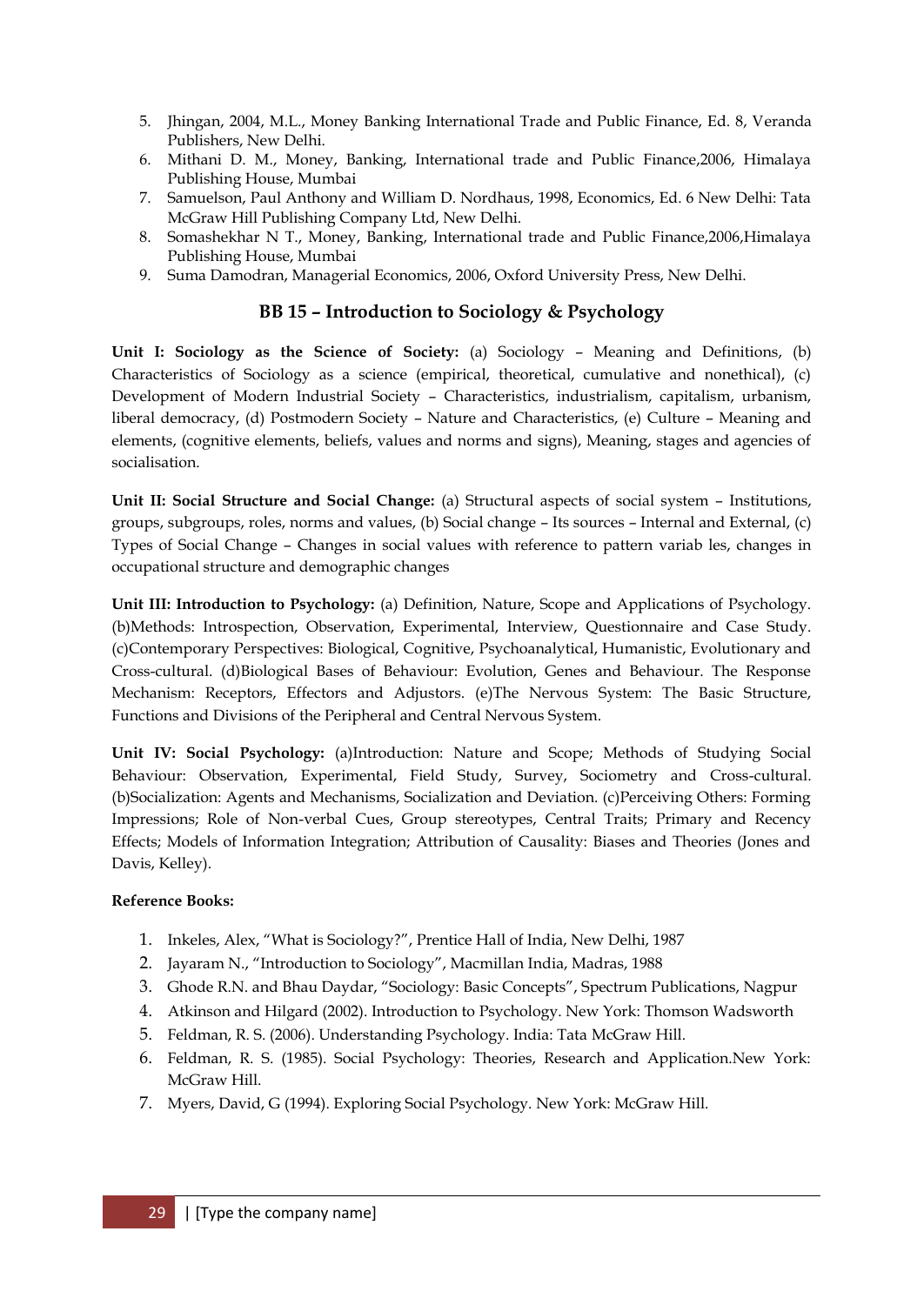# **B 16 – Business Legislations**

**Unit I: Administration of law & legal system in India -** Introduction to legal aspects of Business in general; Freedom of Trade, Profession and Occupation (Constitutional Provisions).

**Unit II: Indian Contract Act (1872)** - a) Definition (Sec.2) b) Essential elements of a valid contract c) Competency to enter in contracts (Sec. 11 & 12).d) Consent – Free consent, Coercion, undue influence, fraud, misrepresentation, mistake (sec 13-23).Void Agreement (sec 24-30) f) Consequences of breach of contract (sec73-75).

**Unit III: The Companies Act (1956) -** Definition & characteristics of a company, Company distinguished from partnership, Kinds of Companies, Provisions relating to incorporation, lifting the Corporate Veil. Memorandum of Association, Doctrine of ultra-vires, Articles of Association, Doctrine of indoor management & constructive notice, Concept of Prospectus.**Company Management And Board Meeting :** Administrative Hierarchy, Board of Director – Director- Legal Position, Appointment, Qualification, Disqualification, Removals Power, duties, Liabilities etc. Managing Director – Meaning, Appointment, and Disqualification.Manager-Meaning, Disqualification.Company Meetings Meaning of meeting-General Body meeting – statutory Meeting, Annual General meeting, Extra ordinary meeting Board Meeting.

**Unit IV: The Consumer Protection Act,1986** Salient features of Act. Definitions- Consumer, Complaint, Services, Defect and Deficiency, Complainant. Rights and Reliefs available to consumer.Procedure to file complaint.Consumer Disputes Redressal Agencies.(Composition, Jurisdiction, Powers and Functions.) Procedure followed by Redressal Agencies. Introduction to GST

#### **Reference Books:**

- 1) Business and Commercial Laws-Sen and Mitra.
- 2) An Introduction to Mercantile Laws-N. D. Kapoor
- 3) Business Laws-N. M. Wechlekar
- 4) Company Law-Avatar Singh
- 5) Law of Contract-Avtar Singh
- 6) Consumer Protection Act in India .Niraj Kumar
- 7) Consumer protection in India. V.K.Agrawal
- 8) Consumer Grievance Redressal under CPA. Deepa Sharma.

# **Bachelor of Business Administration (BBA) Examination**

## **Semester – V**

# **BB 17 – Entrepreneurship Development**

**Unit I:Entrepreneur & Entrepreneurship:** Evolution of the concept of Entrepreneurs, Characteristics of an Entrepreneur, Distinction between an entrepreneur and a manager; functions of an entrepreneur, types of entrepreneurs, concept of intrapreneurs; growth of entrepreneurship in India, role of entrepreneurship in economic development,.

**Unit II:Entrepreneurial growth:** Factors - Economic factors, non-economic factors, Government actions; Entrepreneurial competencies – meaning, major competencies, developing competencies; Entrepreneurship Development Programs (EDPs) - Need, objectives, course content of EDPs, phases of EDPs, evaluating EDPs.

**Unit III:Small Enterprises:** An introductory framework: Definition, characteristics, relationship between small and large units, rationale, objectives, scope, opportunities for entrepreneurial career, problems of SSIs; Project Identification and Selection (PIS) - Meaning of project, project identification,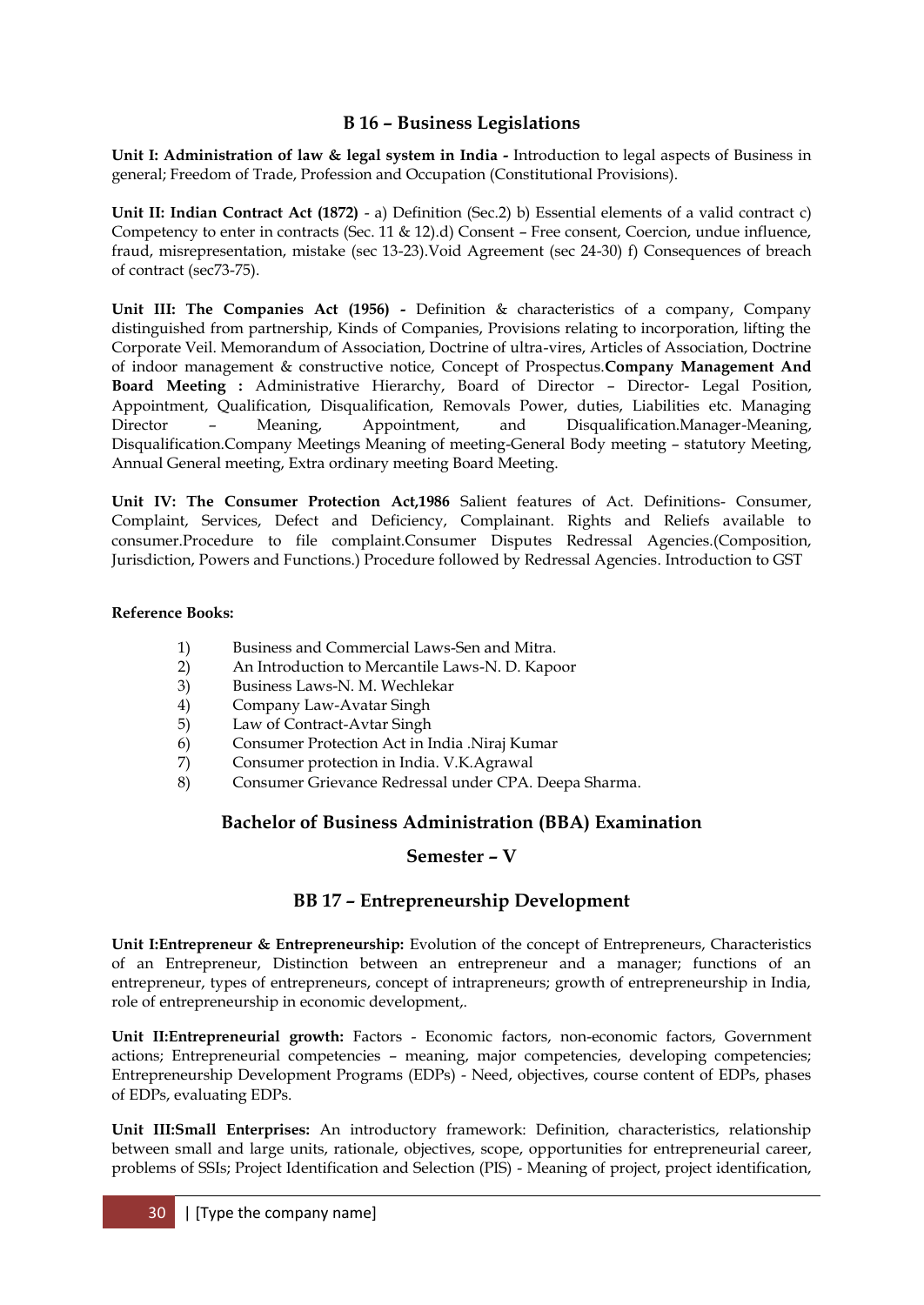project selection, contents of project reports, formulation of project reports; Project Appraisal - Concept, methods, economic analysis, financial analysis, market analysis, technical feasibility, managerial competence.

**Unit IV:Institutional & financial support to Entrepreneurs:** Need for institutional support, various institutions supporting entrepreneurship in India – MIDC, MSME, MCED, DIC, SSIB, MSSIDC, BIFR; Financial support to entrepreneurs: Commercial banks, other financial institutions – IDBI, IFCI, SFCs, SIDBI, venture capital.

#### **Reference Books:**

- 1. Entrepreneurship 6 th edition. Robert D Hisrich , Tata McGraw-Hill.
- 2. Kuratko- Entrepreneurship A Contemporary Approach, (Thomson Learning Books)
- 3. Small-Scale Industries and Entrepreneurship. Desai, Vasant (2003). Himalaya Publishing House, Delhi.
- 4. S.S. Khanka Entrepreneurial Development (S. Chand & Co.)
- 5. Exploring Entrepreneurship, Blundel& Lockett, Oxford University Press
- 6. Entrepreneurship, Roy, Oxford University Press

# **BB 18 – Principles of Operations Management**

**Unit I: Introduction to Operations Management**: Introduction to Operations Management, its Nature, Scope, Importance and Functions. Difference between production, manufacturing and service. Concept and types of production, mass, job-based, batch and assembly line production system. Types of services.

**Unit II**: **Facilities and Production Planning** : Factors affecting plant location, types of plant layouts – product layout, process layout, fixed position layout, cellular layout, types of service layouts. Concept of production planning, definitions of capacities, master production schedule, material planning. Introduction to maintenance.

**Unit III**: **Material Management:** Scope of materials management, Purchase and Stores Functions, Introduction to warehouse management, Concept of Lead time, re-order level, minimum and maximum stock, Basic concepts of Inventory management, inventory costs, ordering and carrying cost.

**Unit IV: Quality Management and Productivity:** Introduction to quality, dimensions of quality, concept of product, process and service quality. Introduction to Quality Management System, concept of TQM, ISO, Kaizen, Quality circles, Six-sigma.Concepts of productivity, machine, labour and cost productivity.

#### **Reference Books:**

- 1. Operations Management by Shridhar, Himalaya Publishing House
- 2. Operations Management Nair: TMH
- 3. Production and Operations Management, Adam & Ebert, Prentice Hall India
- 4. Operations Management by Chary ,Mcgraw Publications, 4th edition.
- 5. Production and Operations Management, K.Aswathappa&K.ShridharaBhat, Himalaya Publication
- 6. Production and Operations Management, R.Panneerselvam, 3 rd Edition, Eastern Economy Edition.

# **BB 19 – International Business Environment**

z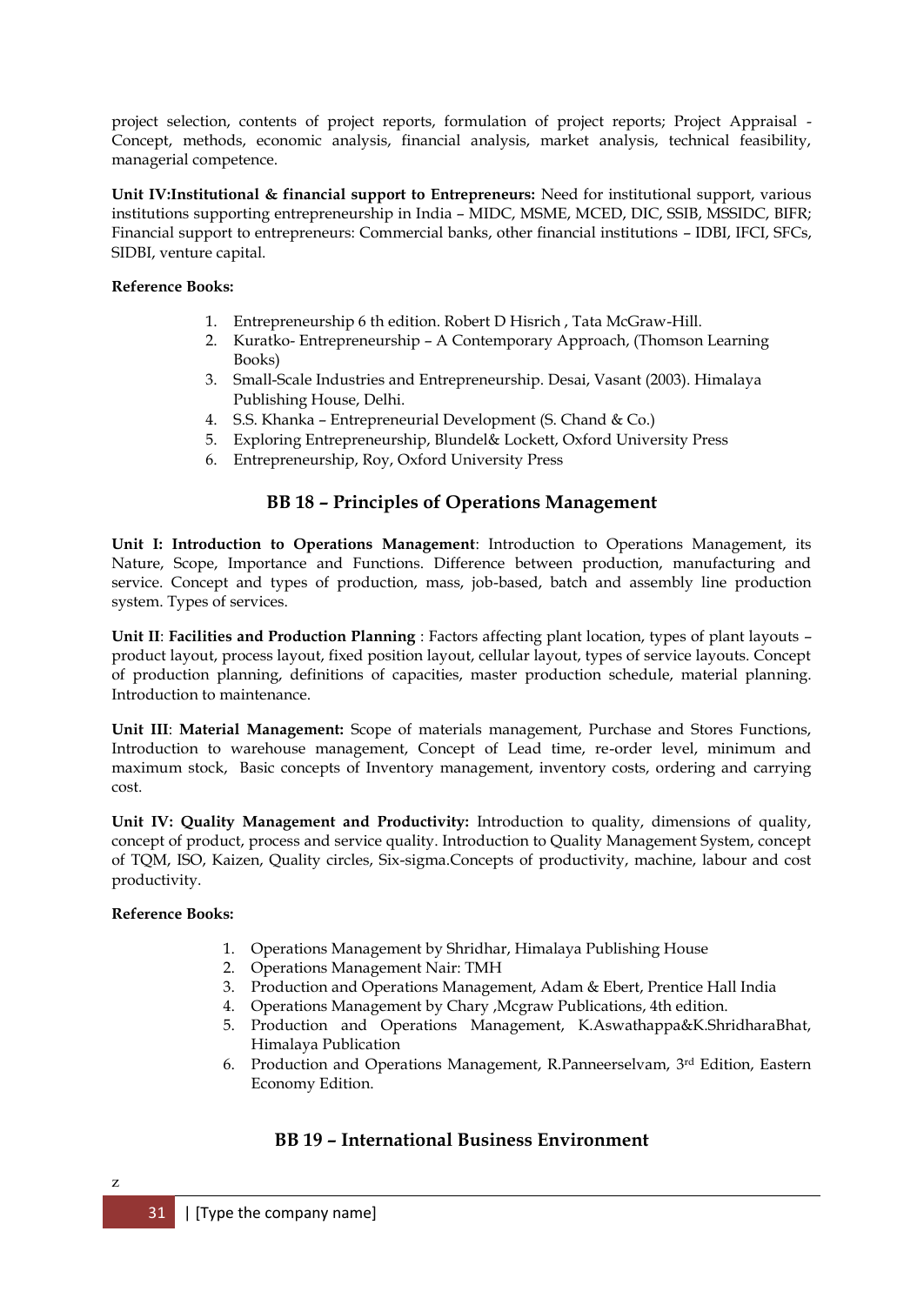**Unit I: Introduction to International Business:** Importance, nature and scope of International business; Modes of entry into International Business; Internationalization process and managerial implications; Issues in foreign investments, technology transfer, pricing and regulations; International collaborative arrangements and strategic alliances; Concept and significance of balance of payments account

**Unit II: International Business Environment:** Economic, Political, Cultural and Legal environments in International Business. Framework for analyzing international business environment.

**Unit III: Global Trading and Investment Environment:** World trade in goods and services – Major trends and developments; World trade and protectionism – Tariff and non-tariff barriers; Foreign investments-Pattern, Structure and effects; Movements in foreign exchange and interest rates and their impact on trade and investment flows.

**Unit IV: International Economic Institutions and Agreements:** WTO, WTO and Developing Countries, IMF, World Bank, UNCTAD, International commodity trading and agreements. Structure and functioning of EC and NAFTA, Regional Economic Groupings in Practice: Levels of Regional Economic Integration; Regionalism vs. Multilateralism; Important Regional Economic Groupings in the World.

#### **Reference Books:**

- 1. Bennet, Roger, International Business, Financial Times, Pitman Publishing, London.
- 2. Bhattacharya, B., Going International: Response Strategies of the Indian Sector, Wheeler Publishing, New Delhi.
- 3. Czinkota, Michael R., et. al., International Business, the Dryden Press, Fortworth.
- 4. Danoes, John D. and Radebaugh, Lee H., International Business: Environment and Operations, Addison Wesley, Readings.
- 5. Hill, Charles W. L., International Business, McGraw Hill, New York.

# **BB 20 – Research Methodology**

**Unit I: Introduction -** Meaning, Objectives and Types of research, Research Approach, Research Process, Relevance & scope of research in management. **Research Design -** Features of good Design, Types of Research Design,

**Unit II: Sampling Design -** Steps in sample Design, Characteristics of a good sample Design, Probability & Non Probability sampling. Hypothesis – Meaning, Types, Process, Formation of Hypothesis, Testing of Hypothesis

**Unit III: Measurement & scaling techniques -** Errors in measurement. Test of sound measurement, Scaling and scale construction technique. Attitude Measurement and Scales: Introduction to attitude - Various Methods to measure attitude.

**Unit IV: Methods of data collection -** Primary data – questionnaire and interviews; Collection of secondary data. **Interpretation of data -** Techniques of Interpretation, Report writing, Layout of a project report, preparing research reports.

## **Reference Books:**

- 1. Research Methodology C.R. Kothari
- 2. Business Research Methods Naval Bajpai
- 3. Business Research Methodology J K. Sachdev

# **Bachelor of Business Administration (BBA) Examination**

# **Semester – VI**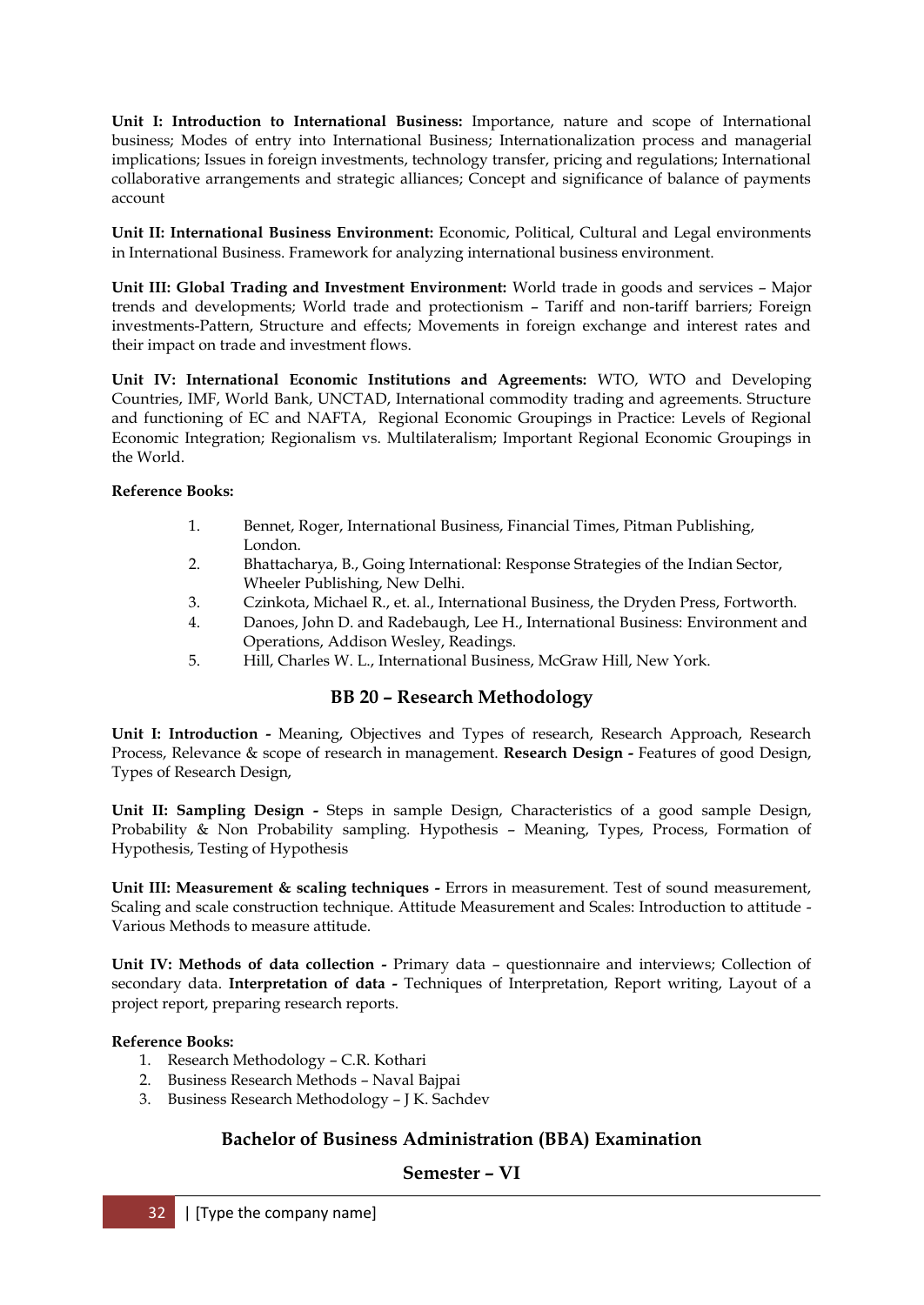## **Elective A - Financial Management**

## **Paper 1**

#### **BBEL1 – Fundamentals of Business Finance**

**Unit –I: Mathematics of Finance** – Concept of Time Value of Money, Compounding and Discounting of single cash flow, series of cash flow and annuity. Simple problems based on Time Value of Money

**Unit –II: Capital Budgeting** - Premises of Capital Budgeting Decisions, Tools in Capital Budgeting, Pay Back Period, Average Rate of Return on Investments, Net Present Value, IRR.

**Unit –III: Dividend decision and Management of Earnings -** Relevance approach of dividend valuation models, Irrelevance approach of dividend valuation models, Stability of dividend, Factors determining dividend decisions.

**Unit IV: Corporate Restructuring -** Reasons & drivers of corporate restructuring, Methods of restructuring- mergers (types of merger), takeovers, acquisitions (Types of Takeover/ acquisition), divesting/ demerger, spin-off, split ups

#### **Simple Numerical will be based on Unit I, II and III only.**

#### **Reference Books:**

- 1) Financial Management by Ravi Kishore, Taxmann Publications Pvt Ltd
- 2) Financial Management I M Pandey S. Chand & Co. Pvt. Ltd. (Old editions in Vikas Publications)
- 3) Financial Management , Theory, Concepts and Problems by Dr. R. P. Rustagi, Taxmann Publications Pvt Ltd
- 4) Financial Management, Text, Problems and Cases, by M Y Khan and P K Jain, McGraw-Hill Publications

# **Paper 2 BBEL2 – Advanced Financial Management**

**Unit –I: Banking Services and Operations -**Definition of banks, Functions of Commercial Banks, Banking Structure in India, Role of RBI vis-a-vis other commercial banks, Introduction to Bank Deposits, Types of Deposit Accounts, KYC

**Unit –II: Insurance Services -** Concept of insurance, principles of insurance, Traditional and Unit linked policies, individual and group policies, Different type of insurance products – whole life products, term assurance annuities, and endowment, Medi-Claim and health insurance products.

**Unit –III: Mutual Funds –** Organization Structure, Classification of Funds –Types of Funds – Equity Funds, Debt Funds, Liquid Funds, Balanced Funds, Monthly Income Plans, ETFs, Commodity Funds, Fund of Funds, Sectoral Funds, ELSS; Calculation of NAV; Systematic Investment Plans; Concept of Cost Averaging and Value Averaging.

**Unit IV: Capital Market -** Introduction to Capital Markets, Structure of Capital Market, Primary and Secondary Market, Stock Exchanges in India- BSE, NSE, OTCEI, ICSEI, Functions of Stock Exchange, SEBI and Role of SEBI in Capital Market

#### **Reference Books:**

- 1) Indian Financial System by Bharti V Pathak Pearson Publications
- 2) Indian Financial System by M Y Khan McGraw-Hill Publications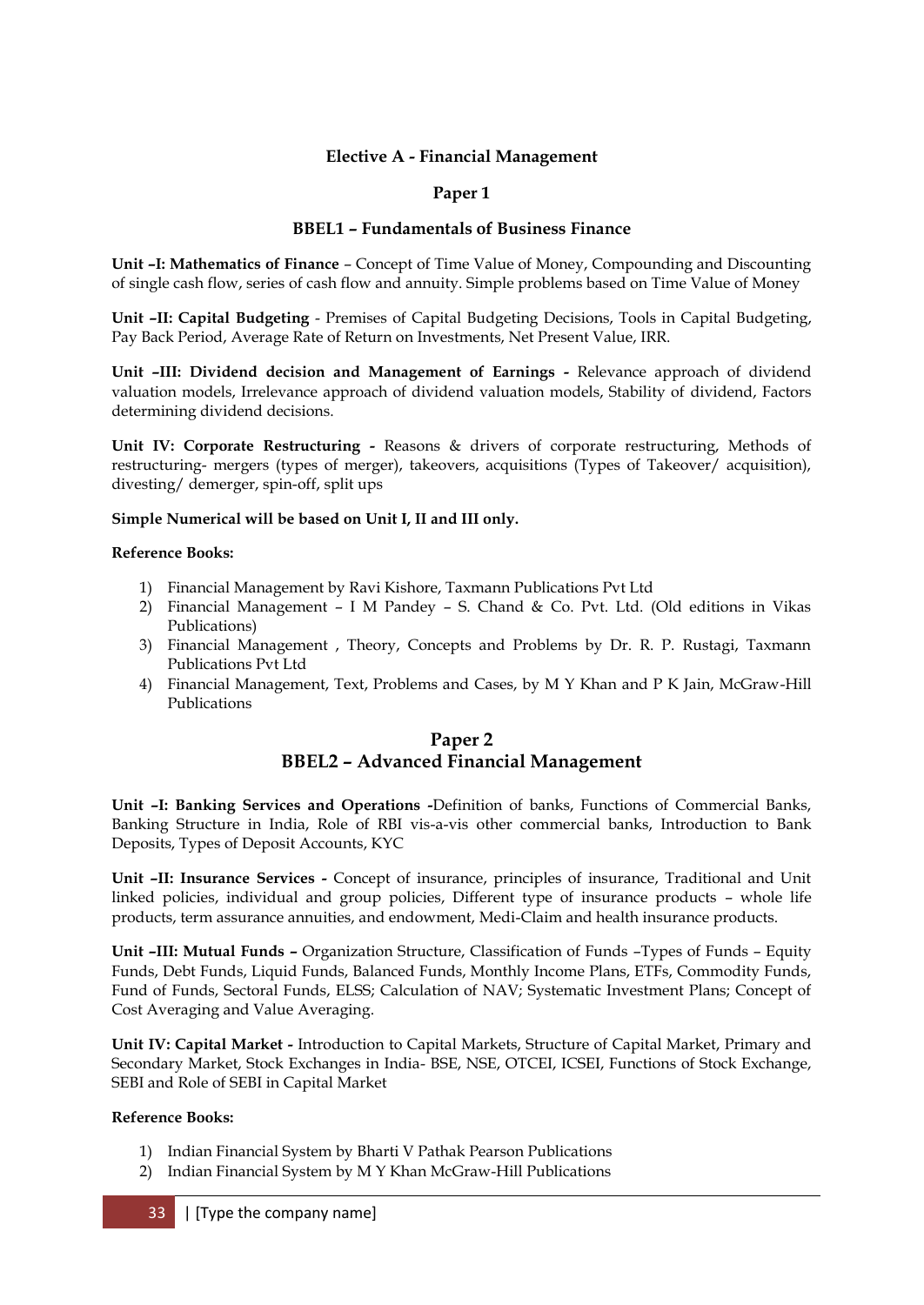- 3) Financial Markets and Services , Gordon and Natrajan, Himalaya Publications
- 4) Financial Services, SandeepGoel, PHI Publications
- 5) Know Your Bank (volume I to VI) published by IIBF
- 6) Life and Health Insurance, 13th Edition by [Kenneth Black Jr.,](http://www.amazon.com/s/ref=dp_byline_sr_book_1?ie=UTF8&text=Kenneth+Black+Jr.&search-alias=books&field-author=Kenneth+Black+Jr.&sort=relevancerank) [Harold D. Skipper Jr.,](http://www.amazon.com/s/ref=dp_byline_sr_book_2?ie=UTF8&text=Harold+D.+Skipper+Jr.&search-alias=books&field-author=Harold+D.+Skipper+Jr.&sort=relevancerank) PHI Publications

## **Elective B–Human Resource Management**

## **Paper 1**

## **BBEL1 – Fundamentals of Human Resource Management**

**Unit 1 :**Introduction: Concept, HRM ; Evolution of HRM; Challenges of HRM; Role of Human Resource Management in strategic management, Characteristics of Workforce today

**Unit 2 : Performance Appraisal :**Concept and Introduction, Importance, process – methods of performance appraisal – Traditional & Modern Methods.

**Unit 3 : Job Evaluation & Compensation management:** Concept, objectives and methods of Job Evaluation, Wages & Salary, components of employee remuneration – – base and supplementary. Wages & Salary Administration

**Unit 4 : Legal Aspects :**Introduction to Provident Fund Act, Employee State Insurance Corporation Act, Minimum Wages Act, Industrial Relations Act, Industrial Dispute Act.

#### **ReferenceBooks :**

- Dr. S S Khanka : Human Resource Management,
- Aswathappa, K.; Human Resource and Personnel Management (Text and Cases), Tata
- Rao,V S P,Human Resource Management,Text and Cases
- Dessler,Gary; Human Resource Management;Prentice Hall
- SubbaRao, Personnel and Human Resources management, HPH.
- SeemaSanghi , Human Resource Management

# **Paper 2 BBEL2 – Advanced Human Resource Management**

**Unit 1 : Job Analysis, Job Design & Job Evaluation:** Job Analysis & Design - Job Analysis – Meaning, Uses, Competency approach to job analysis, Job Description, Job Specifications & Role Analysis, Factors affecting Job Design, Techniques of Job Design, Cases and Exercises in understanding Job Analysis. Job Evaluation –Concept, objective & methods.

**Unit 2:Performance Appraisal:** Nature, Objectives of Performance Appraisal, Performance Planning and Potential Appraisal, Pitfalls of Appraisal, Praise and Recognition; Rewards and Incentives; Promotions. HR Records, MIS HR Reports, HR Formats – Personnel Files, Attendance, Leave, Medical Records.

**Unit 3 : Industrial Relations :**Nature, Concept, scope, objectives & significance of Industrial Relations, Trade unions, Functions of Trade Unions - Forms of collective bargaining - Workers" participation in management, Nature & causes of Industrial Dispute and Settlement of Industrial Disputes.

**Unit 4 : Ancillary Topics:** Goal Setting, Promotions and Transfers; Separations- Retirement, VRS, Deputation, Death, Retrenchment, Pink Slips, Competency Mapping, Employee Manual / PPP Handbook. Concept of Retention and Attrition. Online recruitment; Employee referrals; Recruitment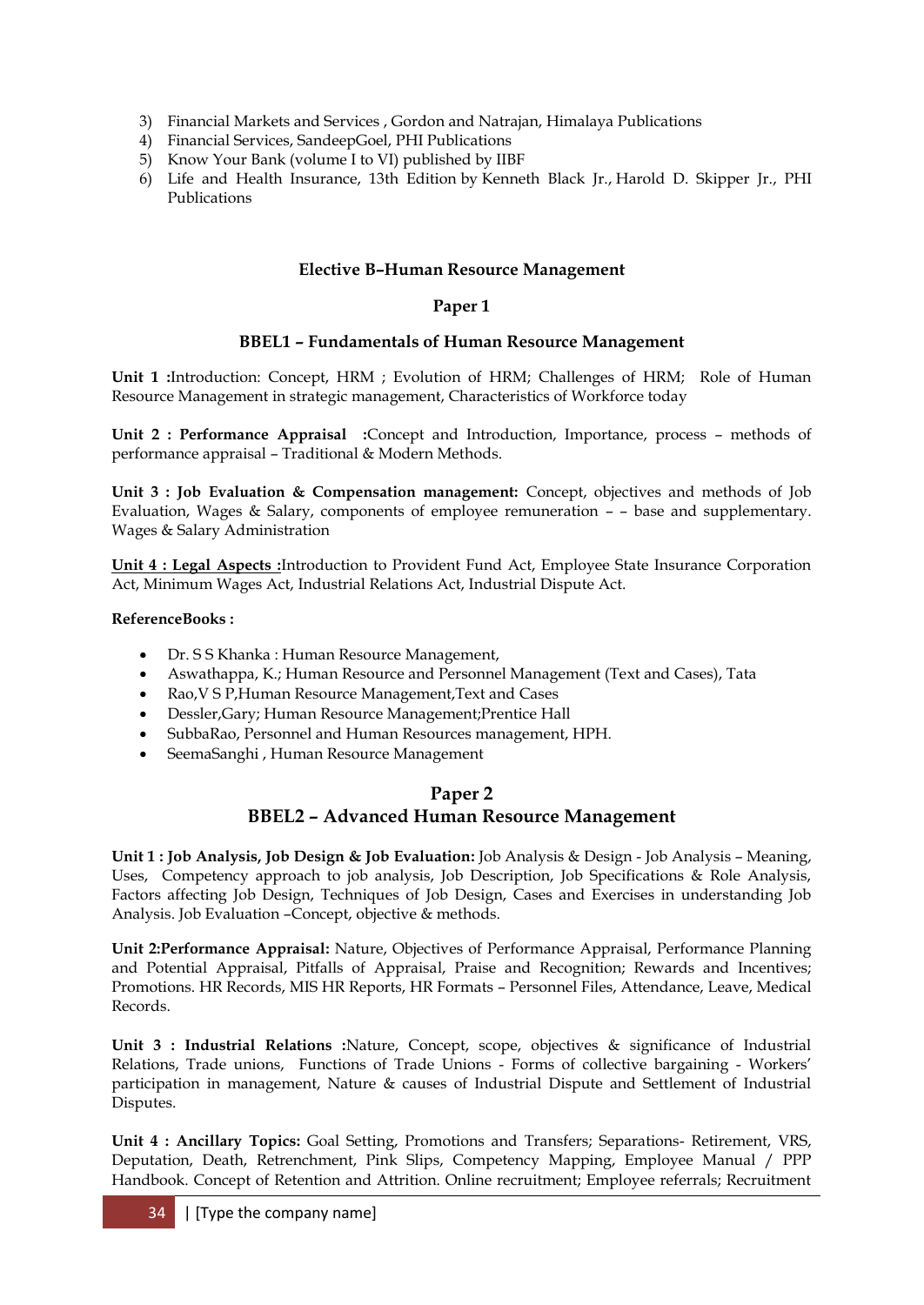process outsourcing Head hunting; Downsizing; Voluntary retirement schemes (VRS) HR outsourcing, Job Rotation & Transfer

## **Reference Books :**

- Dr. S S Khanka : Human Resource Management,
- Aswathappa, K.; Human Resource and Personnel Management (Text and Cases), Tata
- Rao,V S P,Human Resource Management,Text and Cases
- Dessler,Gary; Human Resource Management;Prentice Hall
- SubbaRao, Personnel and Human Resources management, HPH.
- SeemaSanghi , Human Resource Management

# **Elective C–Marketing Management**

## **Paper 1**

## **BBEL1 – Fundamentals of Marketing Management**

**Unit – I: Integrated Communication Mix (IMC)** -meaning, importance; Communication meaning, importance, process, communication mix-components, role in marketing,

**Unit – II: Branding** - meaning, brand recall, brand positioning. Importance of branding and advertising. Digital Marketing – Scope and Importance, Search Engine Optimisation (SEO), Out of home (OOH).

**Unit – III: Sales Organisation and Relationship** : Purpose of sales organization, Types of sales organization structures, Sales department external relations, Distributive network relations.

**Unit – IV: Concept of services -** Nature & characteristics of services, Marketing Mix and strategies in Service Marketing, Product decisions, pricing strategies, Promotion of services, Placing or Distribution methods of services, Service vision & Strategies: Includes Advertisements, Branding, Packaging of Services.

#### **Reference Books:**

- 1. Marketing Mgt. by Philip Kotler (PHI)
- 2. Marketing Management by RajanSaxena, Tata McGraw Hill, Education
- 3. Service Sector Management by S M Jha
- 4. Sales Management Cundiff, Still, Govoni

# **Paper 2 BBEL2 – Advanced Marketing Management**

**Unit – I : Sales Management** : - Evolution of sales function, Objectives of sales management positions, Functions of Sales executives, Relation with other executives, Salesmanship : Theories of personal selling, Types of Sales executives, Qualities of sales executives, Prospecting, pre-approach and postapproach, Organising display, showroom & exhibition

**Unit – II: Distribution network Management**: Product Distribution Channel & Types of Marketing Channels, Factors affecting the choice of channel, Types of middleman and their characteristics,